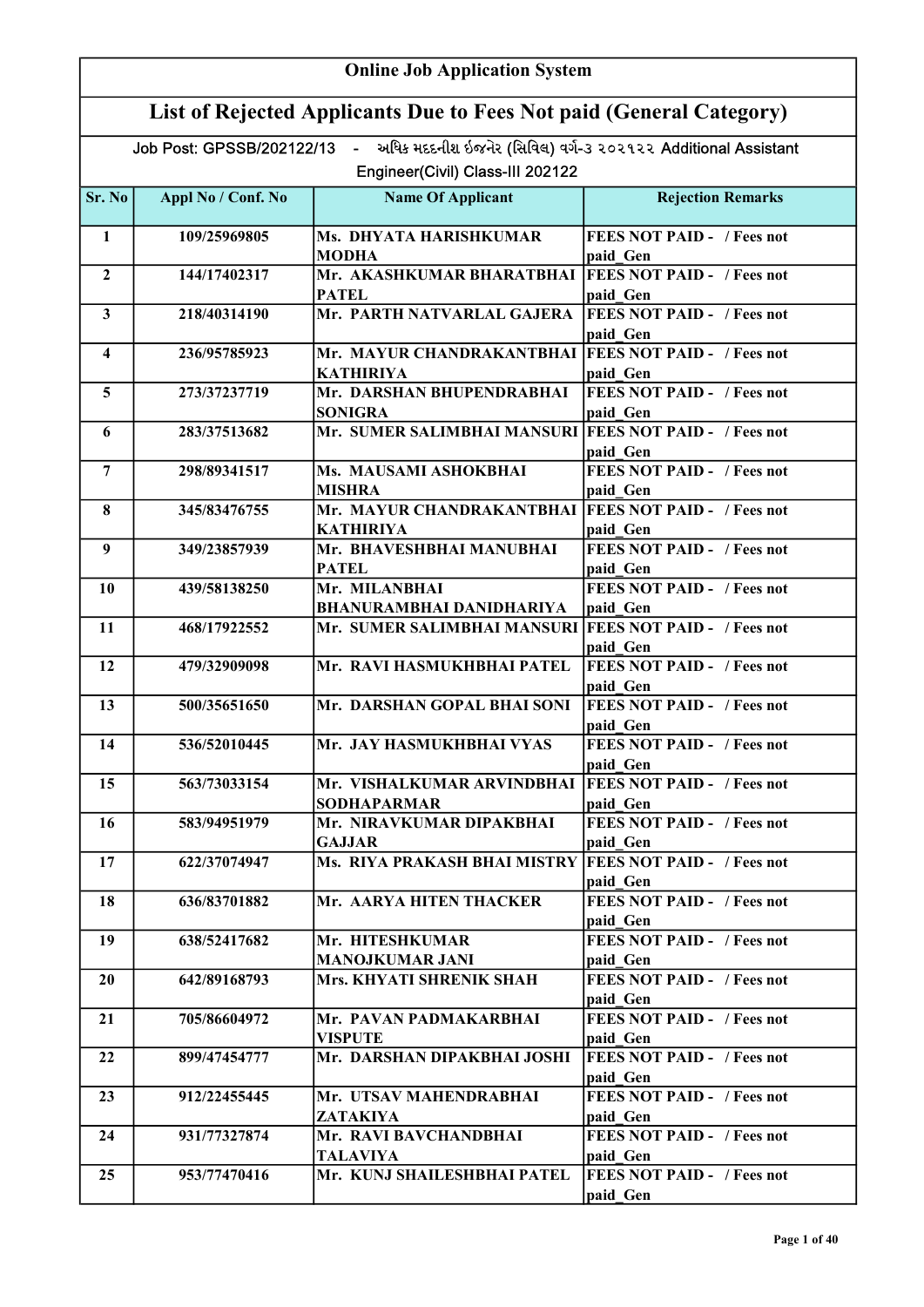|    | <b>Online Job Application System</b>                                |                                                                                          |                                               |  |
|----|---------------------------------------------------------------------|------------------------------------------------------------------------------------------|-----------------------------------------------|--|
|    | List of Rejected Applicants Due to Fees Not paid (General Category) |                                                                                          |                                               |  |
|    |                                                                     | Job Post: GPSSB/202122/13 - અધિક મદદનીશ ઇજનેર (સિવિલ) વર્ગ-૩ ૨૦૨૧૨૨ Additional Assistant |                                               |  |
|    |                                                                     | Engineer(Civil) Class-III 202122                                                         |                                               |  |
| 26 | 987/65784121                                                        | Ms. DHARTI DHIRENBHAI KAKOO FEES NOT PAID - / Fees not                                   |                                               |  |
|    |                                                                     |                                                                                          | paid Gen                                      |  |
| 27 | 1034/74969556                                                       | Mr. MOHAMMAD MOHIB                                                                       | <b>FEES NOT PAID - / Fees not</b>             |  |
|    |                                                                     | NIZAMUDDIN SAIYAD                                                                        | paid Gen                                      |  |
| 28 | 1047/75659794                                                       | Mr. KISHAN JITESHBHAI                                                                    | <b>FEES NOT PAID - / Fees not</b>             |  |
|    |                                                                     | <b>SANGHANI</b>                                                                          | paid Gen                                      |  |
| 29 | 1059/44064942                                                       | Mr. HARDIK PUNABHAI                                                                      | <b>FEES NOT PAID - / Fees not</b>             |  |
|    |                                                                     | <b>VAGHAMSHI</b>                                                                         | paid Gen                                      |  |
| 30 | 1119/33896891                                                       | Ms. PALLAVI INDRANARAYAN<br><b>PANDE</b>                                                 | <b>FEES NOT PAID - / Fees not</b>             |  |
| 31 | 1143/82052677                                                       | Mr. JAGADEESH                                                                            | paid Gen<br><b>FEES NOT PAID - / Fees not</b> |  |
|    |                                                                     | KOTESWARARAO SALAPU                                                                      | paid Gen                                      |  |
| 32 | 1168/22513038                                                       | Mr. LALARAM NARNARAM                                                                     | <b>FEES NOT PAID - / Fees not</b>             |  |
|    |                                                                     | <b>CHAUDHARI</b>                                                                         | paid Gen                                      |  |
| 33 | 1309/53441618                                                       | Mr. JENISH ATULBHAI SATASIYA                                                             | <b>FEES NOT PAID - / Fees not</b>             |  |
|    |                                                                     |                                                                                          | paid Gen                                      |  |
| 34 | 1337/35788605                                                       | Mr. NIKUNJ ASHOKBHAI SHIR                                                                | <b>FEES NOT PAID - / Fees not</b>             |  |
|    |                                                                     |                                                                                          | paid Gen                                      |  |
| 35 | 1362/63053060                                                       | Mr. YAGNESHKUMAR                                                                         | <b>FEES NOT PAID - / Fees not</b>             |  |
|    |                                                                     | VASUDEVBHAI DAVE                                                                         | paid Gen<br><b>FEES NOT PAID - / Fees not</b> |  |
| 36 | 1386/14883550                                                       | Ms. KRISHNA SHAILESHBHAI<br><b>PARMAR</b>                                                | paid Gen                                      |  |
| 37 | 1406/11526353                                                       | Mr. NIKUNJ ASHOKBHAI SHIR                                                                | <b>FEES NOT PAID - / Fees not</b>             |  |
|    |                                                                     |                                                                                          | paid Gen                                      |  |
| 38 | 1411/33371805                                                       | Mr. MAYUR CHANDRAKANTBHAI   FEES NOT PAID - / Fees not                                   |                                               |  |
|    |                                                                     | <b>KATHIRIYA</b>                                                                         | paid Gen                                      |  |
| 39 | 1419/34637415                                                       | Mr. MOULISH GOVIND BHAI                                                                  | FEES NOT PAID - / Fees not                    |  |
|    |                                                                     | <b>SAYJA</b>                                                                             | paid Gen                                      |  |
| 40 | 1512/36824910                                                       | Mr. GANESHKUMAR DHALAJI                                                                  | <b>FEES NOT PAID - / Fees not</b>             |  |
| 41 |                                                                     | <b>BHATIYA</b><br>Mr. SANKET DINESHBHAI                                                  | paid Gen<br><b>FEES NOT PAID - / Fees not</b> |  |
|    | 1515/93436156                                                       | <b>CHANIYARA</b>                                                                         | paid Gen                                      |  |
| 42 | 1550/18771554                                                       | Mr. KISHAN SATISHBHAI                                                                    | <b>FEES NOT PAID - / Fees not</b>             |  |
|    |                                                                     | <b>KAMANI</b>                                                                            | paid Gen                                      |  |
| 43 | 1571/65866072                                                       | Mr. PRAMOD LAXMANBHAI                                                                    | <b>FEES NOT PAID - / Fees not</b>             |  |
|    |                                                                     | <b>KOTADIYA</b>                                                                          | paid Gen                                      |  |
| 44 | 1652/66868248                                                       | Mr. VISHALKUMAR SUNILBHAI                                                                | <b>FEES NOT PAID - / Fees not</b>             |  |
|    |                                                                     | <b>PAWAR</b>                                                                             | paid Gen                                      |  |
| 45 | 1653/18510052                                                       | Mr. SAMIRKUMAR RAJUBHAI                                                                  | <b>FEES NOT PAID - / Fees not</b>             |  |
|    |                                                                     | <b>PATEL</b>                                                                             | paid Gen                                      |  |
| 46 | 1670/30746476                                                       | Mr. RONITKUMAR NILESHBHAI<br><b>MISTRY</b>                                               | <b>FEES NOT PAID -</b> / Fees not<br>paid Gen |  |
| 47 | 1712/65016555                                                       | Mr. JALPESHKUMAR                                                                         | <b>FEES NOT PAID - / Fees not</b>             |  |
|    |                                                                     | <b>NARANBHAI PATEL</b>                                                                   | paid Gen                                      |  |
| 48 | 1719/25138941                                                       | Mr. SANKET DINESHBHAI                                                                    | <b>FEES NOT PAID - / Fees not</b>             |  |
|    |                                                                     | <b>CHANIYARA</b>                                                                         | paid Gen                                      |  |
| 49 | 1736/86152696                                                       | Mr. MEHULKUMAR VASANTLAL                                                                 | <b>FEES NOT PAID - / Fees not</b>             |  |
|    |                                                                     | <b>PATEL</b>                                                                             | paid Gen                                      |  |
| 50 | 1749/36847976                                                       | Mr. VISHAL NARENDRA SHARMA                                                               | <b>FEES NOT PAID - / Fees not</b>             |  |
|    |                                                                     |                                                                                          | paid Gen                                      |  |
| 51 | 1760/76381011                                                       | Mr. MOHAMMAD NAUSHAAD                                                                    | <b>FEES NOT PAID - / Fees not</b>             |  |
|    |                                                                     | YUNUSBHAI DODHIYA                                                                        | paid Gen                                      |  |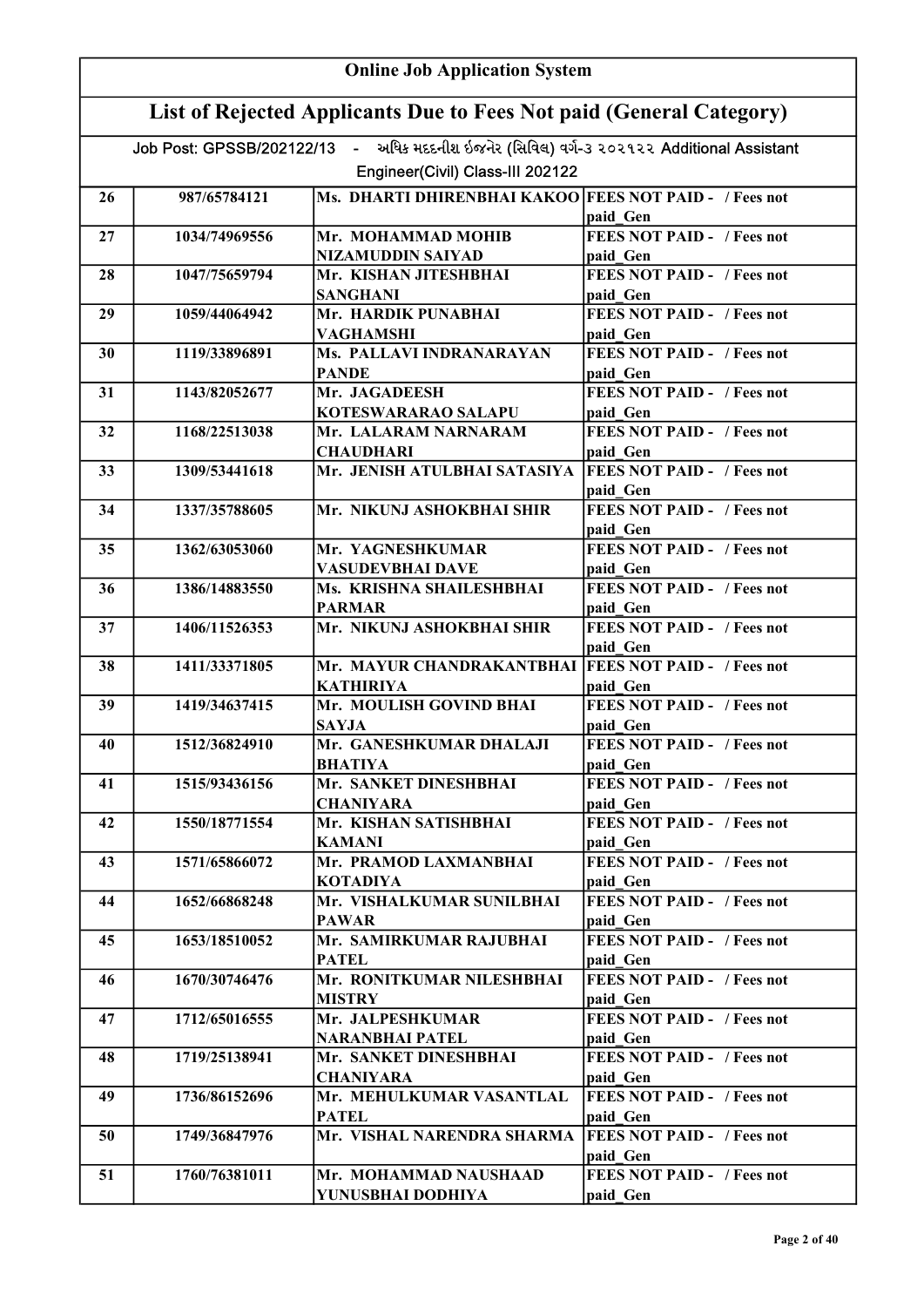|    | <b>Online Job Application System</b>                                |                                                                                          |                                               |  |
|----|---------------------------------------------------------------------|------------------------------------------------------------------------------------------|-----------------------------------------------|--|
|    | List of Rejected Applicants Due to Fees Not paid (General Category) |                                                                                          |                                               |  |
|    |                                                                     | Job Post: GPSSB/202122/13 - અધિક મદદનીશ ઇજનેર (સિવિલ) વર્ગ-3 ૨૦૨૧૨૨ Additional Assistant |                                               |  |
|    |                                                                     | Engineer(Civil) Class-III 202122                                                         |                                               |  |
| 52 | 1770/19704749                                                       | Mr. AKASH YASHWANT JADHAV                                                                | <b>FEES NOT PAID - / Fees not</b>             |  |
|    |                                                                     |                                                                                          | paid Gen                                      |  |
| 53 | 1783/58328402                                                       | Mr. MOHMADSHHAKIB                                                                        | <b>FEES NOT PAID - / Fees not</b>             |  |
|    |                                                                     | <b>ARIFHUSEN MALEK</b>                                                                   | paid Gen                                      |  |
| 54 | 1795/25262206                                                       | Mr. BHAVESHKUMAR<br>AMRABHAI MACHHAR                                                     | <b>FEES NOT PAID - / Fees not</b><br>paid Gen |  |
| 55 | 1835/82948554                                                       | Mr. SAJJAD AHMED                                                                         | <b>FEES NOT PAID - / Fees not</b>             |  |
|    |                                                                     | NURULHASAN MATIYA                                                                        | paid Gen                                      |  |
| 56 | 1843/36775917                                                       | Mr. HAPPY JAGDISHBHAI PATEL                                                              | <b>FEES NOT PAID - / Fees not</b><br>paid Gen |  |
| 57 | 1881/58537993                                                       | Mr. BIMAL DINESHBHAI PATEL                                                               | <b>FEES NOT PAID - / Fees not</b>             |  |
|    |                                                                     |                                                                                          | paid Gen                                      |  |
| 58 | 1919/69256526                                                       | Mr. VISHALSINH SIDDHRAJSINH                                                              | <b>FEES NOT PAID - / Fees not</b>             |  |
|    |                                                                     | <b>RAJPUT</b>                                                                            | paid Gen                                      |  |
| 59 | 1956/60309672                                                       | Ms. SHARDABEN GHEMARBHAI                                                                 | <b>FEES NOT PAID - / Fees not</b>             |  |
| 60 | 2111/99334994                                                       | <b>MAHIWAL</b><br>Mr. SURAJ BIRENDRA SINGH                                               | paid Gen<br><b>FEES NOT PAID - / Fees not</b> |  |
|    |                                                                     | <b>KUMAR</b>                                                                             | paid Gen                                      |  |
| 61 | 2112/87730416                                                       | Mr. NIKETKUMAR BALKRUSHNA<br><b>GARACH</b>                                               | <b>FEES NOT PAID - / Fees not</b><br>paid Gen |  |
| 62 | 2128/84366845                                                       | <b>Ms. ARATIBEN BHARATKUMAR</b>                                                          | <b>FEES NOT PAID - / Fees not</b>             |  |
|    |                                                                     | <b>RAMI</b>                                                                              | paid Gen                                      |  |
| 63 | 2138/49764423                                                       | Mr. MOHIT MAHESHBHAI                                                                     | <b>FEES NOT PAID - / Fees not</b>             |  |
|    |                                                                     | <b>RAMAVAT</b>                                                                           | paid Gen                                      |  |
| 64 | 2143/51844461                                                       | Ms. HASUMATIBEN                                                                          | <b>FEES NOT PAID - / Fees not</b>             |  |
| 65 | 2173/71270157                                                       | <b>LAXMANBHAI KOLI</b><br>Mr. AFRINBEG ABDULRAUFBEG                                      | paid Gen<br><b>FEES NOT PAID - / Fees not</b> |  |
|    |                                                                     | <b>MIRZA</b>                                                                             | paid Gen                                      |  |
| 66 | 2181/11942808                                                       | Mr. MOULISH GOVINDBHAI<br><b>SAYJA</b>                                                   | <b>FEES NOT PAID - / Fees not</b><br>paid Gen |  |
| 67 | 2196/18192166                                                       | Mr. BHAVIK ASHOKBHAI HINGU                                                               | <b>FEES NOT PAID - / Fees not</b>             |  |
|    |                                                                     |                                                                                          | paid Gen                                      |  |
| 68 | 2251/18762686                                                       | Mr. TASLIMAHEMAD                                                                         | <b>FEES NOT PAID - / Fees not</b>             |  |
|    |                                                                     | <b>MAHAMADASHABIR</b>                                                                    | paid Gen                                      |  |
| 69 | 2261/24612366                                                       | Mr. HIMANSU RAJESHBHAI<br><b>HIRPARA</b>                                                 | <b>FEES NOT PAID - / Fees not</b><br>paid Gen |  |
| 70 | 2263/18592053                                                       | Mr. DHRUVIK SURESHBHAI                                                                   | <b>FEES NOT PAID - / Fees not</b>             |  |
|    |                                                                     | <b>PATEL</b>                                                                             | paid Gen                                      |  |
| 71 | 2301/30037606                                                       | Mr. PRANAVKUMAR RAJNIKANT                                                                | <b>FEES NOT PAID - / Fees not</b>             |  |
|    |                                                                     | <b>BRAHMBHATT</b>                                                                        | paid Gen                                      |  |
| 72 | 2303/35765829                                                       | Mr. DARSH UPESH PATEL                                                                    | <b>FEES NOT PAID - / Fees not</b><br>paid Gen |  |
| 73 | 2346/70746071                                                       | Mr. HARDIKKUMAR                                                                          | <b>FEES NOT PAID - / Fees not</b>             |  |
|    |                                                                     | <b>BHARATBHAI DOBARIYA</b>                                                               | paid Gen                                      |  |
| 74 | 2462/70543635                                                       | Mr. MAULIK NARENDRAKUMAR<br><b>PATEL</b>                                                 | <b>FEES NOT PAID - / Fees not</b><br>paid Gen |  |
| 75 | 2510/58642024                                                       | Ms. RINKIBEN DALICHANDBHAI                                                               | <b>FEES NOT PAID - / Fees not</b>             |  |
|    |                                                                     | SHAH                                                                                     | paid Gen                                      |  |
| 76 | 2613/51564480                                                       | Mr. NISARGKUMAR KIRANBHAI<br><b>PATEL</b>                                                | <b>FEES NOT PAID - / Fees not</b><br>paid Gen |  |
| 77 | 2630/21225555                                                       | Mr. DHRUVESH VISHNUBHAI                                                                  | <b>FEES NOT PAID - / Fees not</b>             |  |
|    |                                                                     | <b>BHATT</b>                                                                             | paid Gen                                      |  |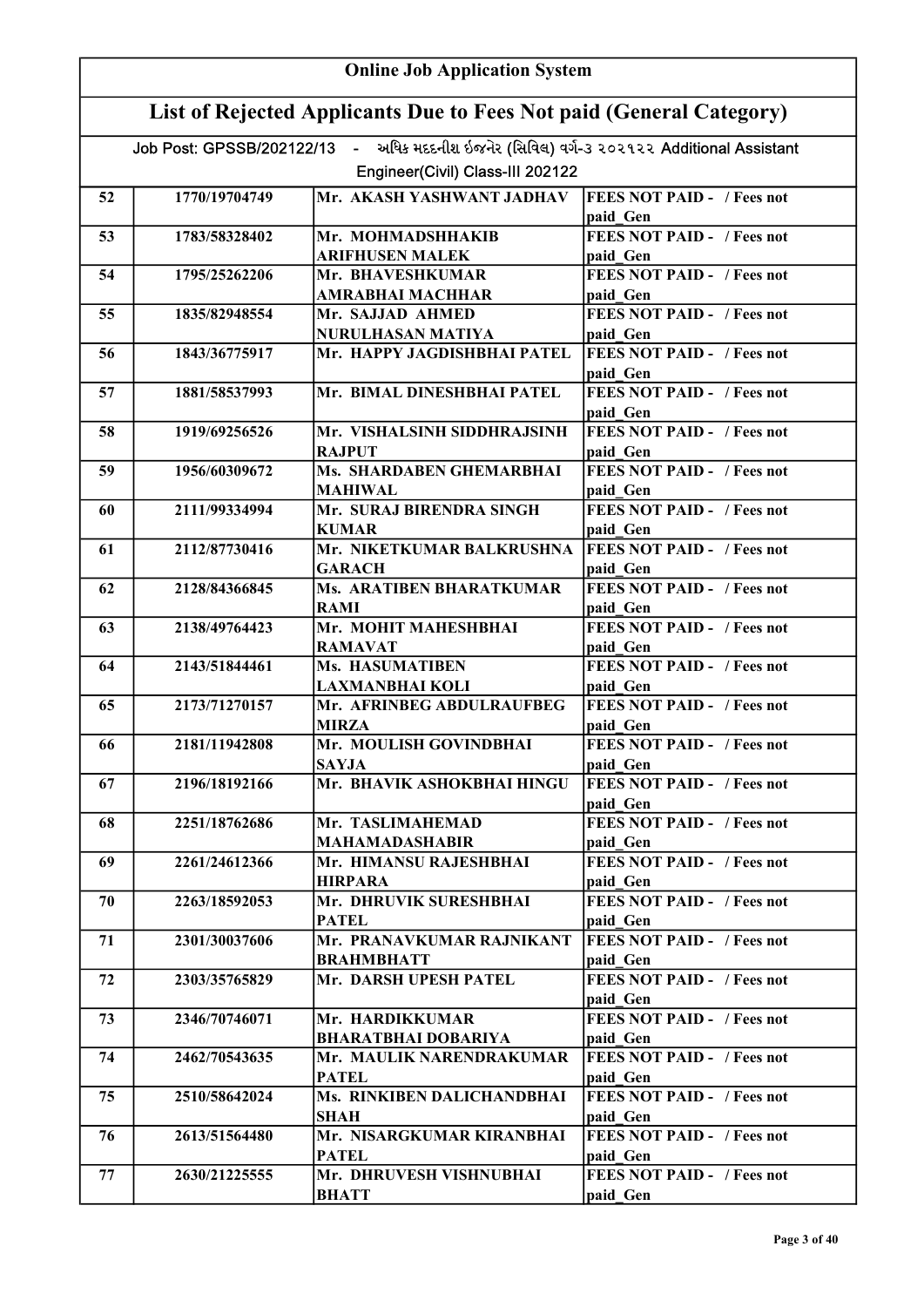|            | <b>Online Job Application System</b>                                |                                                                                          |                                               |  |
|------------|---------------------------------------------------------------------|------------------------------------------------------------------------------------------|-----------------------------------------------|--|
|            | List of Rejected Applicants Due to Fees Not paid (General Category) |                                                                                          |                                               |  |
|            |                                                                     | Job Post: GPSSB/202122/13 - અધિક મદદનીશ ઇજનેર (સિવિલ) વર્ગ-૩ ૨૦૨૧૨૨ Additional Assistant |                                               |  |
|            |                                                                     | Engineer(Civil) Class-III 202122                                                         |                                               |  |
| 78         | 2656/29028906                                                       | Mr. MEET DIPAKKUMAR SHAH                                                                 | <b>FEES NOT PAID - / Fees not</b><br>paid Gen |  |
| 79         | 2667/78713559                                                       | Mr. JAYKUMAR JAYESHBHAI<br><b>SOMPURA</b>                                                | <b>FEES NOT PAID - / Fees not</b><br>paid Gen |  |
| 80         | 2719/77374730                                                       | Mr. ARCHIL DILIPBHAI SONI                                                                | <b>FEES NOT PAID - / Fees not</b>             |  |
| 81         | 2722/53882869                                                       | Mr. KISHAN JAGDISHBHAI PATEL FEES NOT PAID - / Fees not                                  | paid Gen<br>paid Gen                          |  |
| 82         | 2785/34554194                                                       | Ms. DAMINI DILIPBHAI PATEL                                                               | <b>FEES NOT PAID - / Fees not</b><br>paid Gen |  |
| 83         | 2879/65698056                                                       | Mr. KEVIL ROHITBHAI PATEL                                                                | <b>FEES NOT PAID - / Fees not</b><br>paid Gen |  |
| 84         | 2889/42047970                                                       | Ms. AVANIBEN NARESHBHAI<br><b>RAVAL</b>                                                  | <b>FEES NOT PAID - / Fees not</b><br>paid Gen |  |
| 85         | 2914/10009664                                                       | Mr. TARUNVEERSINGH<br>AJAYKUMAR YADAV YADAV                                              | <b>FEES NOT PAID - / Fees not</b><br>paid Gen |  |
| 86         | 2915/27408395                                                       | Mr. OM KANTKUMAR BHAMORE                                                                 | <b>FEES NOT PAID - / Fees not</b><br>paid Gen |  |
| 87         | 2959/64616610                                                       | Mr. RIKINKUMAR BHARATBHAI<br><b>KHICHADIYA</b>                                           | <b>FEES NOT PAID - / Fees not</b><br>paid_Gen |  |
| 88         | 3000/36883615                                                       | Mr. TARUNVEERSINGH<br><b>AJAYKUMAR YADAV</b>                                             | <b>FEES NOT PAID - / Fees not</b><br>paid Gen |  |
| 89         | 3097/23598796                                                       | Mr. UJASH RAJENDRABHAI<br><b>THAKKAR</b>                                                 | <b>FEES NOT PAID - / Fees not</b><br>paid Gen |  |
| 90         | 3129/22306739                                                       | Mr. NIKUNJ DHANJIBHAI<br><b>THUMMAR</b>                                                  | <b>FEES NOT PAID - / Fees not</b><br>paid Gen |  |
| 91         | 3156/95467462                                                       | Mr. DHRUV HITESHBHAI JOSHI                                                               | <b>FEES NOT PAID - / Fees not</b><br>paid Gen |  |
| 92         | 3178/77740062                                                       | Mr. HIMANSHU VIJAY<br><b>RANALKAR</b>                                                    | <b>FEES NOT PAID -</b> / Fees not<br>paid Gen |  |
| 93         | 3184/98082894                                                       | Mr. AVNEESH KUMAR<br><b>MALIKHAN SINGH YADAV YADAV paid Gen</b>                          | <b>FEES NOT PAID - / Fees not</b>             |  |
| 94         | 3193/21120894                                                       | Mr. JAYDEEPSINH<br><b>SHAILENDRASINH VAGHELA</b>                                         | <b>FEES NOT PAID - / Fees not</b><br>paid Gen |  |
| 95         | 3197/13442485                                                       | Mr. GAUTAMKUMAR KANTIBHAI   FEES NOT PAID - / Fees not<br><b>PATEL</b>                   | paid Gen                                      |  |
| 96         | 3204/86612666                                                       | Mr. VINOD AATMARAM SONVANE FEES NOT PAID - / Fees not                                    | paid Gen                                      |  |
| 97         | 3206/52935807                                                       | Mr. MOHIT RAJESH ISRANI                                                                  | <b>FEES NOT PAID - / Fees not</b><br>paid Gen |  |
| 98         | 3285/44115779                                                       | Ms. SHARMILA ANILBHAI<br><b>NAMERA</b>                                                   | <b>FEES NOT PAID - / Fees not</b><br>paid Gen |  |
| 99         | 3293/97553292                                                       | Mr. VIVEK KUMAR PRAVINBHAI<br><b>PRAJAPATI</b>                                           | <b>FEES NOT PAID - / Fees not</b><br>paid Gen |  |
| <b>100</b> | 3379/99029889                                                       | Mr. VEDANTKUMAR<br><b>VIRENDRAKUMAR PANCHAL</b>                                          | <b>FEES NOT PAID - / Fees not</b><br>paid Gen |  |
| 101        | 3429/36971481                                                       | Ms. RIYA SATISHBHAI RANA                                                                 | <b>FEES NOT PAID - / Fees not</b><br>paid Gen |  |
| 102        | 3481/46715406                                                       | Mr. RAM RAJU PAWAR                                                                       | <b>FEES NOT PAID - / Fees not</b><br>paid Gen |  |
| 103        | 3526/54436769                                                       | Mr. JATIN RAMNIKBHAI<br><b>DUDHATRA</b>                                                  | <b>FEES NOT PAID - / Fees not</b><br>paid Gen |  |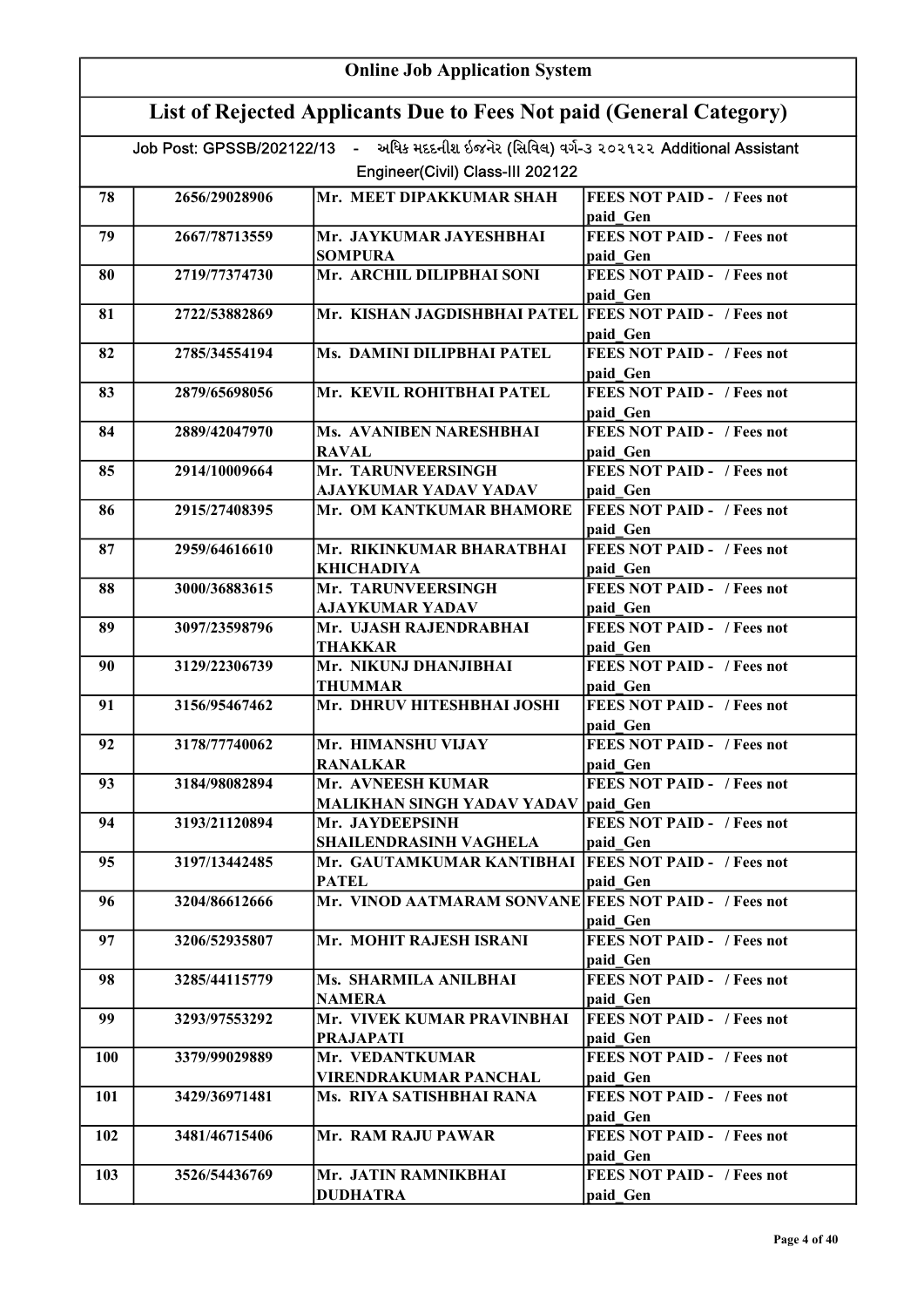|            | <b>Online Job Application System</b>                                |                                                                                                                              |                                                                                    |  |
|------------|---------------------------------------------------------------------|------------------------------------------------------------------------------------------------------------------------------|------------------------------------------------------------------------------------|--|
|            | List of Rejected Applicants Due to Fees Not paid (General Category) |                                                                                                                              |                                                                                    |  |
|            |                                                                     | Job Post: GPSSB/202122/13 - અધિક મદદનીશ ઇજનેર (સિવિલ) વર્ગ-૩ ૨૦૨૧૨૨ Additional Assistant<br>Engineer(Civil) Class-III 202122 |                                                                                    |  |
| 104        | 3553/61882490                                                       | Mr. AKSHAY NANDANAN PILLAI<br><b>KUMAR</b>                                                                                   | <b>FEES NOT PAID - / Fees not</b><br>paid Gen                                      |  |
| 105        | 3590/96703347                                                       | Mr. VINAY BIPINCHANDRA<br><b>PATEL</b>                                                                                       | <b>FEES NOT PAID - / Fees not</b><br>paid Gen                                      |  |
| 106        | 3612/39589126                                                       | Mr. VIKAS KUMAR GUPTA                                                                                                        | <b>FEES NOT PAID - / Fees not</b><br>paid Gen                                      |  |
| 107        | 3613/30601553                                                       | Mr. KAUSHIK RAJESHBHAI<br><b>PATEL</b>                                                                                       | <b>FEES NOT PAID - / Fees not</b><br>paid Gen                                      |  |
| 108        | 3635/15506856                                                       | Mr. SRINIVASA REDDY SINGAM                                                                                                   | <b>FEES NOT PAID - / Fees not</b><br>paid Gen                                      |  |
| 109        | 3647/47447125                                                       | Mr. MAULIK SHASHIKANTBHAI<br><b>PARMAR</b>                                                                                   | <b>FEES NOT PAID - / Fees not</b><br>paid Gen                                      |  |
| 110        | 3658/69260126                                                       | Mr. SAGAR KUMAR JAYANTILAL<br><b>JANJRUKIYA</b>                                                                              | <b>FEES NOT PAID - / Fees not</b><br>paid Gen                                      |  |
| 111        | 3670/28826424                                                       | Mr. NEEL PRAMODBHAI GOR                                                                                                      | <b>FEES NOT PAID - / Fees not</b><br>paid Gen                                      |  |
| 112        | 3711/66494935                                                       | Mr. SUNIL RAJKISHOR VERMA                                                                                                    | <b>FEES NOT PAID - / Fees not</b><br>paid Gen                                      |  |
| 113        | 3716/76362323                                                       | Mrs. KINJAL DEEPAKBHAI VEGAD   FEES NOT PAID - / Fees not                                                                    | paid Gen                                                                           |  |
| 114        | 3762/40416079                                                       | Mr. JAYKUMAR<br>PRAKASHCHANDRA PANCHAL                                                                                       | <b>FEES NOT PAID - / Fees not</b><br>paid Gen                                      |  |
| 115        | 3785/20468570                                                       | Mr. HARDEVSINH BHUPATSINH<br>ZALA                                                                                            | <b>FEES NOT PAID - / Fees not</b><br>paid Gen                                      |  |
| 116        | 3813/57532641                                                       | Mr. PAVAN KIRTIKUMAR PATEL                                                                                                   | <b>FEES NOT PAID - / Fees not</b><br>paid Gen                                      |  |
| 117        | 3821/57625497                                                       | Mr. DEEP ASHOKBHAI<br><b>BHANVADIA</b>                                                                                       | <b>FEES NOT PAID - / Fees not</b><br>paid Gen                                      |  |
| 118        | 3828/37461477                                                       | Mr. SHUBHAM RAJUBHAI BHATT   FEES NOT PAID - / Fees not                                                                      | paid Gen                                                                           |  |
| 119        | 3845/69931285                                                       | Mr. ASHOK APPARAO TITTI                                                                                                      | <b>FEES NOT PAID - / Fees not</b><br>paid Gen                                      |  |
| 120        | 4053/96894626                                                       | Ms. DHARTI DHIRENBHAI KAKOO FEES NOT PAID - / Fees not                                                                       | paid Gen                                                                           |  |
| 121        | 4081/55178102                                                       | Mr. HARSH ASHOKBHAI SHANI                                                                                                    | FEES NOT PAID - / Fees not<br>paid Gen                                             |  |
| 122        | 4114/36056537                                                       | Mr. URVISH JANMEJAY TRIVEDI                                                                                                  | <b>FEES NOT PAID - / Fees not</b><br>paid Gen                                      |  |
| 123        | 4115/87738116                                                       | Mr. CHINTU DIPAKBHAI KHANT                                                                                                   | <b>FEES NOT PAID - / Fees not</b><br>paid Gen                                      |  |
| 124        | 4156/65494036                                                       | Mr. RAHULKUMAR<br>SUDHAKARBHAI GURAV                                                                                         | <b>FEES NOT PAID - / Fees not</b><br>paid Gen<br><b>FEES NOT PAID - / Fees not</b> |  |
| 125<br>126 | 4213/98590306<br>4235/33729518                                      | Mr. VARUN DIPAKKUMAR<br><b>VEKARIYA</b><br>Ms. SUJATA SAPANBHAI DAS                                                          | paid Gen<br><b>FEES NOT PAID - / Fees not</b>                                      |  |
| 127        | 4323/73770367                                                       | Mr. VIKASKUMAR MUKESHBHAI                                                                                                    | paid Gen<br><b>FEES NOT PAID - / Fees not</b>                                      |  |
| 128        | 4331/71846082                                                       | <b>PATEL</b><br>Mr. KIRITKUMAR KANTIBHAI                                                                                     | paid Gen<br><b>FEES NOT PAID - / Fees not</b>                                      |  |
| 129        | 4334/34212144                                                       | <b>DAMOR</b><br>Mr. DHRUMILKUMAR                                                                                             | paid Gen<br><b>FEES NOT PAID - / Fees not</b>                                      |  |
|            |                                                                     | <b>HARISHBHAI PATEL</b>                                                                                                      | paid Gen                                                                           |  |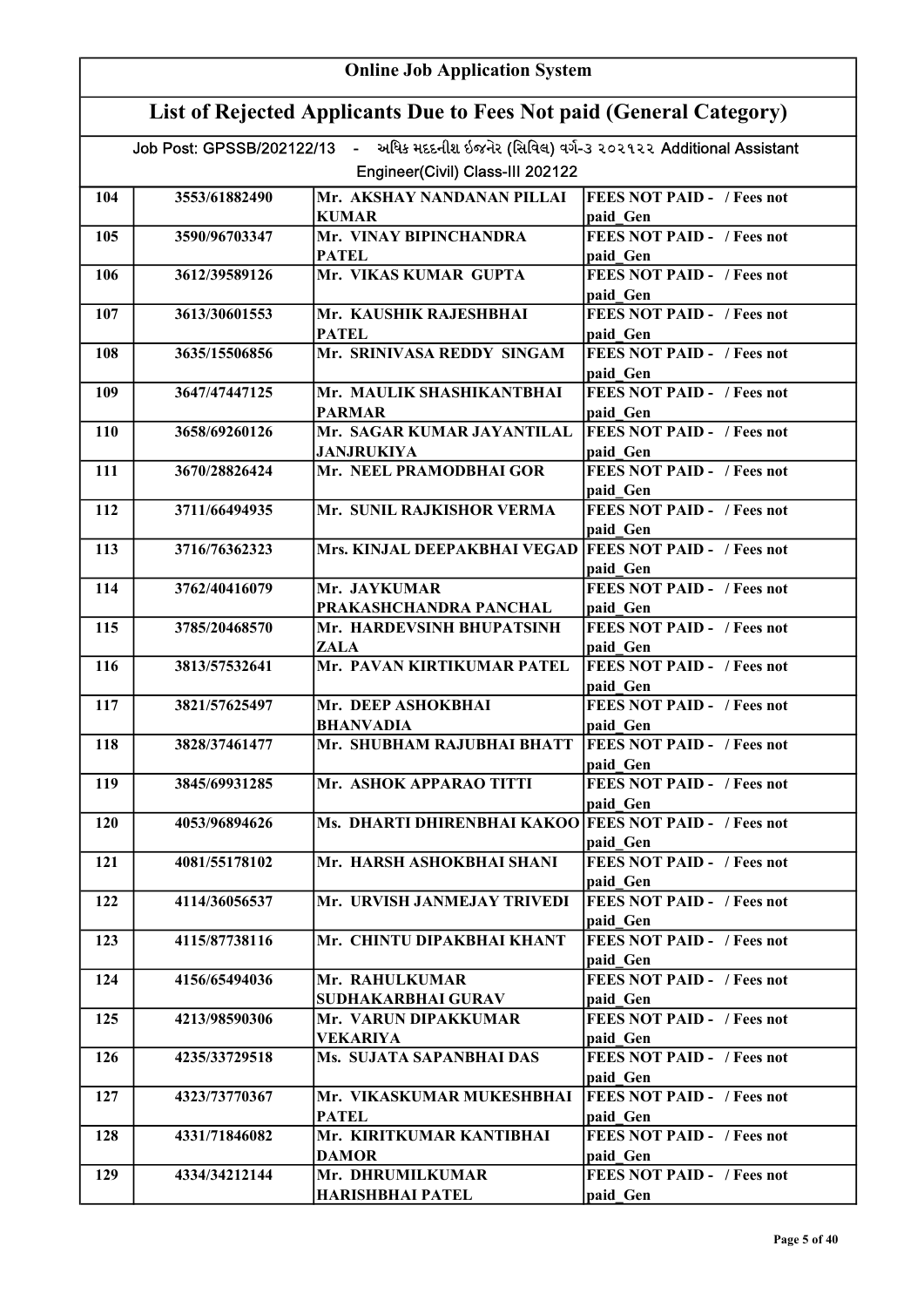|     | <b>Online Job Application System</b>                                |                                                                                          |                                               |  |
|-----|---------------------------------------------------------------------|------------------------------------------------------------------------------------------|-----------------------------------------------|--|
|     | List of Rejected Applicants Due to Fees Not paid (General Category) |                                                                                          |                                               |  |
|     |                                                                     | Job Post: GPSSB/202122/13 - અધિક મદદનીશ ઇજનેર (સિવિલ) વર્ગ-૩ ૨૦૨૧૨૨ Additional Assistant |                                               |  |
|     |                                                                     | Engineer(Civil) Class-III 202122                                                         |                                               |  |
| 130 | 4355/26266286                                                       | Mr. POPATBHAI POLABHAI                                                                   | <b>FEES NOT PAID - / Fees not</b>             |  |
|     |                                                                     | <b>ODEDRA</b>                                                                            | paid Gen                                      |  |
| 131 | 4379/47368340                                                       | Mr. BABUBHAI SUJABHAI                                                                    | <b>FEES NOT PAID - / Fees not</b>             |  |
|     |                                                                     | <b>CHAUDHARI</b>                                                                         | paid Gen                                      |  |
| 132 | 4492/73395621                                                       | Ms. ROSHNI                                                                               | <b>FEES NOT PAID - / Fees not</b>             |  |
|     |                                                                     | MOHAMMEDHAROON SHAIKH                                                                    | paid Gen                                      |  |
| 133 | 4505/90943202                                                       | Mr. UMESH RAJAMAL DAGWAL                                                                 | <b>FEES NOT PAID - / Fees not</b><br>paid Gen |  |
| 134 | 4535/45599937                                                       | Mr. BRAJBHUSHAN SARWAJEET<br><b>TIWARI TIWARI</b>                                        | <b>FEES NOT PAID - / Fees not</b><br>paid Gen |  |
| 135 | 4580/26655519                                                       | Mr. VISHVAJITSINH                                                                        | <b>FEES NOT PAID - / Fees not</b>             |  |
|     |                                                                     | YOGENDRASINH PARMAR                                                                      | paid Gen                                      |  |
| 136 | 4594/23946276                                                       | Mr. VIJAYSINH DILIPSINH                                                                  | <b>FEES NOT PAID - / Fees not</b>             |  |
|     |                                                                     | <b>JADEJA</b>                                                                            | paid Gen<br><b>FEES NOT PAID - / Fees not</b> |  |
| 137 | 4641/38260487                                                       | Mr. YASHPALSINGH<br><b>HOKAMSINGH CHAUHAN</b>                                            |                                               |  |
| 138 | 4757/41515036                                                       | Mr. KEYUR HARISHBHAI                                                                     | paid Gen<br><b>FEES NOT PAID - / Fees not</b> |  |
|     |                                                                     | MANDALIA                                                                                 | paid Gen                                      |  |
| 139 | 4759/45817158                                                       | Mr. AJAYKUMAR KANAIYALAL<br><b>CHAUHAN</b>                                               | <b>FEES NOT PAID - / Fees not</b>             |  |
| 140 | 4789/83007234                                                       | Mr. MILAN LILADHAR YADAV                                                                 | paid Gen<br><b>FEES NOT PAID - / Fees not</b> |  |
|     |                                                                     |                                                                                          | paid Gen                                      |  |
| 141 | 4792/40735342                                                       | Mr. RUSHIT SNEHALBHAI                                                                    | <b>FEES NOT PAID - / Fees not</b>             |  |
|     |                                                                     | <b>SUTARIYA</b>                                                                          | paid Gen                                      |  |
| 142 | 4822/99929703                                                       | Mr. MAYURBHAI MUKESHBHAI                                                                 | <b>FEES NOT PAID - / Fees not</b>             |  |
|     |                                                                     | <b>PATEL</b>                                                                             | paid Gen                                      |  |
| 143 | 4835/67479784                                                       | Mr. KEWAL JAYANTIBHAI PATEL                                                              | <b>FEES NOT PAID - / Fees not</b><br>paid Gen |  |
| 144 | 4849/87637127                                                       | Mr. ZULFIKAR ILIYASBHAI                                                                  | <b>FEES NOT PAID - / Fees not</b>             |  |
|     |                                                                     | <b>MACHHALIYA</b>                                                                        | paid Gen                                      |  |
| 145 | 4856/16017673                                                       | Mr. HITESHKUMAR<br>RAMESHBHAI DARAJI                                                     | <b>FEES NOT PAID - / Fees not</b><br>paid Gen |  |
| 146 | 4903/21554980                                                       | Mr. MANMOHAN SURESHCHAND                                                                 | <b>FEES NOT PAID - / Fees not</b>             |  |
|     |                                                                     | PATIDAR PATIDAR                                                                          | paid Gen                                      |  |
| 147 | 4908/95439513                                                       | Mr. BHARGAVBHAI LAVJIBHAI                                                                | <b>FEES NOT PAID - / Fees not</b>             |  |
|     |                                                                     | <b>THUMMAR</b>                                                                           | paid Gen                                      |  |
| 148 | 4921/76767753                                                       | Mr. ZAMIL ABDULMAJID BHOJA                                                               | <b>FEES NOT PAID - / Fees not</b><br>paid Gen |  |
| 149 | 4948/30072730                                                       | Ms. KRUNALIBEN SHANKARBHAI                                                               | <b>FEES NOT PAID - / Fees not</b>             |  |
|     |                                                                     | <b>PANCHAL</b>                                                                           | paid Gen                                      |  |
| 150 | 5026/52397591                                                       | Mr. BHARGAVBHAI LAVJIBHAI<br><b>THUMMAR</b>                                              | <b>FEES NOT PAID - / Fees not</b><br>paid Gen |  |
| 151 | 5037/27600546                                                       | Mr. HEMALBHAI JAGDISHBHAI<br><b>PATEL</b>                                                | <b>FEES NOT PAID - / Fees not</b><br>paid Gen |  |
| 152 | 5043/10781393                                                       | Mr. JABIR MUSTAK LAKHA                                                                   | <b>FEES NOT PAID - / Fees not</b>             |  |
|     |                                                                     |                                                                                          | paid Gen                                      |  |
| 153 | 5153/56919097                                                       | Mr. PIKESHKUMAR                                                                          | <b>FEES NOT PAID - / Fees not</b>             |  |
|     |                                                                     | <b>BHANUPRASAD PRAJAPATI</b>                                                             | paid Gen                                      |  |
| 154 | 5330/53134012                                                       | Ms. RINKIBEN DALICHANDBHAI<br><b>SHAH</b>                                                | <b>FEES NOT PAID - / Fees not</b><br>paid Gen |  |
| 155 | 5334/39743161                                                       | Ms. POOJA JAYESHBHAI SHARMA FEES NOT PAID - / Fees not                                   | paid Gen                                      |  |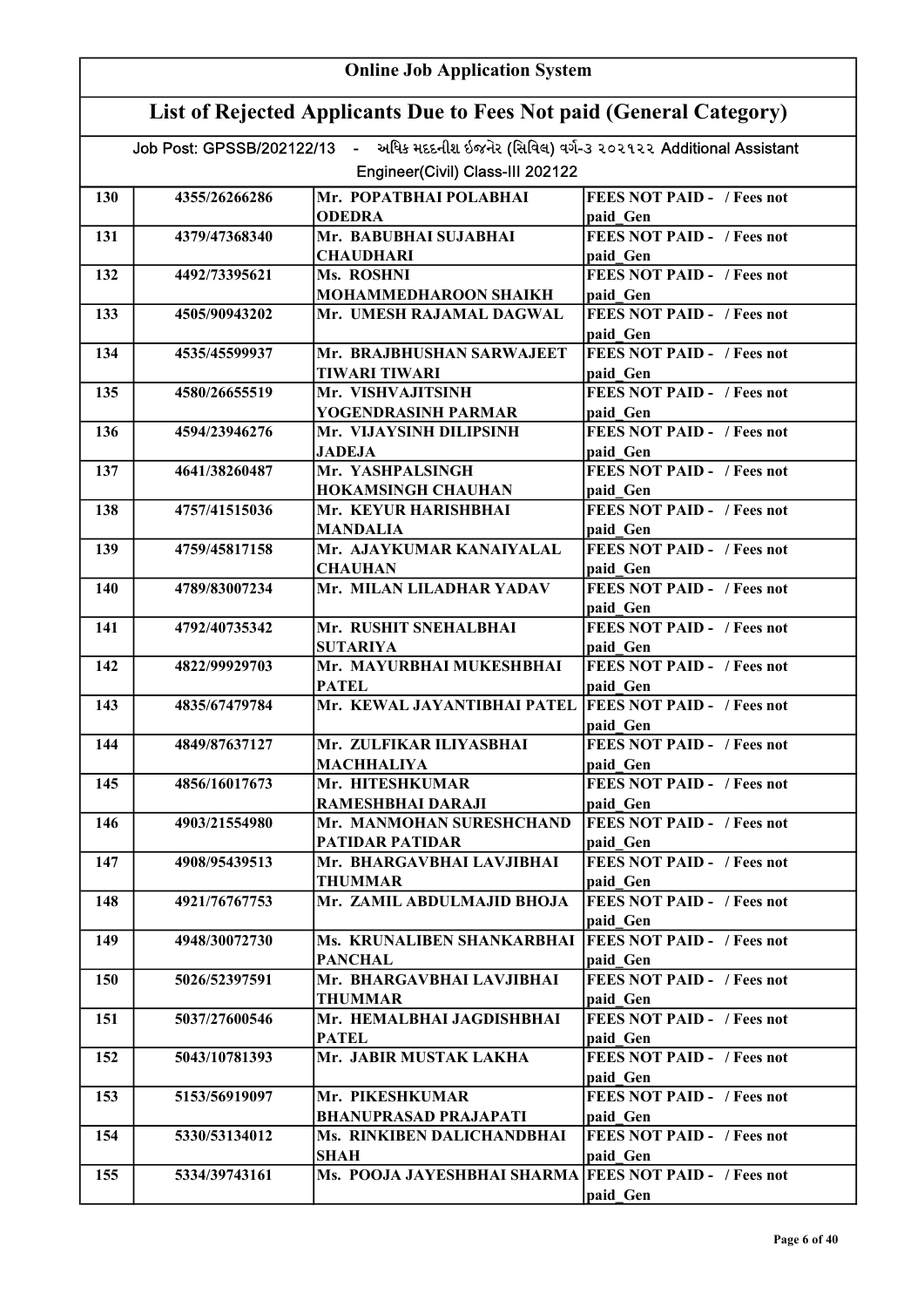|     | <b>Online Job Application System</b>                                |                                                                                          |                                               |  |
|-----|---------------------------------------------------------------------|------------------------------------------------------------------------------------------|-----------------------------------------------|--|
|     | List of Rejected Applicants Due to Fees Not paid (General Category) |                                                                                          |                                               |  |
|     |                                                                     | Job Post: GPSSB/202122/13 - અધિક મદદનીશ ઇજનેર (સિવિલ) વર્ગ-૩ ૨૦૨૧૨૨ Additional Assistant |                                               |  |
|     |                                                                     | Engineer(Civil) Class-III 202122                                                         |                                               |  |
| 156 | 5340/25750138                                                       | Mr. JENISHKUMAR                                                                          | <b>FEES NOT PAID - / Fees not</b>             |  |
|     |                                                                     | RAJENDRASINH SOLANKI                                                                     | paid Gen                                      |  |
| 157 | 5348/85776080                                                       | Mr. RISHI VIKRAMBHAI PANDYA                                                              | <b>FEES NOT PAID - / Fees not</b>             |  |
|     |                                                                     |                                                                                          | paid Gen                                      |  |
| 158 | 5416/32485658                                                       | Mr. HARSHIL SANJAYKUMAR<br>SHAH                                                          | <b>FEES NOT PAID - / Fees not</b><br>paid Gen |  |
| 159 | 5542/58564429                                                       | Mr. KRUNAL MAYURKUMAR                                                                    | <b>FEES NOT PAID - / Fees not</b>             |  |
|     |                                                                     | SHAH                                                                                     | paid Gen                                      |  |
| 160 | 5566/14782708                                                       | Mr. MEET SURESHBHAI<br><b>CHHATRALA</b>                                                  | <b>FEES NOT PAID - / Fees not</b><br>paid Gen |  |
| 161 | 5586/85122893                                                       | Mr. FAIZAL HANEEFBHAI JUNEJA FEES NOT PAID - / Fees not                                  |                                               |  |
|     |                                                                     |                                                                                          | paid Gen                                      |  |
| 162 | 5631/34123576                                                       | Mr. HARSH MAGANBHAI                                                                      | <b>FEES NOT PAID - / Fees not</b>             |  |
|     |                                                                     | <b>CHOVATIYA</b>                                                                         | paid Gen                                      |  |
| 163 | 5670/23564303                                                       | Mr. SHAKTISINH VANRAJSINH<br>GOHIL                                                       | <b>FEES NOT PAID - / Fees not</b>             |  |
| 164 | 5678/15082864                                                       | Mr. HEET KALPESHKUMAR                                                                    | paid Gen<br><b>FEES NOT PAID - / Fees not</b> |  |
|     |                                                                     | <b>BHAVSAR BHAVSAR</b>                                                                   | paid Gen                                      |  |
| 165 | 5702/32283581                                                       | Mr. HARSHIL DHARMENDRA                                                                   | <b>FEES NOT PAID - / Fees not</b>             |  |
|     |                                                                     | <b>CHAUHAN</b><br>Mr. PARTH MUKESHBHAI BAROT                                             | paid Gen<br><b>FEES NOT PAID - / Fees not</b> |  |
| 166 | 5729/32197240                                                       |                                                                                          | paid Gen                                      |  |
| 167 | 5770/88371622                                                       | Mr. SHARADKUMAR DILIPBHAI                                                                | <b>FEES NOT PAID - / Fees not</b>             |  |
|     |                                                                     | <b>PATEL</b>                                                                             | paid Gen                                      |  |
| 168 | 5823/14903636                                                       | Mr. KISHAN PARBATBHAI                                                                    | <b>FEES NOT PAID - / Fees not</b>             |  |
|     |                                                                     | <b>KORIYA</b>                                                                            | paid Gen                                      |  |
| 169 | 5871/45941076                                                       | Mr. KEVALSINH AMARSANG<br><b>SODHA</b>                                                   | <b>FEES NOT PAID - / Fees not</b><br>paid Gen |  |
| 170 | 5945/32046039                                                       | Mrs. BHUMIKABEN                                                                          | <b>FEES NOT PAID - / Fees not</b>             |  |
|     |                                                                     | <b>DHARMESHBHAI PATEL</b>                                                                | paid Gen                                      |  |
| 171 | 5963/95750913                                                       | Mr. RUSHIT SNEHALBHAI                                                                    | <b>FEES NOT PAID - / Fees not</b>             |  |
| 172 | 5971/19773768                                                       | <b>SUTARIYA</b><br>Mrs. PAYALBEN VIJAYBHAI                                               | paid Gen<br><b>FEES NOT PAID - / Fees not</b> |  |
|     |                                                                     | <b>PATEL</b>                                                                             | paid Gen                                      |  |
| 173 | 6026/25714371                                                       | Mr. JAY PARSOTAM MOKARIYA                                                                | <b>FEES NOT PAID - / Fees not</b>             |  |
|     |                                                                     |                                                                                          | paid Gen                                      |  |
| 174 | 6077/47860404                                                       | Mr. CHIRAGKUMAR                                                                          | <b>FEES NOT PAID - / Fees not</b>             |  |
|     |                                                                     | KAMLESHBHAI PATELIYA                                                                     | paid Gen                                      |  |
| 175 | 6098/58419523                                                       | Ms. BHARGAVI ARVINDKUMAR                                                                 | <b>FEES NOT PAID - / Fees not</b>             |  |
|     |                                                                     | <b>PATEL</b>                                                                             | paid Gen                                      |  |
| 176 | 6100/47646851                                                       | Mr. BHAUTIK DIPAKBHAI KAILA                                                              | <b>FEES NOT PAID - / Fees not</b><br>paid Gen |  |
| 177 | 6142/93839821                                                       | Mr. PRINCEKUMAR KIRTIBHAI                                                                | <b>FEES NOT PAID - / Fees not</b>             |  |
|     |                                                                     | <b>BHAVSAR</b>                                                                           | paid Gen                                      |  |
| 178 | 6162/67133890                                                       | Mr. HIMANSHU PRAVINBHAI                                                                  | <b>FEES NOT PAID - / Fees not</b>             |  |
|     |                                                                     | <b>GOHEL</b>                                                                             | paid Gen                                      |  |
| 179 | 6170/69648452                                                       | Mr. HARESH KARSAN BHAI<br><b>CHAWDA</b>                                                  | <b>FEES NOT PAID - / Fees not</b><br>paid Gen |  |
| 180 | 6187/85803060                                                       | Mr. MEET HITESHBHAI                                                                      | <b>FEES NOT PAID - / Fees not</b>             |  |
|     |                                                                     | <b>JARIWALA</b>                                                                          | paid Gen                                      |  |
| 181 | 6190/10714428                                                       | Mr. VINITKUMAR PRAVINBHAI                                                                | <b>FEES NOT PAID - / Fees not</b>             |  |
|     |                                                                     | <b>PATEL</b>                                                                             | paid Gen                                      |  |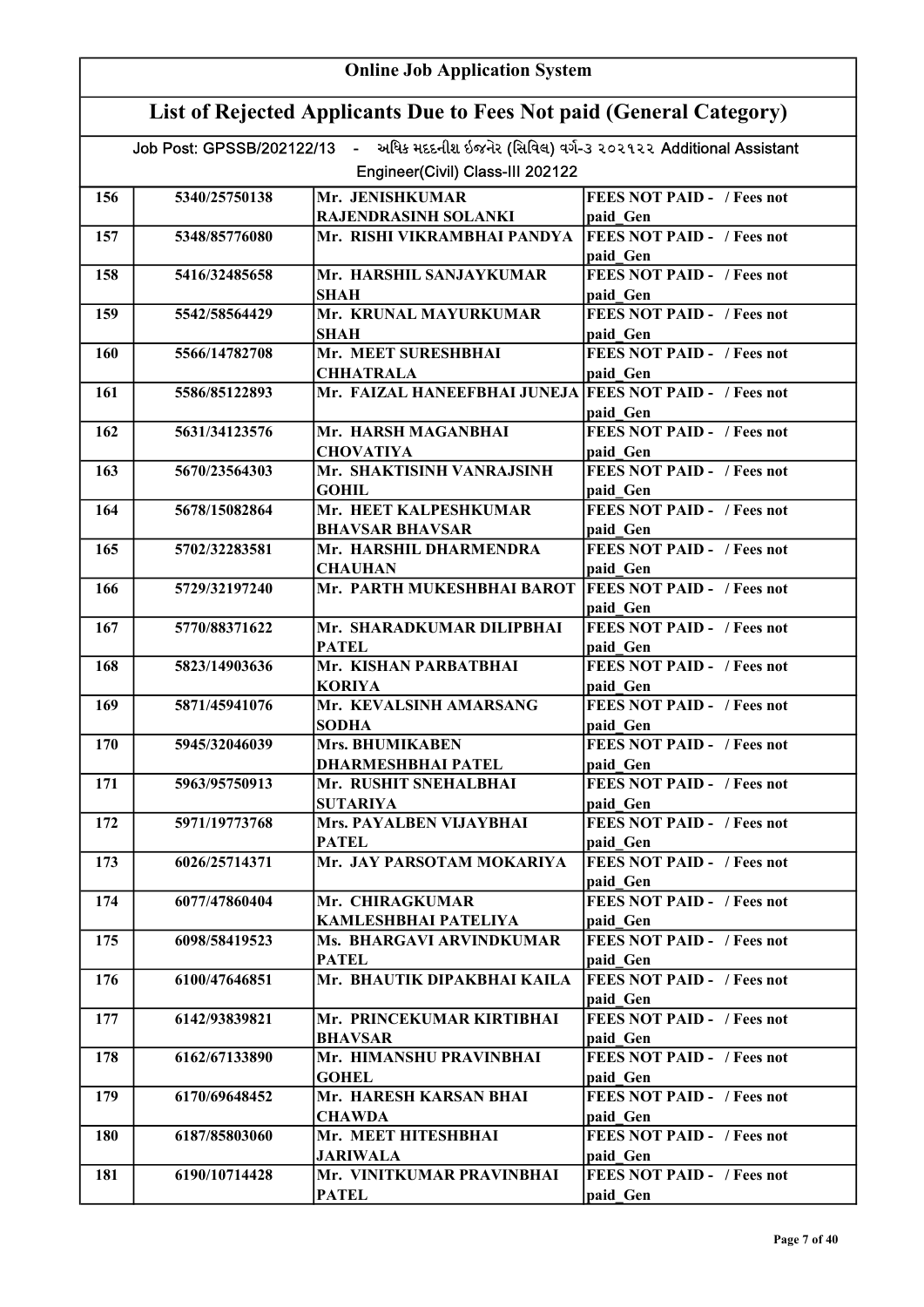|     | <b>Online Job Application System</b>                                |                                                                                                                              |                                               |  |
|-----|---------------------------------------------------------------------|------------------------------------------------------------------------------------------------------------------------------|-----------------------------------------------|--|
|     | List of Rejected Applicants Due to Fees Not paid (General Category) |                                                                                                                              |                                               |  |
|     |                                                                     | Job Post: GPSSB/202122/13 - અધિક મદદનીશ ઇજનેર (સિવિલ) વર્ગ-૩ ૨૦૨૧૨૨ Additional Assistant<br>Engineer(Civil) Class-III 202122 |                                               |  |
|     |                                                                     |                                                                                                                              |                                               |  |
| 182 | 6254/89648947                                                       | Mr. HUSAIN SHABBIRBHAI                                                                                                       | <b>FEES NOT PAID - / Fees not</b>             |  |
|     |                                                                     | <b>DALAL</b><br>Mr. KRUNAL MUKESHBHAI OZA                                                                                    | paid Gen                                      |  |
| 183 | 6277/76581286                                                       |                                                                                                                              | <b>FEES NOT PAID - / Fees not</b><br>paid Gen |  |
| 184 | 6323/76708615                                                       | Mr. HARSHIL DHARMENDRA                                                                                                       | <b>FEES NOT PAID - / Fees not</b>             |  |
|     |                                                                     | <b>CHAUHAN</b>                                                                                                               | paid Gen                                      |  |
| 185 | 6371/20328827                                                       | Mr. NILESHKUMAR SAGARBHAI                                                                                                    | <b>FEES NOT PAID - / Fees not</b>             |  |
|     |                                                                     | <b>ROJASARA</b>                                                                                                              | paid Gen<br><b>FEES NOT PAID - / Fees not</b> |  |
| 186 | 6438/36627986                                                       | Mr. ROHAN MANILALBHAI<br><b>SOLANKI</b>                                                                                      | paid Gen                                      |  |
| 187 | 6481/13272867                                                       | Mr. RAJ ALKESHBHAI PATEL                                                                                                     | <b>FEES NOT PAID - / Fees not</b>             |  |
|     |                                                                     |                                                                                                                              | paid Gen                                      |  |
| 188 | 6493/61773449                                                       | Mr. BHAUTIK DIPAKBHAI KAILA                                                                                                  | <b>FEES NOT PAID - / Fees not</b>             |  |
|     |                                                                     |                                                                                                                              | paid Gen                                      |  |
| 189 | 6580/95353260                                                       | Mr. SANDEEP RAMESHBHAI                                                                                                       | <b>FEES NOT PAID - / Fees not</b>             |  |
|     |                                                                     | <b>PRAJAPATI</b>                                                                                                             | paid Gen<br><b>FEES NOT PAID - / Fees not</b> |  |
| 190 | 6604/42658848                                                       | Mr. SANDEEP RAMESHBHAI<br><b>PRAJAPATI</b>                                                                                   | paid Gen                                      |  |
| 191 | 6635/84192186                                                       | Ms. VISUDHA JAYESHBHAI                                                                                                       | <b>FEES NOT PAID - / Fees not</b>             |  |
|     |                                                                     | <b>DATTANI</b>                                                                                                               | paid Gen                                      |  |
| 192 | 6804/11057984                                                       | Mr. SHASWAT SUNILKUMAR                                                                                                       | <b>FEES NOT PAID - / Fees not</b>             |  |
|     |                                                                     | <b>BHATT</b>                                                                                                                 | paid Gen                                      |  |
| 193 | 6815/19628441                                                       | Mr. HARDEVSINH BHAVANSINH                                                                                                    | <b>FEES NOT PAID - / Fees not</b>             |  |
|     |                                                                     | <b>RAJPUT</b>                                                                                                                | paid Gen                                      |  |
| 194 | 6825/34614553                                                       | Mr. PARTHGIRI ARJUNGIRI<br><b>GOSAI</b>                                                                                      | FEES NOT PAID - / Fees not<br>paid Gen        |  |
| 195 | 6826/91800441                                                       | Ms. CHETNABEN                                                                                                                | <b>FEES NOT PAID - / Fees not</b>             |  |
|     |                                                                     | NAVALSANGBHAI GOHIL                                                                                                          | paid Gen                                      |  |
| 196 | 6837/55421618                                                       | Mr. ANKITKUMAR ISHVARLAL                                                                                                     | <b>FEES NOT PAID -</b> / Fees not             |  |
|     |                                                                     | <b>PATEL</b>                                                                                                                 | paid Gen                                      |  |
| 197 | 6847/48730028                                                       | Mr. MOHAMMAD TAUSHIF                                                                                                         | <b>FEES NOT PAID - / Fees not</b>             |  |
|     |                                                                     | <b>KASAMBHAI MALEK</b>                                                                                                       | paid Gen                                      |  |
| 198 | 6918/88614146                                                       | Mr. AMIT NATHALAL HIRAPARA                                                                                                   | <b>FEES NOT PAID - / Fees not</b>             |  |
| 199 | 6991/10749184                                                       | Mr. ARPIT JAGDISHBHAI                                                                                                        | paid Gen<br>FEES NOT PAID - / Fees not        |  |
|     |                                                                     | <b>PRAJAPATI</b>                                                                                                             | paid Gen                                      |  |
| 200 | 7046/94555651                                                       | Mr. VISHAL SANJAYBHAI JOSHI                                                                                                  | <b>FEES NOT PAID - / Fees not</b>             |  |
|     |                                                                     |                                                                                                                              | paid Gen                                      |  |
| 201 | 7131/15519444                                                       | Mr. SAVAN SHARADBHAI                                                                                                         | <b>FEES NOT PAID - / Fees not</b>             |  |
|     |                                                                     | <b>SINDHAV</b>                                                                                                               | paid Gen                                      |  |
| 202 | 7138/44336748                                                       | Mr. WASIMAHMAD<br><b>SALIMAHMAD MUNJAWAR</b>                                                                                 | <b>FEES NOT PAID - / Fees not</b>             |  |
| 203 | 7151/31201872                                                       | Mr. AKSHAYKUMAR                                                                                                              | paid Gen<br><b>FEES NOT PAID - / Fees not</b> |  |
|     |                                                                     | SANJAYBHAI DEVAIYA                                                                                                           | paid Gen                                      |  |
| 204 | 7163/66511801                                                       | Mr. RAJ DINESHBHAI PARMAR                                                                                                    | <b>FEES NOT PAID - / Fees not</b>             |  |
|     |                                                                     |                                                                                                                              | paid Gen                                      |  |
| 205 | 7164/70167531                                                       | Mr. JAYDIP SURESHBHAI                                                                                                        | <b>FEES NOT PAID - / Fees not</b>             |  |
|     |                                                                     | VAGHANI                                                                                                                      | paid Gen                                      |  |
| 206 | 7223/22822070                                                       | Mr. IZMAMULHAQ ABDULRAHIM   FEES NOT PAID - / Fees not<br><b>BHIMA</b>                                                       |                                               |  |
| 207 | 7241/45964052                                                       | Mr. MOHAMMAD MOHAMMAD                                                                                                        | paid Gen<br><b>FEES NOT PAID - / Fees not</b> |  |
|     |                                                                     | <b>AYYUB AZAZ</b>                                                                                                            | paid Gen                                      |  |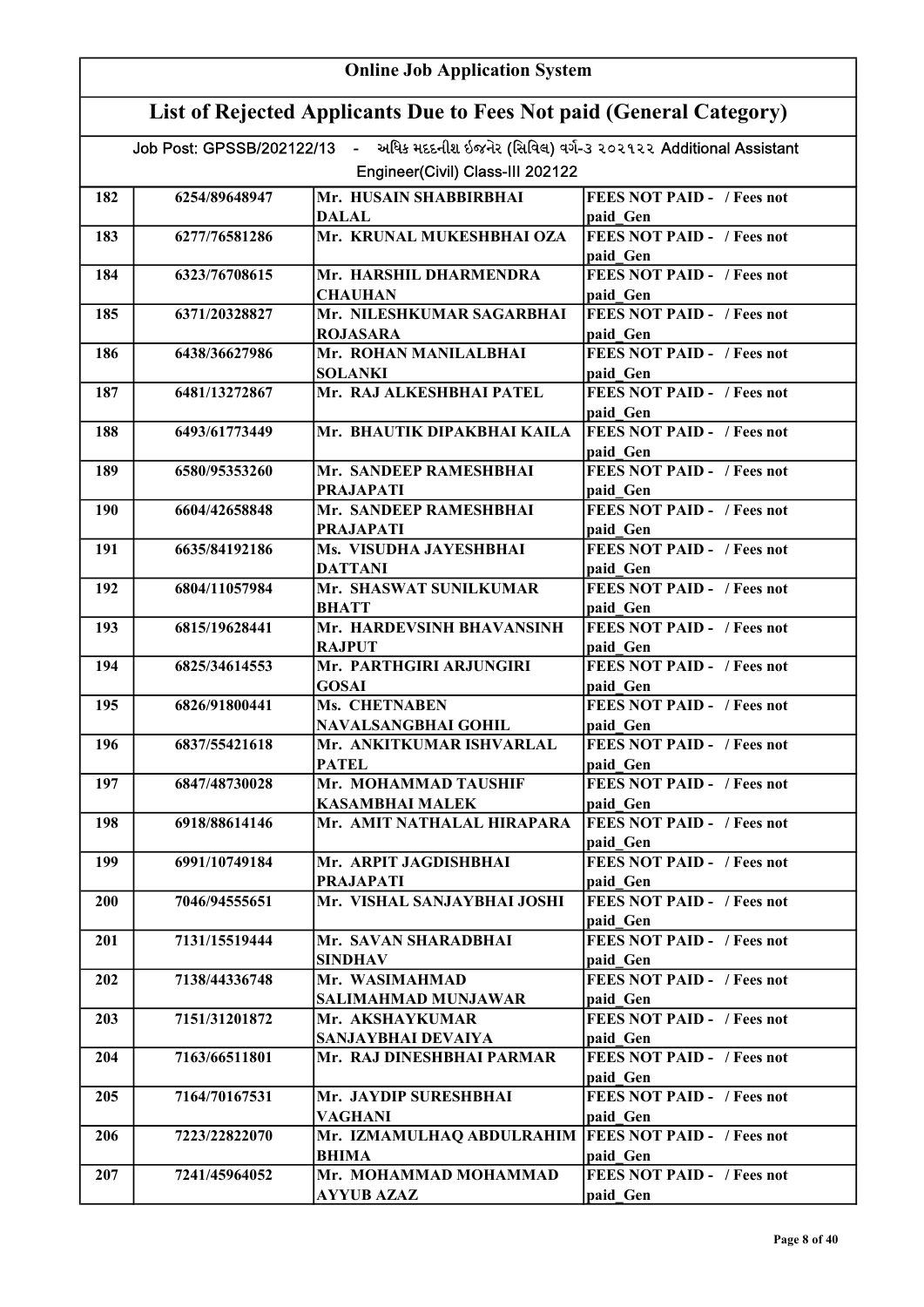| <b>Online Job Application System</b> |                                                                     |                                                                                                                              |                                                           |  |
|--------------------------------------|---------------------------------------------------------------------|------------------------------------------------------------------------------------------------------------------------------|-----------------------------------------------------------|--|
|                                      | List of Rejected Applicants Due to Fees Not paid (General Category) |                                                                                                                              |                                                           |  |
|                                      |                                                                     | Job Post: GPSSB/202122/13 - અધિક મદદનીશ ઇજનેર (સિવિલ) વર્ગ-૩ ૨૦૨૧૨૨ Additional Assistant<br>Engineer(Civil) Class-III 202122 |                                                           |  |
|                                      |                                                                     |                                                                                                                              |                                                           |  |
| 208                                  | 7244/84522487                                                       | Mr. JAY SHANTILAL KANANI                                                                                                     | <b>FEES NOT PAID - / Fees not</b><br>paid Gen             |  |
| 209                                  | 7253/18250209                                                       | Mr. MAHENDRASINH<br><b>PRAVINSINH RATHOD</b>                                                                                 | <b>FEES NOT PAID - / Fees not</b><br>paid Gen             |  |
| 210                                  | 7295/23608135                                                       | Mr. KULDIP VINOD PATIL                                                                                                       | <b>FEES NOT PAID - / Fees not</b><br>paid Gen             |  |
| 211                                  | 7357/90306183                                                       | Mr. DHAVAL VALLABHBHAI<br><b>THUMAR</b>                                                                                      | <b>FEES NOT PAID - / Fees not</b><br>paid Gen             |  |
| 212                                  | 7359/93158660                                                       | Mr. MOHAMMADBHAI<br><b>AIYUBBHAI VARLIYA</b>                                                                                 | <b>FEES NOT PAID - / Fees not</b><br>paid Gen             |  |
| 213                                  | 7382/55287219                                                       | Mr. TARANGKUMAR VIJAYBHAI<br><b>PATEL</b>                                                                                    | <b>FEES NOT PAID - / Fees not</b><br>paid Gen             |  |
| 214                                  | 7412/66812211                                                       | Mr. SATYAVRATSINH DILIPSINH<br><b>PARMAR</b>                                                                                 | <b>FEES NOT PAID - / Fees not</b><br>paid Gen             |  |
| 215                                  | 7581/85558566                                                       | Mr. CHIRAG JAYANTILAL<br><b>MACHHI</b>                                                                                       | <b>FEES NOT PAID - / Fees not</b><br>paid Gen             |  |
| 216                                  | 7603/19632984                                                       | Mr. MENEX SHIMPI                                                                                                             | <b>FEES NOT PAID - / Fees not</b>                         |  |
| 217                                  | 7723/50381750                                                       | Mr. PRATIK RAVAL RAJESH                                                                                                      | paid Gen<br><b>FEES NOT PAID - / Fees not</b>             |  |
| 218                                  | 7772/28483564                                                       | <b>RAVAL</b><br>Mr. SAAD MUSARRAT SHAIKH                                                                                     | paid Gen<br><b>FEES NOT PAID - / Fees not</b>             |  |
| 219                                  | 7929/16257627                                                       | Mr. KRIPA SHANKAR MEENA                                                                                                      | paid Gen<br><b>FEES NOT PAID - / Fees not</b>             |  |
| 220                                  | 7952/74169560                                                       | <b>OMPRAKASH MEENA MEENA</b><br>Mr. ADIL MUBIN SONI                                                                          | paid Gen<br><b>FEES NOT PAID - / Fees not</b>             |  |
| 221                                  | 8037/21990795                                                       | Mr. JIGNHNESH KUMAR PATHUJI   FEES NOT PAID - / Fees not                                                                     | paid Gen                                                  |  |
| 222                                  | 8039/48915745                                                       | <b>RATHOD</b><br>Mr. ALFAZ MOSHINBHAI                                                                                        | paid Gen<br><b>FEES NOT PAID - / Fees not</b>             |  |
| 223                                  | 8048/51119675                                                       | <b>LINGADIYA</b><br>Mr. NOOR ALAM                                                                                            | paid Gen<br><b>FEES NOT PAID - / Fees not</b>             |  |
| 224                                  | 8092/55777225                                                       | Mr. PRAVIN RAMESH DANI                                                                                                       | paid Gen<br><b>FEES NOT PAID - / Fees not</b>             |  |
| 225                                  | 8099/43259208                                                       | Mr. KISHAN BHARATBHAI<br><b>PANCHASARA</b>                                                                                   | paid Gen<br>FEES NOT PAID - / Fees not<br>paid Gen        |  |
| 226                                  | 8122/58087684                                                       | Mr. KISHAN BHARATBHAI<br><b>PANCHASARA</b>                                                                                   | FEES NOT PAID - / Fees not<br>paid Gen                    |  |
| 227                                  | 8138/33970666                                                       | Mr. JAGDISH SANJAYKUMAR<br><b>PATEL</b>                                                                                      | <b>FEES NOT PAID - / Fees not</b><br>paid Gen             |  |
| 228                                  | 8251/51215971                                                       | Mr. SHUBHAM KAUSHIKBHAI<br><b>PANCHAL</b>                                                                                    | <b>FEES NOT PAID - / Fees not</b><br>paid Gen             |  |
| 229                                  | 8265/68414836                                                       | Mr. SHUBHAM ANANTKUMAR<br><b>BORSE</b>                                                                                       | <b>FEES NOT PAID - / Fees not</b><br>paid Gen             |  |
| 230                                  | 8358/10584365                                                       | Ms. KINJALBEN LAXMANBHAI<br><b>PANDOR</b>                                                                                    | <b>FEES NOT PAID - / Fees not</b><br>paid Gen             |  |
| 231                                  | 8371/34783619                                                       | Mr. JAYPALSINH RAJENDRASINH<br><b>RATHOD</b>                                                                                 | <b>FEES NOT PAID - / Fees not</b><br>paid Gen             |  |
| 232                                  | 8460/67114775                                                       | Ms. AYUSHI RAJESH<br><b>CHAKRABARTI</b>                                                                                      | <b>FEES NOT PAID - / Fees not</b>                         |  |
| 233                                  | 8616/80831694                                                       | Mr. GRANTH BHARDWAJ                                                                                                          | paid Gen<br><b>FEES NOT PAID - / Fees not</b><br>paid Gen |  |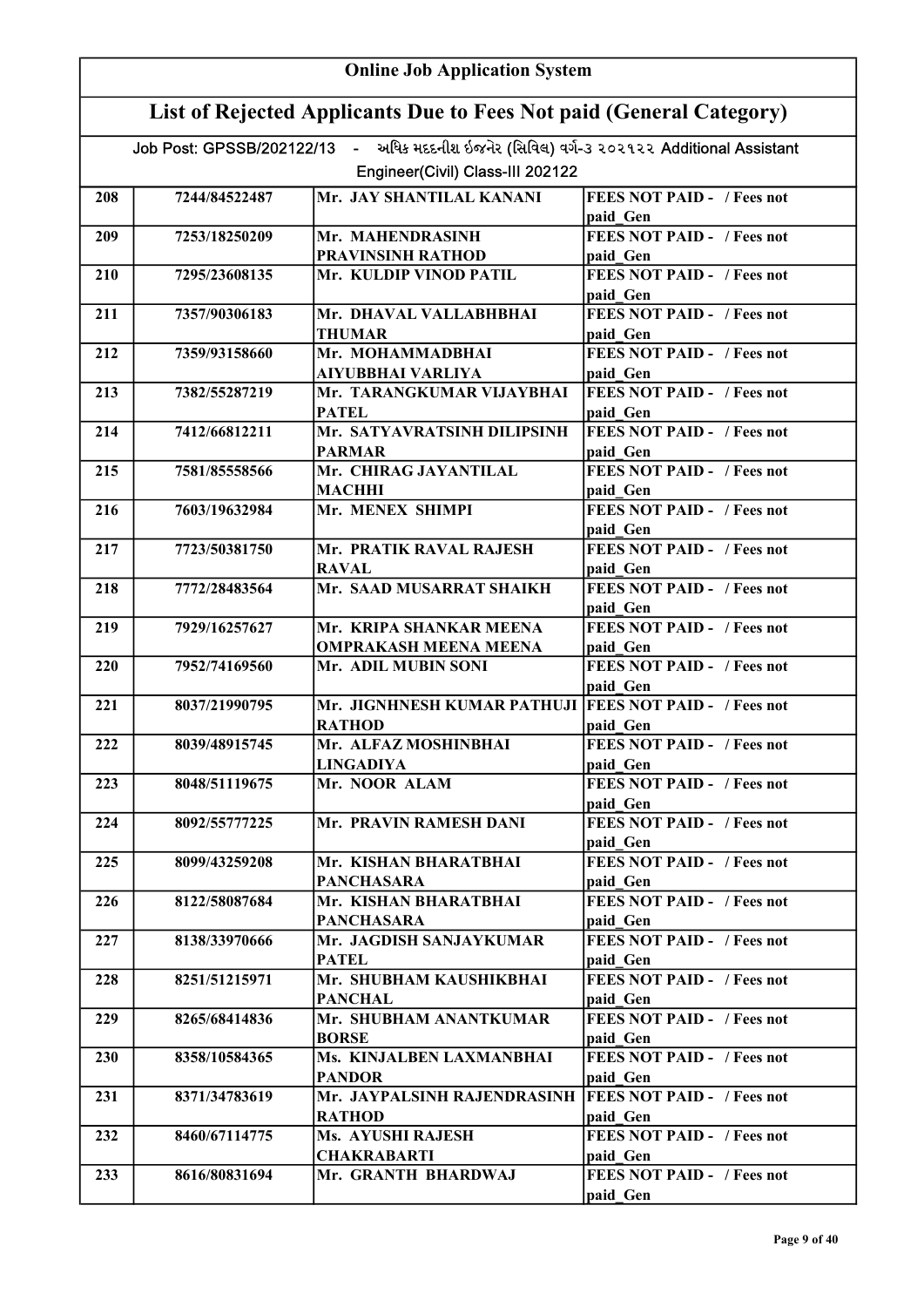|     | <b>Online Job Application System</b>                                |                                                                                          |                                               |  |
|-----|---------------------------------------------------------------------|------------------------------------------------------------------------------------------|-----------------------------------------------|--|
|     | List of Rejected Applicants Due to Fees Not paid (General Category) |                                                                                          |                                               |  |
|     |                                                                     | Job Post: GPSSB/202122/13 - અધિક મદદનીશ ઇજનેર (સિવિલ) વર્ગ-3 ૨૦૨૧૨૨ Additional Assistant |                                               |  |
|     |                                                                     | Engineer(Civil) Class-III 202122                                                         |                                               |  |
| 234 | 8737/87789219                                                       | Mr. SANDIPKUMAR PRAVINBHAI                                                               | <b>FEES NOT PAID - / Fees not</b>             |  |
|     |                                                                     | <b>KORAT</b>                                                                             | paid Gen                                      |  |
| 235 | 8772/10843299                                                       | Mr. ARPIT GANESHBHAI PATEL                                                               | <b>FEES NOT PAID - / Fees not</b>             |  |
|     |                                                                     |                                                                                          | paid Gen                                      |  |
| 236 | 8785/55941241                                                       | Mr. TUSHARKUMAR                                                                          | <b>FEES NOT PAID - / Fees not</b>             |  |
|     |                                                                     | <b>JITENDRABHAI SODHA</b>                                                                | paid Gen                                      |  |
| 237 | 8922/95835492                                                       | Mr. NIKUNJ ASHOKBHAI SHIR                                                                | <b>FEES NOT PAID - / Fees not</b><br>paid Gen |  |
| 238 | 8970/25218226                                                       | Mr. ભાવેશકુમાર અમરાભાઇ મછાર                                                              | FEES NOT PAID - / Fees not<br>paid Gen        |  |
| 239 | 9020/93562864                                                       | Mr. YASH MAHENDRAKUMAR                                                                   | FEES NOT PAID - / Fees not                    |  |
|     |                                                                     | <b>DODIA</b>                                                                             | paid Gen                                      |  |
| 240 | 9023/74181568                                                       | Mr. PRAMODKUMAR                                                                          | <b>FEES NOT PAID - / Fees not</b>             |  |
|     |                                                                     | <b>DHANUSHDHARI SINH</b>                                                                 | paid Gen                                      |  |
| 241 | 9047/77651204                                                       | Mr. HARISH HARI KISHORE 1                                                                | <b>FEES NOT PAID - / Fees not</b>             |  |
| 242 | 9065/77519565                                                       | Ms. MANISHA MAHENDRA BHAI                                                                | paid Gen<br><b>FEES NOT PAID - / Fees not</b> |  |
|     |                                                                     | ACHARYA                                                                                  | paid Gen                                      |  |
| 243 | 9094/12007694                                                       | Mr. GOVIND RAMDEBHAI                                                                     | <b>FEES NOT PAID - / Fees not</b>             |  |
|     |                                                                     | <b>GOZIYA</b>                                                                            | paid Gen                                      |  |
| 244 | 9102/25411368                                                       | Mr. PARTH KUMAR HARSHAD                                                                  | <b>FEES NOT PAID - / Fees not</b>             |  |
|     |                                                                     | <b>BHAI THAKKAR</b>                                                                      | paid Gen                                      |  |
| 245 | 9109/78955887                                                       | Mr. PARESHBHAI GATORBHAI                                                                 | <b>FEES NOT PAID - / Fees not</b>             |  |
|     |                                                                     | <b>KODIYA</b>                                                                            | paid Gen                                      |  |
| 246 | 9152/52980830                                                       | Ms. GEETABEN MENSIBHAI                                                                   | <b>FEES NOT PAID - / Fees not</b>             |  |
| 247 | 9180/62321339                                                       | <b>BAMANIYA</b><br>Mr. ARUN SUNIL TYAGI TYAGI                                            | paid Gen<br><b>FEES NOT PAID - / Fees not</b> |  |
|     |                                                                     |                                                                                          | paid Gen                                      |  |
| 248 | 9221/40854311                                                       | Mr. ADITYA MAHESHKUMAR                                                                   | <b>FEES NOT PAID -</b> / Fees not             |  |
|     |                                                                     | <b>PAREKH</b>                                                                            | paid Gen                                      |  |
| 249 | 9237/95171681                                                       | Mr. VIPULKUMAR RAMESHBHAI                                                                | <b>FEES NOT PAID - / Fees not</b>             |  |
|     |                                                                     | <b>RATHOD</b>                                                                            | paid Gen                                      |  |
| 250 | 9241/34133565                                                       | Ms. PRAGYA JASHU DEV BHATT                                                               | <b>FEES NOT PAID - / Fees not</b>             |  |
|     |                                                                     | <b>BHATT</b><br>Mr. SAGAR PRAFULBHAI                                                     | paid Gen<br><b>FEES NOT PAID - / Fees not</b> |  |
| 251 | 9269/62429322                                                       | <b>MANDALIYA</b>                                                                         | paid Gen                                      |  |
| 252 | 9346/43147342                                                       | Mr. DIVYESH GIRISHBHAI                                                                   | <b>FEES NOT PAID - / Fees not</b>             |  |
|     |                                                                     | <b>GANGANI</b>                                                                           | paid Gen                                      |  |
| 253 | 9364/48020259                                                       | Ms. FARHIN SHABBIR AHMED                                                                 | <b>FEES NOT PAID - / Fees not</b>             |  |
|     |                                                                     | <b>ANSARI</b>                                                                            | paid Gen                                      |  |
| 254 | 9520/45103880                                                       | Mr. NITINKUMAR MUKESHBHAI<br><b>PATEL</b>                                                | <b>FEES NOT PAID - / Fees not</b><br>paid Gen |  |
| 255 | 9591/21202505                                                       | Mr. NITINKUMAR MUKESHBHAI                                                                | <b>FEES NOT PAID - / Fees not</b>             |  |
|     |                                                                     | <b>PATEL</b>                                                                             | paid Gen                                      |  |
| 256 | 9625/75635083                                                       | Mr. HARSH KANJIBHAI PATEL                                                                | <b>FEES NOT PAID - / Fees not</b>             |  |
| 257 | 9626/37291309                                                       | Mr. VAKARAHEMAD                                                                          | paid Gen<br><b>FEES NOT PAID - / Fees not</b> |  |
|     |                                                                     | <b>MUBINKHAN PATHAN</b>                                                                  | paid Gen                                      |  |
| 258 | 9635/65885746                                                       | Mr. SHRINIDHI DASHRATHBHAI                                                               | <b>FEES NOT PAID - / Fees not</b>             |  |
|     |                                                                     | <b>THAKOR</b>                                                                            | paid Gen                                      |  |
| 259 | 9703/72388987                                                       | Mr. HIMANSHU VIJAYBHAI                                                                   | <b>FEES NOT PAID - / Fees not</b>             |  |
|     |                                                                     | <b>RAJPUT</b>                                                                            | paid Gen                                      |  |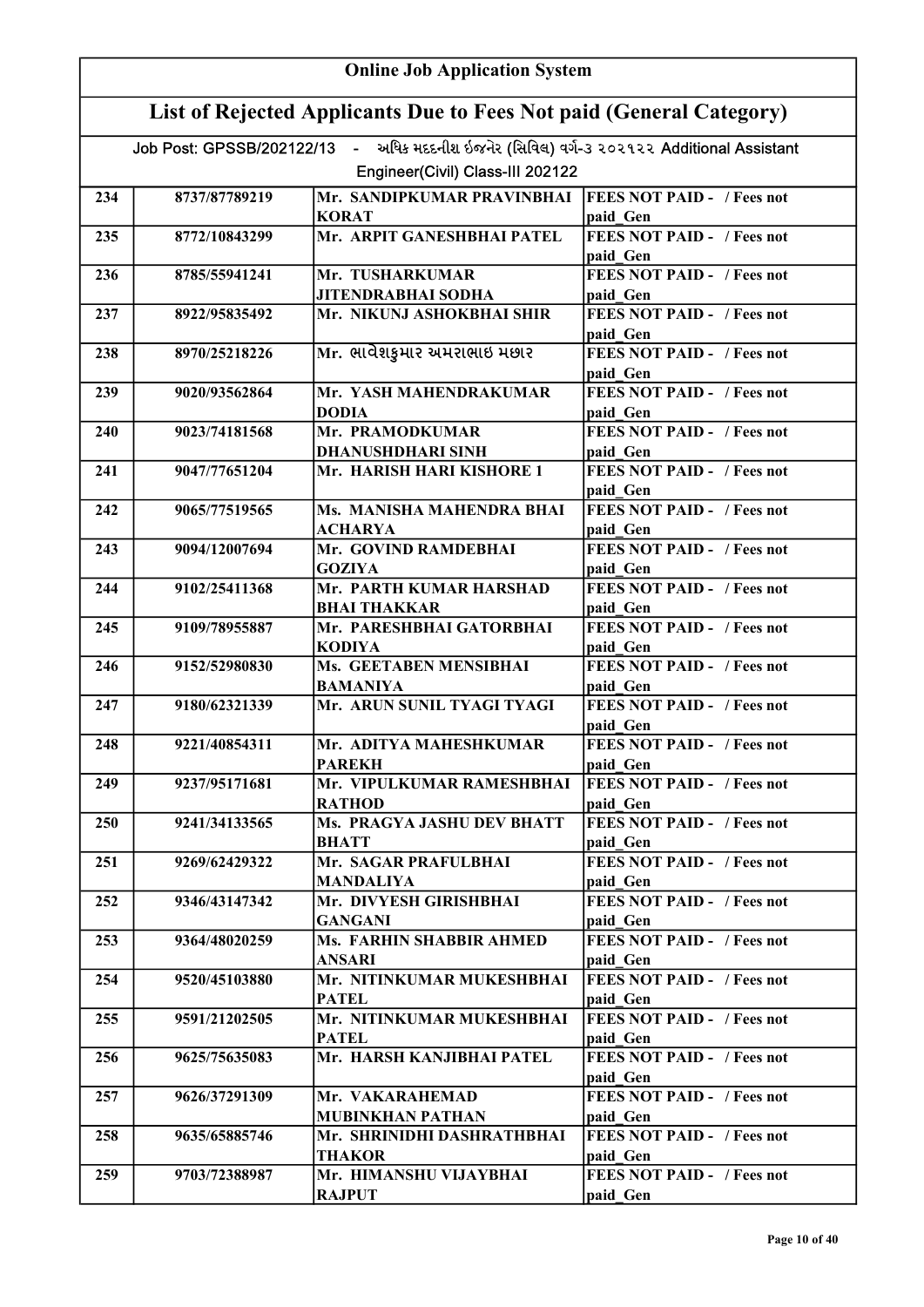| <b>Online Job Application System</b> |                                                                     |                                                                                          |                                               |  |
|--------------------------------------|---------------------------------------------------------------------|------------------------------------------------------------------------------------------|-----------------------------------------------|--|
|                                      | List of Rejected Applicants Due to Fees Not paid (General Category) |                                                                                          |                                               |  |
|                                      |                                                                     | Job Post: GPSSB/202122/13 - અધિક મદદનીશ ઇજનેર (સિવિલ) વર્ગ-૩ ૨૦૨૧૨૨ Additional Assistant |                                               |  |
|                                      |                                                                     | Engineer(Civil) Class-III 202122                                                         |                                               |  |
| 260                                  | 9730/26841894                                                       | Mr. ADITYA ANILKUMAR PAL                                                                 | <b>FEES NOT PAID - / Fees not</b>             |  |
|                                      |                                                                     |                                                                                          | paid Gen                                      |  |
| 261                                  | 9754/77417471                                                       | Mr. RUTVIK VIJAY BHAI JOSHI                                                              | <b>FEES NOT PAID - / Fees not</b>             |  |
|                                      |                                                                     |                                                                                          | paid Gen                                      |  |
| 262                                  | 9789/24802739                                                       | Mr. MITULKUMAR PATEL                                                                     | <b>FEES NOT PAID - / Fees not</b>             |  |
|                                      |                                                                     | SHAILESHBHAI PATEL                                                                       | paid Gen                                      |  |
| 263                                  | 9797/42465015                                                       | Mr. SOMIL JIGANESHBHAI PATEL FEES NOT PAID - / Fees not                                  | paid Gen                                      |  |
| 264                                  | 9802/96838139                                                       | Ms. NEHALBEN                                                                             | <b>FEES NOT PAID - / Fees not</b>             |  |
|                                      |                                                                     | <b>DHARMENDRASINH RATHOD</b>                                                             | paid Gen                                      |  |
| 265                                  | 9805/18643579                                                       | Mr. ANIKET CHANDRASHEKHAR                                                                | <b>FEES NOT PAID - / Fees not</b>             |  |
|                                      |                                                                     | <b>DUSANE</b>                                                                            | paid Gen                                      |  |
| 266                                  | 9849/57732818                                                       | Mr. HIMANSHU HITESHBHAI                                                                  | <b>FEES NOT PAID - / Fees not</b>             |  |
|                                      |                                                                     | <b>RANINGA</b>                                                                           | paid Gen                                      |  |
| 267                                  | 9885/32917557                                                       | Mr. AMIT PALAKDHARI<br>PRAJAPATI PRAJAPATI                                               | <b>FEES NOT PAID - / Fees not</b><br>paid Gen |  |
| 268                                  | 9892/63259631                                                       | Mr. HARESHBHAI SURESHBHAI                                                                | <b>FEES NOT PAID - / Fees not</b>             |  |
|                                      |                                                                     | <b>PANCHANEE</b>                                                                         | paid Gen                                      |  |
| 269                                  | 9903/17096995                                                       | Mr. JINESHKUMAR                                                                          | <b>FEES NOT PAID - / Fees not</b>             |  |
|                                      |                                                                     | <b>HASMUKHBHAI PATEL</b>                                                                 | paid Gen                                      |  |
| 270                                  | 9920/31766613                                                       | Mr. PARAS JITENDRAKUMAR                                                                  | <b>FEES NOT PAID - / Fees not</b>             |  |
|                                      |                                                                     | <b>MASTER</b>                                                                            | paid Gen                                      |  |
| 271                                  | 9946/38001963                                                       | Mr. PANKAJ KUMAR HARIOM                                                                  | <b>FEES NOT PAID - / Fees not</b>             |  |
|                                      |                                                                     | <b>SHARMA SHARMA</b>                                                                     | paid Gen                                      |  |
| 272                                  | 9948/71670322                                                       | Mr. ABIDALI RAJAALI MOMIN                                                                | <b>FEES NOT PAID - / Fees not</b>             |  |
| 273                                  | 10015/20658629                                                      | Mr. ALPESHKUMAR                                                                          | paid Gen<br><b>FEES NOT PAID - / Fees not</b> |  |
|                                      |                                                                     | SATYANARAYAN MISHRA                                                                      | paid Gen                                      |  |
| 274                                  | 10047/22023305                                                      | Mr. MONTU ANIL SHAHI                                                                     | <b>FEES NOT PAID - / Fees not</b>             |  |
|                                      |                                                                     |                                                                                          | paid Gen                                      |  |
| 275                                  | 10054/61469496                                                      | Mr. ABHISHEK MUKESHBHAI                                                                  | <b>FEES NOT PAID - / Fees not</b>             |  |
|                                      |                                                                     | <b>PANDYA</b>                                                                            | paid Gen                                      |  |
| 276                                  | 10086/41106237                                                      | Mr. PRATIK RAMANLAL PANDYA                                                               | <b>FEES NOT PAID - / Fees not</b>             |  |
|                                      |                                                                     |                                                                                          | paid Gen                                      |  |
| 277                                  | 10100/25210063                                                      | Mr. SHIVAM ATULBHAI PARMAR                                                               | <b>FEES NOT PAID - / Fees not</b>             |  |
| 278                                  | 10103/94349488                                                      | Mr. DIVYESH BHARATBHAI                                                                   | paid Gen<br><b>FEES NOT PAID - / Fees not</b> |  |
|                                      |                                                                     | <b>ATARA</b>                                                                             | paid Gen                                      |  |
| 279                                  | 10128/22763577                                                      | Mr. DHAVAL VRAJESHKUMAR                                                                  | <b>FEES NOT PAID - / Fees not</b>             |  |
|                                      |                                                                     | <b>PARIKH PARIKH</b>                                                                     | paid Gen                                      |  |
| 280                                  | 10304/14554888                                                      | Mr. AKSHAY BRIJLAL YADAO                                                                 | FEES NOT PAID - / Fees not                    |  |
|                                      |                                                                     |                                                                                          | paid Gen                                      |  |
| 281                                  | 10342/99221001                                                      | Mr. ABHISHEKKUMAR                                                                        | <b>FEES NOT PAID - / Fees not</b>             |  |
|                                      |                                                                     | <b>SURESHCHANDRA KHANT</b>                                                               | paid Gen                                      |  |
| 282                                  | 10421/87083572                                                      | Mr. NEEL VASANTBHAI PATEL                                                                | FEES NOT PAID - / Fees not<br>paid Gen        |  |
| 283                                  | 10424/69652164                                                      | Ms. PURNIMA MANISHBHAI VYAS                                                              | <b>FEES NOT PAID - / Fees not</b>             |  |
|                                      |                                                                     |                                                                                          | paid Gen                                      |  |
| 284                                  | 10432/94353670                                                      | Mr. DARSHIT MANSUKHBHAI                                                                  | <b>FEES NOT PAID - / Fees not</b>             |  |
|                                      |                                                                     | <b>KATHIRIYA</b>                                                                         | paid Gen                                      |  |
| 285                                  | 10460/57166713                                                      | Mr. OMKAR DIPAK GITE                                                                     | FEES NOT PAID - / Fees not                    |  |
|                                      |                                                                     |                                                                                          | paid Gen                                      |  |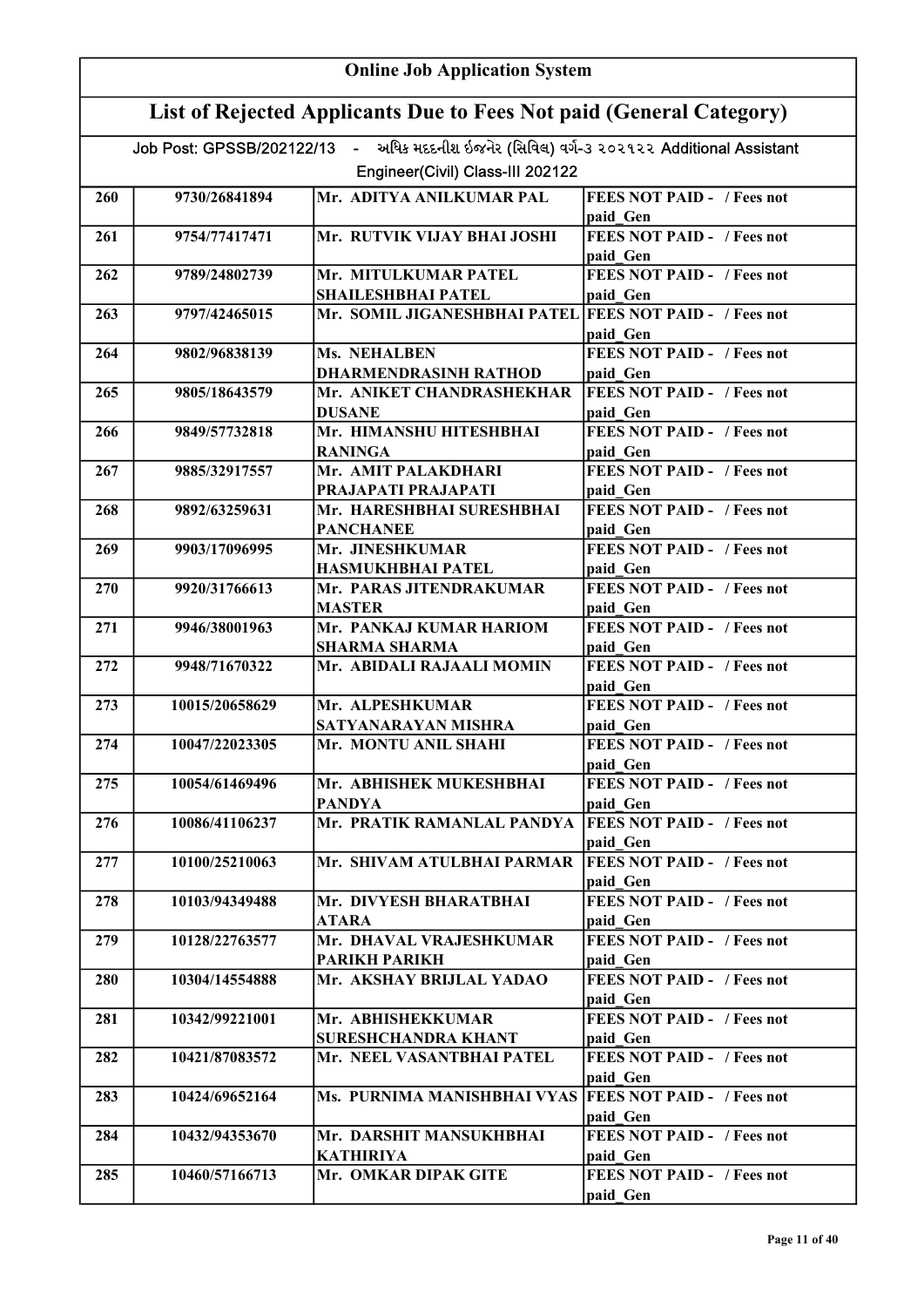|     | <b>Online Job Application System</b>                                |                                                                                          |                                               |  |
|-----|---------------------------------------------------------------------|------------------------------------------------------------------------------------------|-----------------------------------------------|--|
|     | List of Rejected Applicants Due to Fees Not paid (General Category) |                                                                                          |                                               |  |
|     |                                                                     | Job Post: GPSSB/202122/13 - અધિક મદદનીશ ઇજનેર (સિવિલ) વર્ગ-3 ૨૦૨૧૨૨ Additional Assistant |                                               |  |
|     |                                                                     | Engineer(Civil) Class-III 202122                                                         |                                               |  |
| 286 | 10592/90384096                                                      | Mr. MAYURSINH DASHRATHSINH  FEES NOT PAID - / Fees not                                   |                                               |  |
|     |                                                                     | <b>BIHOLA</b>                                                                            | paid Gen                                      |  |
| 287 | 10811/98932789                                                      | Mr. YOGESHKUMAR BHALABHAI   FEES NOT PAID - / Fees not                                   |                                               |  |
|     |                                                                     | <b>PARMAR</b>                                                                            | paid Gen                                      |  |
| 288 | 10825/60872794                                                      | Mr. JAYPAL SINH RAHENDRA<br><b>SING DODIYA</b>                                           | <b>FEES NOT PAID - / Fees not</b><br>paid Gen |  |
| 289 | 10902/67587858                                                      | Mr. SAGAR MANHARBHAI                                                                     | <b>FEES NOT PAID - / Fees not</b>             |  |
|     |                                                                     | <b>CHAUDHARI</b>                                                                         | paid Gen                                      |  |
| 290 | 10929/23683968                                                      | Mr. MAULIK DHARMENDRABHAI                                                                | <b>FEES NOT PAID - / Fees not</b>             |  |
| 291 | 10939/66048081                                                      | <b>KALATHIYA</b><br>Mr. HARSHIL DINESHBHAI PATEL FEES NOT PAID - / Fees not              | paid Gen                                      |  |
|     |                                                                     |                                                                                          | paid Gen                                      |  |
| 292 | 10949/39299204                                                      | Mr. RUBAN PYARELAL SAROJ                                                                 | <b>FEES NOT PAID - / Fees not</b>             |  |
|     |                                                                     |                                                                                          | paid Gen                                      |  |
| 293 | 10989/93455720                                                      | Mr. MAYURSINH PREMSINH                                                                   | <b>FEES NOT PAID - / Fees not</b>             |  |
|     |                                                                     | VAGHELA                                                                                  | paid Gen                                      |  |
| 294 | 11000/49559385                                                      | Mr. KEVAL VINODBHAI<br><b>RAKHOLIYA</b>                                                  | <b>FEES NOT PAID - / Fees not</b><br>paid Gen |  |
| 295 | 11005/46333714                                                      | Mr. DIGVIJAYSINH                                                                         | <b>FEES NOT PAID - / Fees not</b>             |  |
|     |                                                                     | <b>DHARMENDRASINH MAHIDA</b>                                                             | paid Gen                                      |  |
| 296 | 11066/49319307                                                      | Mr. HARSHAL RAKESHKUMAR                                                                  | <b>FEES NOT PAID - / Fees not</b>             |  |
|     |                                                                     | <b>SHAH</b>                                                                              | paid Gen                                      |  |
| 297 | 11096/88945974                                                      | Mr. RUTVIK BHAI KIRITBHAI                                                                | <b>FEES NOT PAID - / Fees not</b>             |  |
| 298 | 11123/67885284                                                      | <b>GUPTA</b><br>Mr. SHIV DHARMESHKUMAR                                                   | paid Gen<br><b>FEES NOT PAID - / Fees not</b> |  |
|     |                                                                     | <b>BHATT</b>                                                                             | paid Gen                                      |  |
| 299 | 11272/39375901                                                      | Mr. VISHALKUMAR NARSIHBHAI                                                               | <b>FEES NOT PAID - / Fees not</b>             |  |
|     |                                                                     | <b>PATEL</b>                                                                             | paid Gen                                      |  |
| 300 | 11312/81106482                                                      | Mr. ASHWIN MURJIBHAI GAJARA FEES NOT PAID - / Fees not                                   |                                               |  |
| 301 | 11413/29728401                                                      | Mr. BHAVESH SODHA                                                                        | paid Gen<br><b>FEES NOT PAID - / Fees not</b> |  |
|     |                                                                     |                                                                                          | paid Gen                                      |  |
| 302 | 11480/13389852                                                      | Mr. JIGAR SHAILESHBHAI PATEL   FEES NOT PAID - / Fees not                                |                                               |  |
|     |                                                                     |                                                                                          | paid Gen                                      |  |
| 303 | 11514/31798634                                                      | Mr. ANIRUDDH JAGDISHKUMAR                                                                | <b>FEES NOT PAID - / Fees not</b>             |  |
| 304 | 11520/65236141                                                      | <b>PRAJAPATI</b><br>Mr. GANESH MUKESH BHAI KORI   FEES NOT PAID - / Fees not             | paid Gen                                      |  |
|     |                                                                     |                                                                                          | paid Gen                                      |  |
| 305 | 11533/98232662                                                      | Mr. PRASHANT BACHU BHAI                                                                  | <b>FEES NOT PAID - / Fees not</b>             |  |
|     |                                                                     | <b>CHABHADIYA</b>                                                                        | paid Gen                                      |  |
| 306 | 11626/86290219                                                      | Mr. VIRALKUMAR                                                                           | <b>FEES NOT PAID - / Fees not</b>             |  |
| 307 | 11628/31291346                                                      | <b>MAHENDRAKUMAR SUTHAR</b><br>Mr. DHANRAJSINH GATUSINH                                  | paid Gen<br><b>FEES NOT PAID - / Fees not</b> |  |
|     |                                                                     | <b>RAJPUT</b>                                                                            | paid Gen                                      |  |
| 308 | 11665/75107644                                                      | Ms. DENSI KANTIBHAI PADMANI                                                              | <b>FEES NOT PAID - / Fees not</b>             |  |
|     |                                                                     |                                                                                          | paid Gen                                      |  |
| 309 | 11757/50221102                                                      | Mr. UTSAVBHAI NITINBHAI                                                                  | <b>FEES NOT PAID - / Fees not</b>             |  |
|     |                                                                     | <b>DHOLAKIA</b>                                                                          | paid Gen                                      |  |
| 310 | 11865/56020951                                                      | Mr. DIKSHIT AMARATBHAI<br><b>PATEL</b>                                                   | <b>FEES NOT PAID - / Fees not</b><br>paid Gen |  |
| 311 | 11867/86983335                                                      | Ms. POOJA JAYESHBHAI SHARMA FEES NOT PAID - / Fees not                                   |                                               |  |
|     |                                                                     |                                                                                          | paid Gen                                      |  |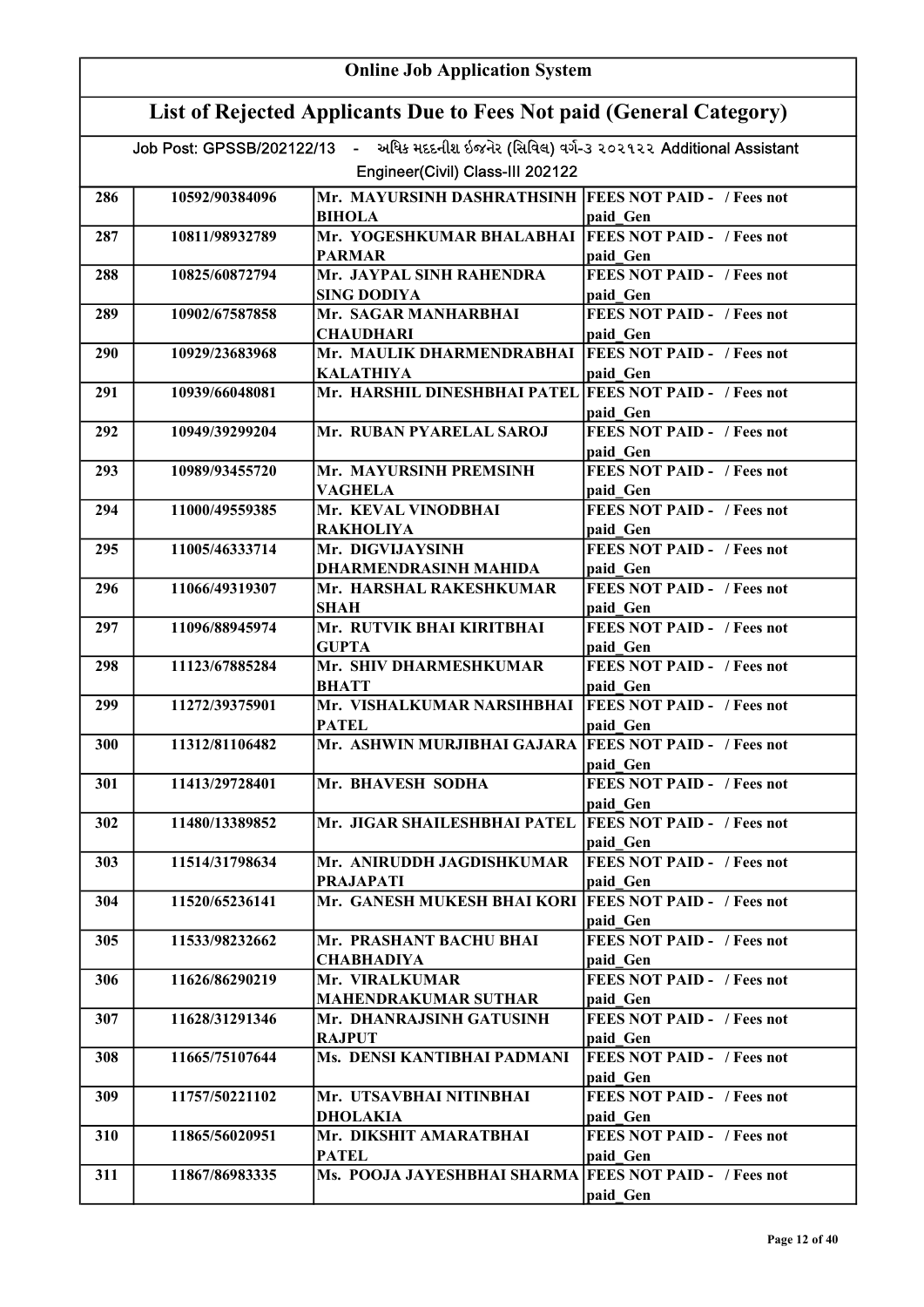| <b>Online Job Application System</b> |                                                                     |                                                                                          |                                                           |  |
|--------------------------------------|---------------------------------------------------------------------|------------------------------------------------------------------------------------------|-----------------------------------------------------------|--|
|                                      | List of Rejected Applicants Due to Fees Not paid (General Category) |                                                                                          |                                                           |  |
|                                      |                                                                     | Job Post: GPSSB/202122/13 - અધિક મદદનીશ ઇજનેર (સિવિલ) વર્ગ-૩ ૨૦૨૧૨૨ Additional Assistant |                                                           |  |
|                                      |                                                                     | Engineer(Civil) Class-III 202122                                                         |                                                           |  |
| 312                                  | 11893/16817669                                                      | Ms. POOJA JAYESHBHAI SHARMA FEES NOT PAID - / Fees not                                   | paid Gen                                                  |  |
| 313                                  | 11965/78918566                                                      | Mr. MITUL DEVJIBHAI<br><b>SONAGARA</b>                                                   | <b>FEES NOT PAID - / Fees not</b><br>paid Gen             |  |
| 314                                  | 12059/63127200                                                      | Mr. HARPALSINH VANRAJSINH<br><b>RAOL</b>                                                 | <b>FEES NOT PAID - / Fees not</b><br>paid Gen             |  |
| 315                                  | 12128/98167805                                                      | Mr. JAY RAKESHKUMAR PATEL                                                                | <b>FEES NOT PAID - / Fees not</b><br>paid Gen             |  |
| 316                                  | 12306/75043332                                                      | Mr. NIKHIL DINESHCHANDRA<br><b>PORWAL</b>                                                | <b>FEES NOT PAID - / Fees not</b><br>paid Gen             |  |
| 317                                  | 12350/71852551                                                      | Mr. RAHULKUMAR VALJIBHAI<br><b>NAKRANI</b>                                               | <b>FEES NOT PAID - / Fees not</b><br>paid Gen             |  |
| 318                                  | 12355/98464701                                                      | Mr. VASANTKUMAR DILIPBHAI<br><b>PARMAR</b>                                               | FEES NOT PAID - / Fees not<br>paid Gen                    |  |
| 319                                  | 12366/46309926                                                      | Mr. AKSHAY BABUBHAI<br><b>PANCHAL</b>                                                    | <b>FEES NOT PAID - / Fees not</b>                         |  |
| 320                                  | 12375/89641075                                                      | Mr. RONAK BABUBHAI PATEL                                                                 | paid Gen<br><b>FEES NOT PAID - / Fees not</b>             |  |
| 321                                  | 12384/57623162                                                      | Ms. PAYALBEN MADHUBHAI<br><b>ODIYA</b>                                                   | paid Gen<br><b>FEES NOT PAID - / Fees not</b>             |  |
| 322                                  | 12466/45692787                                                      | Mr. JAY RAKESHKUMAR PATEL                                                                | paid Gen<br><b>FEES NOT PAID - / Fees not</b>             |  |
| 323                                  | 12488/97242985                                                      | Mr. SHREEHARI VIMALBHAI<br><b>GONDIYA</b>                                                | paid Gen<br><b>FEES NOT PAID - / Fees not</b><br>paid Gen |  |
| 324                                  | 12525/76465602                                                      | Mr. VISHALKUMAR SANJAYBHAI<br><b>SONI</b>                                                | <b>FEES NOT PAID - / Fees not</b><br>paid Gen             |  |
| 325                                  | 12541/67220085                                                      | Mr. PRATIKKUMAR<br>VIKRAMBHAI PRAJAPATI                                                  | <b>FEES NOT PAID - / Fees not</b><br>paid Gen             |  |
| 326                                  | 12596/15409458                                                      | Mr. SAGARBHAI PANCHABHAI<br><b>DESAI</b>                                                 | <b>FEES NOT PAID - / Fees not</b><br>paid Gen             |  |
| 327                                  | 12627/86590273                                                      | Mr. PRATIK BHARATBHAI<br><b>GOLAKIYA</b>                                                 | <b>FEES NOT PAID - / Fees not</b><br>paid Gen             |  |
| 328                                  | 12696/93759172                                                      | Mr. YASHPALSINH AJITSINH<br><b>JADEJA</b>                                                | <b>FEES NOT PAID - / Fees not</b><br>paid Gen             |  |
| 329                                  | 12719/77668212                                                      | Ms. KOMAL JAGANNATH<br><b>KELWADE</b>                                                    | <b>FEES NOT PAID - / Fees not</b><br>paid Gen             |  |
| 330                                  | 12724/74024618                                                      | Mr. BHAVIKKUMAR<br><b>CHAITANYABHAI BHATT</b>                                            | <b>FEES NOT PAID - / Fees not</b><br>paid Gen             |  |
| 331                                  | 12752/29745589                                                      | Mr. PRATIKKUMAR<br>MAHENDRABHAI DARJI                                                    | FEES NOT PAID - / Fees not<br>paid Gen                    |  |
| 332                                  | 12911/59563296                                                      | Mr. KISHAN BHUPENDRABHAI<br><b>BHATT</b>                                                 | <b>FEES NOT PAID - / Fees not</b><br>paid Gen             |  |
| 333                                  | 12989/92996025                                                      | Mr. VIKKY NAVINCHANDRA<br><b>BHATI</b>                                                   | <b>FEES NOT PAID - / Fees not</b><br>paid Gen             |  |
| 334                                  | 13003/50997354                                                      | Mr. DEVANGKUMAR<br><b>RAJESHBHAI SONI</b>                                                | FEES NOT PAID - / Fees not                                |  |
| 335                                  | 13029/30289843                                                      | Mr. BHAVIK BHUPENDRABHAI                                                                 | paid Gen<br><b>FEES NOT PAID - / Fees not</b>             |  |
| 336                                  | 13139/33520260                                                      | <b>DHOLAKIA</b><br>Mr. REVANTA KOUSHALA RAM                                              | paid Gen<br>FEES NOT PAID - / Fees not                    |  |
| 337                                  | 13162/73768108                                                      | <b>RAM</b><br>Mr. ASHISH MANSUKHBHAI<br><b>DHANKECHA</b>                                 | paid Gen<br>FEES NOT PAID - / Fees not<br>paid Gen        |  |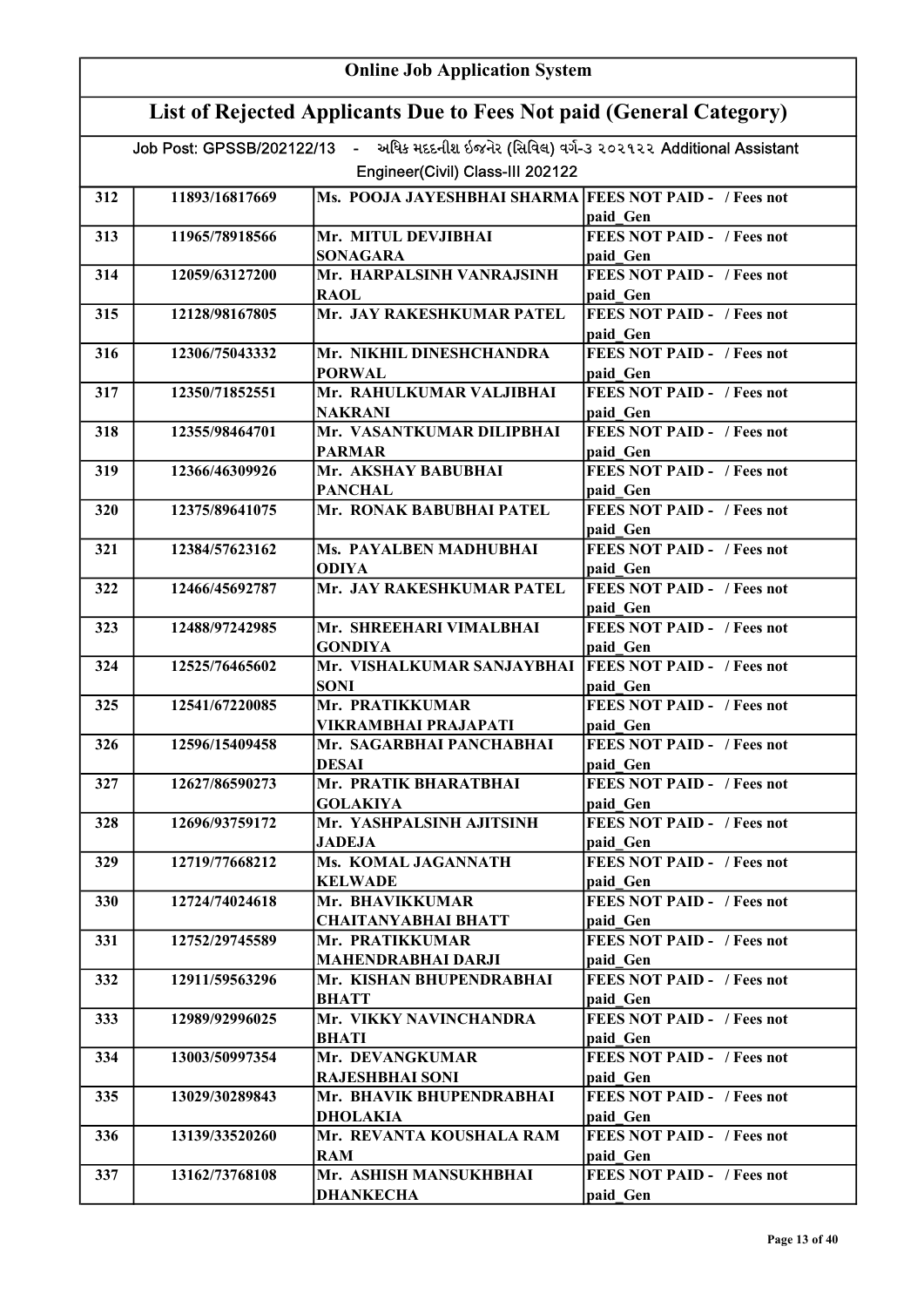|     | <b>Online Job Application System</b>                                |                                                                                          |                                               |  |
|-----|---------------------------------------------------------------------|------------------------------------------------------------------------------------------|-----------------------------------------------|--|
|     | List of Rejected Applicants Due to Fees Not paid (General Category) |                                                                                          |                                               |  |
|     |                                                                     | Job Post: GPSSB/202122/13 - અધિક મદદનીશ ઇજનેર (સિવિલ) વર્ગ-૩ ૨૦૨૧૨૨ Additional Assistant |                                               |  |
|     |                                                                     | Engineer(Civil) Class-III 202122                                                         |                                               |  |
| 338 | 13217/44771658                                                      | Mr. AKSHAY BRIJLAL YADAO                                                                 | <b>FEES NOT PAID - / Fees not</b><br>paid Gen |  |
| 339 | 13298/79205861                                                      | Mr. KARIMUDDIN MOHAMMAD<br><b>FAZLUDDIN ANSARI</b>                                       | <b>FEES NOT PAID - / Fees not</b><br>paid Gen |  |
| 340 | 13336/94938390                                                      | Mr. VISHALKUMAR                                                                          | <b>FEES NOT PAID - / Fees not</b>             |  |
| 341 | 13382/15465413                                                      | PRAKASHBHAI SHARMA<br>Mr. RUTIKKUMAR HARESHBHAI                                          | paid Gen<br><b>FEES NOT PAID - / Fees not</b> |  |
| 342 | 13409/41700612                                                      | <b>PATEL</b><br>Mr. BHAVESH AMRUTBHAI                                                    | paid Gen<br><b>FEES NOT PAID - / Fees not</b> |  |
|     |                                                                     | <b>THAKOR</b>                                                                            | paid Gen                                      |  |
| 343 | 13546/99591294                                                      | Mr. MALAV ATULBHAI SOMPURA FEES NOT PAID - / Fees not                                    | paid Gen                                      |  |
| 344 | 13547/38483797                                                      | Mr. VIVEK MAHESHBHAI<br><b>SARVAIYA</b>                                                  | <b>FEES NOT PAID - / Fees not</b><br>paid Gen |  |
| 345 | 13679/62163497                                                      | Mr. DHRUV SUKHDEVBHAI                                                                    | <b>FEES NOT PAID - / Fees not</b>             |  |
| 346 | 13681/99570308                                                      | <b>MULANI</b><br>Mr. SHRAVAN KUMAR                                                       | paid Gen<br><b>FEES NOT PAID - / Fees not</b> |  |
| 347 | 13720/87075269                                                      | <b>RAMMILAN GAUTAM</b><br>Mr. KRUNALSINH KISHORSINH                                      | paid Gen<br><b>FEES NOT PAID - / Fees not</b> |  |
| 348 | 13769/61551000                                                      | <b>VIRPURA</b><br>Mr. SURAJKUMAR                                                         | paid Gen<br><b>FEES NOT PAID - / Fees not</b> |  |
|     |                                                                     | <b>NARENDRAKUMAR BHATT</b>                                                               | paid Gen                                      |  |
| 349 | 13814/17597858                                                      | Mr. GAURANGKUMAR<br><b>SURESHBHAI PATEL</b>                                              | <b>FEES NOT PAID - / Fees not</b><br>paid Gen |  |
| 350 | 13960/58920436                                                      | Mr. GAURANGKUMAR<br><b>SURESHBHAI PATEL</b>                                              | <b>FEES NOT PAID - / Fees not</b><br>paid Gen |  |
| 351 | 13971/85605062                                                      | Mr. HARSHAL DHIRENBHAI<br><b>JOSHI</b>                                                   | <b>FEES NOT PAID - / Fees not</b>             |  |
| 352 | 13976/95756429                                                      | Mr. DIPESH HARESHBHAI                                                                    | paid Gen<br><b>FEES NOT PAID - / Fees not</b> |  |
| 353 | 14116/99906454                                                      | DANIDHARIYA<br>Mr. MD ARMAN MD YASIN                                                     | paid Gen<br><b>FEES NOT PAID - / Fees not</b> |  |
| 354 | 14126/85136552                                                      | <b>ANSARI ALAM</b><br>Mr. VIRAJKUMAR PRESHBHAI                                           | paid Gen<br><b>FEES NOT PAID - / Fees not</b> |  |
|     |                                                                     | PANDYA                                                                                   | paid Gen                                      |  |
| 355 | 14137/14634783                                                      | Mr. SURYA TRILOK KUMAR<br><b>PRAJAPATI</b>                                               | <b>FEES NOT PAID - / Fees not</b><br>paid Gen |  |
| 356 | 14152/87032960                                                      | Mr. JAIMINKUMAR VINODBHAI<br><b>PATEL</b>                                                | <b>FEES NOT PAID - / Fees not</b><br>paid Gen |  |
| 357 | 14171/51421738                                                      | Mr. MD ARMAN MD YASIN<br><b>ANSARI ALAM</b>                                              | <b>FEES NOT PAID - / Fees not</b><br>paid Gen |  |
| 358 | 14203/21206105                                                      | Mr. HARSHKUMAR                                                                           | <b>FEES NOT PAID - / Fees not</b>             |  |
| 359 | 14207/22460488                                                      | NARENDRABHAI PATEL<br>Mr. INOD KUMAR KAMESWARA                                           | paid Gen<br><b>FEES NOT PAID - / Fees not</b> |  |
| 360 | 14237/49246263                                                      | <b>RAO BAIPALLI</b><br>Ms. NISHA RAJESHKUMAR                                             | paid Gen<br><b>FEES NOT PAID - / Fees not</b> |  |
| 361 | 14317/18254224                                                      | <b>TRIVEDI</b><br>Mr. STAVAN SHREERAJ TRIVEDI                                            | paid Gen<br><b>FEES NOT PAID - / Fees not</b> |  |
|     |                                                                     |                                                                                          | paid Gen                                      |  |
| 362 | 14358/36314113                                                      | Mr. VIJAYKUMAR NARANBHAI<br><b>PATEL</b>                                                 | <b>FEES NOT PAID - / Fees not</b><br>paid Gen |  |
| 363 | 14442/78647549                                                      | Mr. JAY DINESH CHANDRA VARU                                                              | <b>FEES NOT PAID - / Fees not</b><br>paid Gen |  |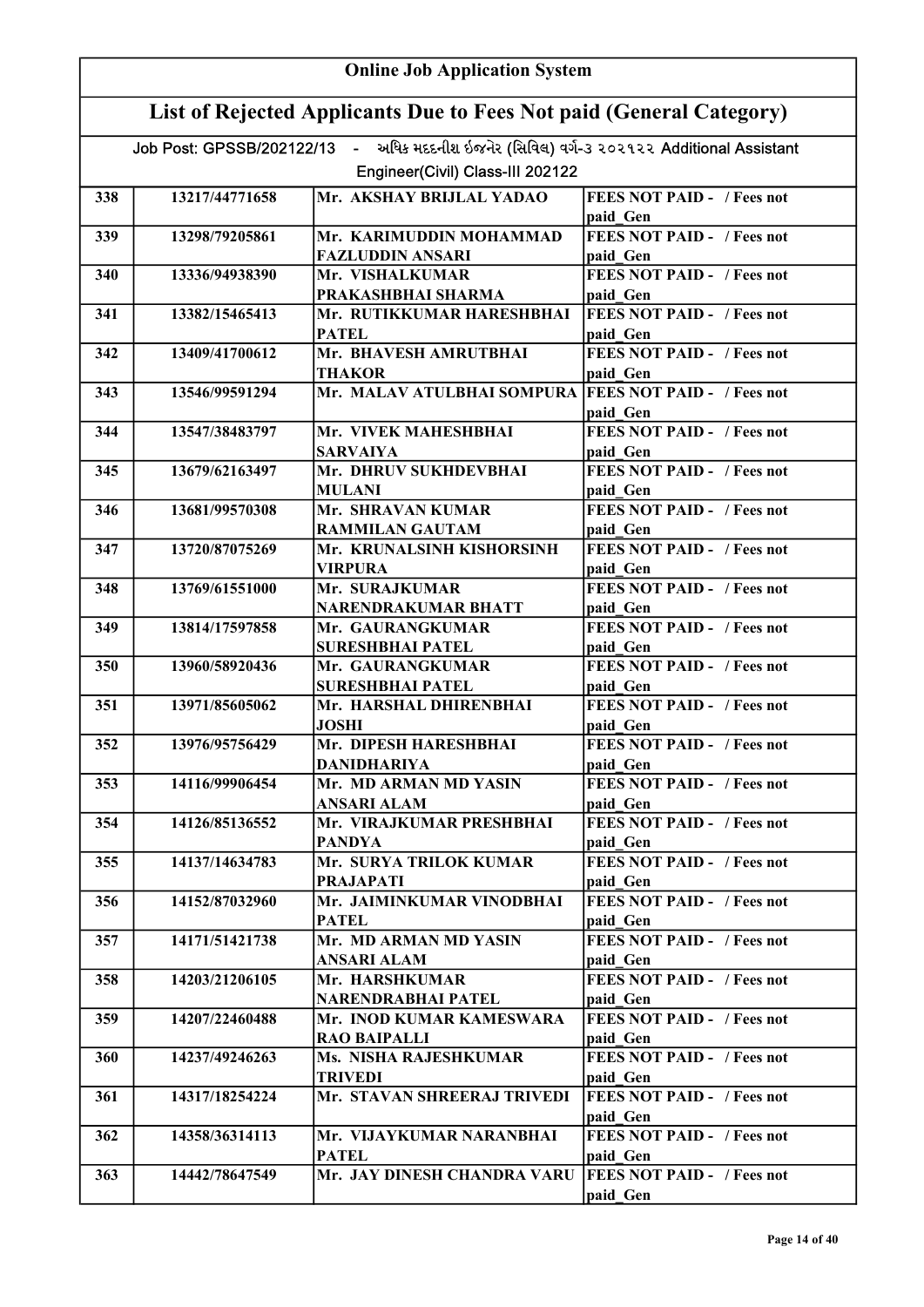|     | <b>Online Job Application System</b>                                |                                                                                                                              |                                                           |  |
|-----|---------------------------------------------------------------------|------------------------------------------------------------------------------------------------------------------------------|-----------------------------------------------------------|--|
|     | List of Rejected Applicants Due to Fees Not paid (General Category) |                                                                                                                              |                                                           |  |
|     |                                                                     | Job Post: GPSSB/202122/13 - અધિક મદદનીશ ઇજનેર (સિવિલ) વર્ગ-૩ ૨૦૨૧૨૨ Additional Assistant<br>Engineer(Civil) Class-III 202122 |                                                           |  |
|     |                                                                     |                                                                                                                              |                                                           |  |
| 364 | 14473/14224888                                                      | Ms. ANJALI YASHWANTKUMAR<br><b>TANNA</b>                                                                                     | <b>FEES NOT PAID - / Fees not</b><br>paid Gen             |  |
| 365 | 14476/45146910                                                      | Mr. RAHULKUMAR<br><b>BHANUPRASAD JOSHI</b>                                                                                   | <b>FEES NOT PAID - / Fees not</b><br>paid Gen             |  |
| 366 | 14495/44107196                                                      | Mr. KAUSHAL NARENDRA<br><b>PUROHIT</b>                                                                                       | <b>FEES NOT PAID - / Fees not</b><br>paid Gen             |  |
| 367 | 14526/90625395                                                      | Mr. SOHIL ABDULBHAI KADIVAL                                                                                                  | <b>FEES NOT PAID - / Fees not</b><br>paid Gen             |  |
| 368 | 14635/90328833                                                      | Mr. RAVINDRASINH ASHVINSINH<br><b>ZALA</b>                                                                                   | <b>FEES NOT PAID - / Fees not</b><br>paid Gen             |  |
| 369 | 14776/34836780                                                      | Mr. RAJKUMAR MANSUKHBHAI<br><b>BHALODIYA</b>                                                                                 | <b>FEES NOT PAID - / Fees not</b><br>paid Gen             |  |
| 370 | 14796/51650969                                                      | Mr. JAY ASHOKBHAI BHATT                                                                                                      | <b>FEES NOT PAID - / Fees not</b><br>paid Gen             |  |
| 371 | 14841/18454963                                                      | Mr. MERUBHAI PUNJABHAI<br><b>NANERA</b>                                                                                      | <b>FEES NOT PAID - / Fees not</b>                         |  |
| 372 | 14854/16323547                                                      | Ms. AAYUSHHI SHAILESH                                                                                                        | paid Gen<br><b>FEES NOT PAID - / Fees not</b>             |  |
| 373 | 14886/82853659                                                      | <b>KUMAR SUTHAR</b><br><b>Mrs. NEHABEN</b>                                                                                   | paid Gen<br><b>FEES NOT PAID - / Fees not</b>             |  |
| 374 | 14892/31116148                                                      | <b>JIGNESHCHANDRA SHARMA</b><br>Mr. VISHWARAJSINH                                                                            | paid Gen<br><b>FEES NOT PAID - / Fees not</b>             |  |
| 375 | 14994/70248007                                                      | PRITHVIRAJSINH JHALA<br><b>Mrs. SNEHAL PRAKASH</b><br><b>BALPANDE</b>                                                        | paid Gen<br><b>FEES NOT PAID - / Fees not</b><br>paid Gen |  |
| 376 | 15068/52853798                                                      | <b>Mrs. HEMAXIBEN</b><br><b>JAGADISHKUMAR PATEL</b>                                                                          | <b>FEES NOT PAID - / Fees not</b><br>paid Gen             |  |
| 377 | 15098/26965213                                                      | Ms. ROZINA ANWAR HUSAIN<br><b>SAIYED</b>                                                                                     | <b>FEES NOT PAID - / Fees not</b><br>paid Gen             |  |
| 378 | 15171/13249291                                                      | Ms. HIRALBEN DILIPBHAI<br><b>RATHOD</b>                                                                                      | <b>FEES NOT PAID - / Fees not</b><br>paid Gen             |  |
| 379 | 15201/85896388                                                      | Mr. SANDIPKUMAR<br><b>BHARATKUMAR RAMANUJ</b>                                                                                | <b>FEES NOT PAID - / Fees not</b><br>paid Gen             |  |
| 380 | 15229/10302818                                                      | Mr. PREM RAJESHBHAI TOLANI                                                                                                   | <b>FEES NOT PAID - / Fees not</b><br>paid Gen             |  |
| 381 | 15461/81071045                                                      | Mr. MUSTAKIM ASLAMBHAI<br><b>JAWRAWALA</b>                                                                                   | <b>FEES NOT PAID - / Fees not</b><br>paid Gen             |  |
| 382 | 15580/52736212                                                      | Mr. KALPESHKUMAR<br><b>BALVANTSINH PARMAR</b>                                                                                | <b>FEES NOT PAID - / Fees not</b><br>paid Gen             |  |
| 383 | 15617/99338756                                                      | Mr. MAYUR BHANUPRASAD<br><b>BHAVSAR</b>                                                                                      | <b>FEES NOT PAID - / Fees not</b><br>paid Gen             |  |
| 384 | 15658/67025427                                                      | Mr. BALAVANTSINH<br><b>VIKRAMSINH PARMAR</b>                                                                                 | <b>FEES NOT PAID - / Fees not</b><br>paid Gen             |  |
| 385 | 15666/57652301                                                      | <b>Mrs. JANVI CHANDRESH</b><br><b>CHAUHAN</b>                                                                                | <b>FEES NOT PAID - / Fees not</b><br>paid Gen             |  |
| 386 | 15743/17630908                                                      | Mr. SANJAY BHUPATSINH<br><b>DARBAR</b>                                                                                       | <b>FEES NOT PAID - / Fees not</b><br>paid Gen             |  |
| 387 | 15798/57923822                                                      | Mr. RAJDIPSINH                                                                                                               | <b>FEES NOT PAID - / Fees not</b>                         |  |
| 388 | 15805/70113531                                                      | <b>BHUPENDRASINH SINDHA</b><br>Ms. JINAL HARISHBHAI BHOJ                                                                     | paid Gen<br><b>FEES NOT PAID - / Fees not</b>             |  |
| 389 | 15844/32128726                                                      | Mr. MOHAMMED BILAL<br><b>MOHAMMED HUSEIN DARUWALA paid Gen</b>                                                               | paid Gen<br><b>FEES NOT PAID - / Fees not</b>             |  |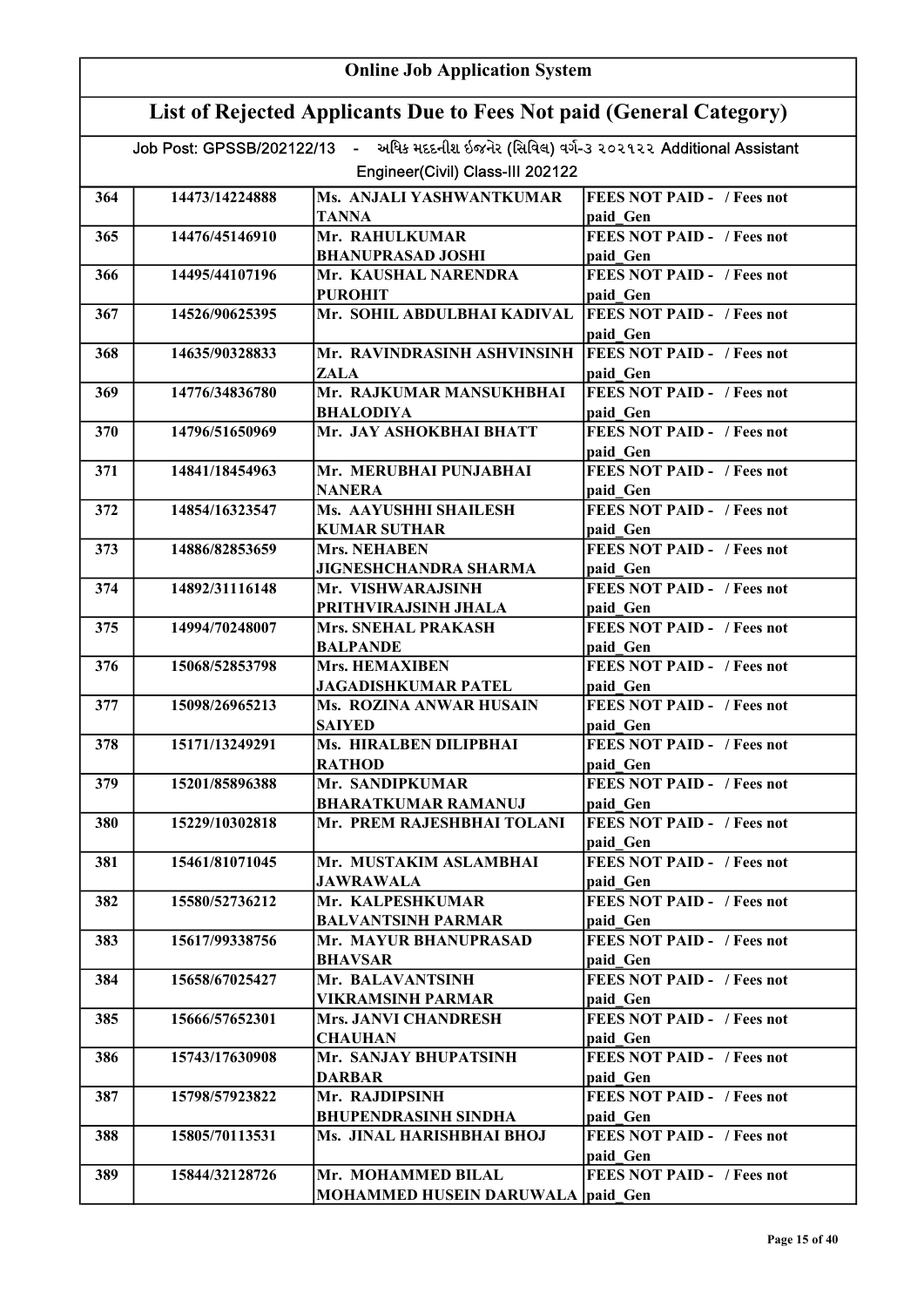|     | <b>Online Job Application System</b>                                                                                         |                                                         |                                                |  |  |
|-----|------------------------------------------------------------------------------------------------------------------------------|---------------------------------------------------------|------------------------------------------------|--|--|
|     | List of Rejected Applicants Due to Fees Not paid (General Category)                                                          |                                                         |                                                |  |  |
|     | Job Post: GPSSB/202122/13 - અધિક મદદનીશ ઇજનેર (સિવિલ) વર્ગ-૩ ૨૦૨૧૨૨ Additional Assistant<br>Engineer(Civil) Class-III 202122 |                                                         |                                                |  |  |
| 390 | 16070/78909446                                                                                                               | Mr. NACHIKET MAYURBHAI                                  | <b>FEES NOT PAID - / Fees not</b>              |  |  |
|     |                                                                                                                              | <b>VAYEDA</b>                                           | paid Gen                                       |  |  |
| 391 | 16109/42213535                                                                                                               | Mr. AXITKUMAR RAMESHBHAI<br><b>PATEL</b>                | <b>FEES NOT PAID - / Fees not</b><br>paid Gen  |  |  |
| 392 | 16178/34252119                                                                                                               | Mr. CHIRAGKUMAR                                         | <b>FEES NOT PAID - / Fees not</b>              |  |  |
|     |                                                                                                                              | <b>CHATURBHAI PARMAR</b>                                | paid Gen                                       |  |  |
| 393 | 16185/38691329                                                                                                               | Mr. AAMIR ZULFIKARALI KAGZI                             | <b>FEES NOT PAID - / Fees not</b><br>paid Gen  |  |  |
| 394 | 16190/78391937                                                                                                               | Mr. PRINCE SURESHBHAI POKIYA FEES NOT PAID - / Fees not | paid Gen                                       |  |  |
| 395 | 16228/12856300                                                                                                               | Mr. KARTIKBHAI NAVINBHAI<br><b>PANCHAL</b>              | <b>FEES NOT PAID - / Fees not</b><br>paid Gen  |  |  |
| 396 | 16266/87862923                                                                                                               | Mr. RAVIRAJ PRAVINKUMAR<br><b>PATEL</b>                 | <b>FEES NOT PAID - / Fees not</b><br>paid Gen  |  |  |
| 397 | 16292/11650433                                                                                                               | Mr. AKASHBHAI ASHOKBHAI                                 | <b>FEES NOT PAID - / Fees not</b>              |  |  |
| 398 | 16347/52089335                                                                                                               | <b>KUNVARANI</b><br>Mr. YASH SHAILESHBHAI PATEL         | paid Gen<br><b>FEES NOT PAID - / Fees not</b>  |  |  |
|     |                                                                                                                              |                                                         | paid Gen                                       |  |  |
| 399 | 16372/70582833                                                                                                               | Mr. SACHIN MALKHAN SINGH<br><b>RAJPUT</b>               | <b>FEES NOT PAID - / Fees not</b><br>paid Gen  |  |  |
| 400 | 16416/15132297                                                                                                               | Mr. PRAVINLAL HARISHBHA<br><b>PRAJAPATI</b>             | <b>FEES NOT PAID - / Fees not</b><br>paid Gen  |  |  |
| 401 | 16432/30007046                                                                                                               | Mr. NAGSINH GEMARSINH<br><b>JADEJA</b>                  | <b>FEES NOT PAID - / Fees not</b><br>paid Gen  |  |  |
| 402 | 16458/24391740                                                                                                               | Mr. RAKESHBHAI LABHUBHAI<br><b>KALSARIYA</b>            | FEES NOT PAID - / Fees not<br>paid Gen         |  |  |
| 403 | 16474/36634507                                                                                                               | Mr. AJAJBHAI AHAMADBHAI                                 | <b>FEES NOT PAID - / Fees not</b>              |  |  |
| 404 | 16520/86982223                                                                                                               | <b>HALDARVA</b><br>Mr. SHIVAM UMESHBHAI PATEL           | paid Gen<br><b>IFEES NOT PAID - / Fees not</b> |  |  |
| 405 | 16544/80953610                                                                                                               | Mr. MOHD ABDUL MAJEED                                   | paid Gen<br><b>FEES NOT PAID - / Fees not</b>  |  |  |
| 406 | 16550/46632130                                                                                                               | <b>ASRUDDIN</b><br>Ms. RIDHDHI BHAVESH SATA             | paid Gen<br><b>FEES NOT PAID - / Fees not</b>  |  |  |
|     |                                                                                                                              |                                                         | paid Gen                                       |  |  |
| 407 | 16585/94779070                                                                                                               | Mr. JITENDRA VASANTBHAI<br><b>CHANDRA</b>               | FEES NOT PAID - / Fees not<br>paid Gen         |  |  |
| 408 | 16669/79115109                                                                                                               | Mr. JANAK LABHUBHAI<br>VAGHASIYA                        | FEES NOT PAID - / Fees not<br>paid Gen         |  |  |
| 409 | 16682/67837386                                                                                                               | Mr. GAURAV SANJAYBHAI<br><b>BABARIA</b>                 | <b>FEES NOT PAID - / Fees not</b><br>paid Gen  |  |  |
| 410 | 16813/23406476                                                                                                               | Mr. NAVGHANSINH                                         | <b>FEES NOT PAID - / Fees not</b>              |  |  |
| 411 | 16864/63081627                                                                                                               | <b>DASHARATHSINH PUVAR</b><br>Mr. NIRAVKUMAR KARIYA     | paid Gen<br><b>FEES NOT PAID - / Fees not</b>  |  |  |
| 412 | 16865/26993289                                                                                                               | Mr. YUVRAJSINH RAGHUJI                                  | paid Gen<br><b>FEES NOT PAID - / Fees not</b>  |  |  |
|     |                                                                                                                              | <b>VAGHELA</b>                                          | paid Gen                                       |  |  |
| 413 | 16867/66112326                                                                                                               | Ms. PRACHI TRUSHARKUMAR<br><b>JOSHI</b>                 | FEES NOT PAID - / Fees not<br>paid Gen         |  |  |
| 414 | 16875/51827605                                                                                                               | Mr. ARK JATINBHAI PATEL                                 | <b>FEES NOT PAID - / Fees not</b><br>paid Gen  |  |  |
| 415 | 16940/90275922                                                                                                               | Mr. PARTH SHAILESHKUMAR<br><b>PANDYA</b>                | <b>FEES NOT PAID - / Fees not</b><br>paid Gen  |  |  |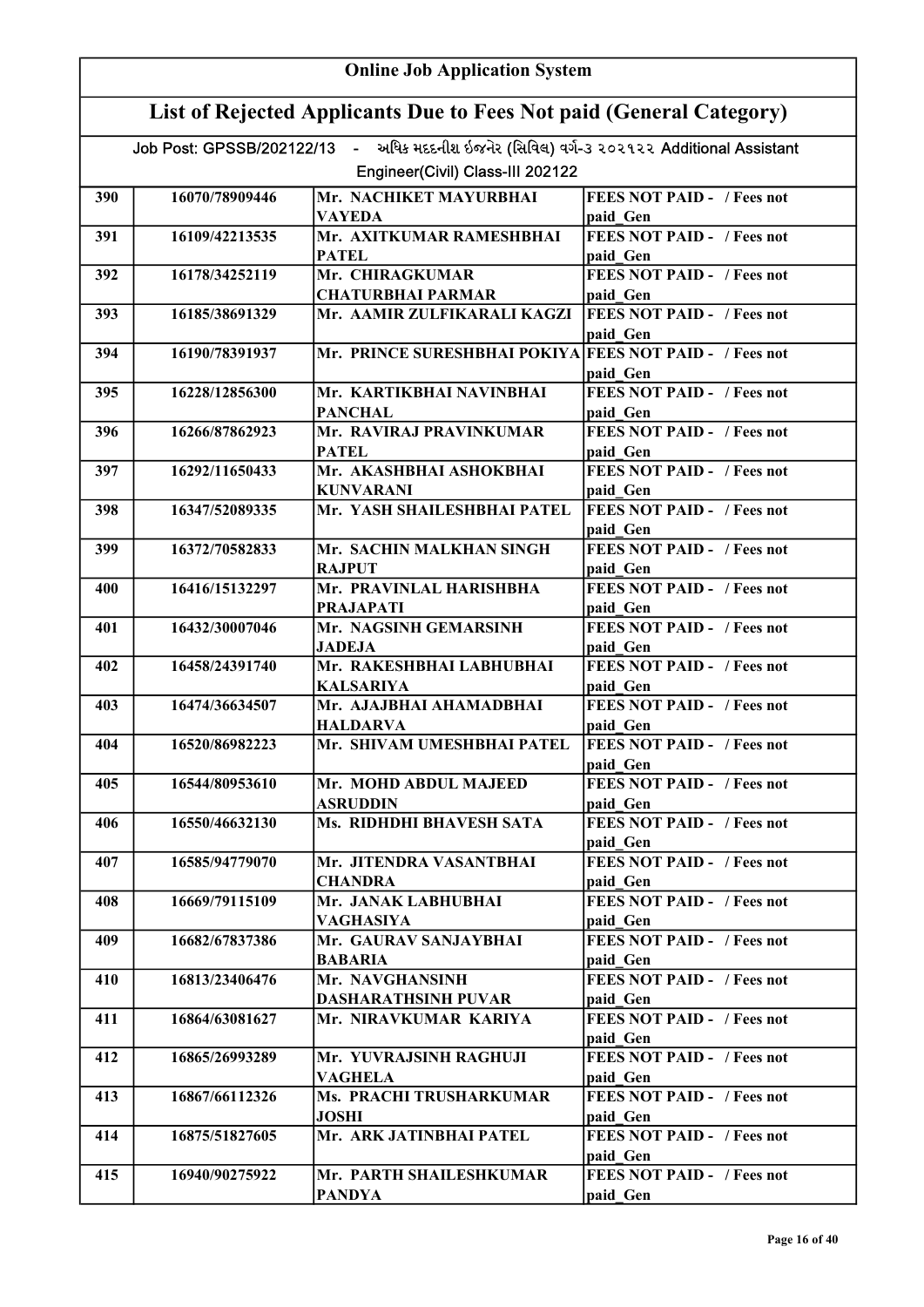|     | <b>Online Job Application System</b>                                |                                                                                          |                                               |  |
|-----|---------------------------------------------------------------------|------------------------------------------------------------------------------------------|-----------------------------------------------|--|
|     | List of Rejected Applicants Due to Fees Not paid (General Category) |                                                                                          |                                               |  |
|     |                                                                     | Job Post: GPSSB/202122/13 - અધિક મદદનીશ ઇજનેર (સિવિલ) વર્ગ-૩ ૨૦૨૧૨૨ Additional Assistant |                                               |  |
|     |                                                                     | Engineer(Civil) Class-III 202122                                                         |                                               |  |
| 416 | 16974/59652135                                                      | Mrs. TRUPTI HARSHIT BHATT                                                                | <b>FEES NOT PAID - / Fees not</b>             |  |
|     |                                                                     |                                                                                          | paid Gen                                      |  |
| 417 | 16990/47139895                                                      | Mr. PARTHKUMAR                                                                           | <b>FEES NOT PAID - / Fees not</b>             |  |
|     |                                                                     | PRAVINCHANDRA PATEL                                                                      | paid Gen                                      |  |
| 418 | 17024/71883693                                                      | Mr. NIHAR JITENDRA KUMAR<br><b>SEVAK</b>                                                 | <b>FEES NOT PAID - / Fees not</b><br>paid Gen |  |
| 419 | 17035/41387952                                                      | Ms. MAHIMA SHAILESH BHAI                                                                 | <b>FEES NOT PAID - / Fees not</b>             |  |
|     |                                                                     | <b>SHRIMALI</b>                                                                          | paid Gen                                      |  |
| 420 | 17074/67767480                                                      | Mr. BRIJESH ASHVINKUMAR                                                                  | <b>FEES NOT PAID - / Fees not</b>             |  |
|     |                                                                     | <b>PIPALIYA</b>                                                                          | paid Gen                                      |  |
| 421 | 17178/90261631                                                      | Mr. PRATIKKUMAR NATUBHAI<br><b>KHUNT</b>                                                 | <b>FEES NOT PAID - / Fees not</b><br>paid Gen |  |
| 422 | 17205/88517510                                                      | Mr. HARSH KAMLESHKUMAR                                                                   | <b>FEES NOT PAID - / Fees not</b>             |  |
|     |                                                                     | <b>SUTHAR</b>                                                                            | paid Gen                                      |  |
| 423 | 17230/23919524                                                      | Mr. LALAJI KANAJIBHAI                                                                    | FEES NOT PAID - / Fees not                    |  |
|     |                                                                     | <b>RATHOD</b>                                                                            | paid Gen                                      |  |
| 424 | 17341/32007036                                                      | Mr. HITESHKUMAR                                                                          | <b>FEES NOT PAID - / Fees not</b>             |  |
| 425 | 17347/70930485                                                      | <b>VAKHATSINH CHAUHAN</b><br>Mr. VIVEK SANJAYBHAI PATEL                                  | paid Gen<br><b>FEES NOT PAID - / Fees not</b> |  |
|     |                                                                     |                                                                                          | paid Gen                                      |  |
| 426 | 17368/54973752                                                      | Mr. YOGESHKUMAR                                                                          | <b>FEES NOT PAID - / Fees not</b>             |  |
|     |                                                                     | <b>MAHESHKUMAR PATEL</b>                                                                 | paid Gen                                      |  |
| 427 | 17389/43307087                                                      | Mr. UMANG VISHNUBHAI                                                                     | <b>FEES NOT PAID - / Fees not</b>             |  |
| 428 | 17433/82743919                                                      | <b>SUTHAR</b><br>Ms. KOMAL SURESHKUMAR                                                   | paid Gen<br><b>FEES NOT PAID - / Fees not</b> |  |
|     |                                                                     | <b>VYAS</b>                                                                              | paid Gen                                      |  |
| 429 | 17471/57327801                                                      | Mr. ABHISHEK SURESH KUMAR                                                                | <b>FEES NOT PAID - / Fees not</b>             |  |
|     |                                                                     | <b>SHUKLA SHUKLA</b>                                                                     | paid Gen                                      |  |
| 430 | 17612/83193375                                                      | Mr. HIRENKUMAR GOVINDBHAI                                                                | <b>FEES NOT PAID -</b> / Fees not             |  |
|     |                                                                     | <b>PATEL</b>                                                                             | paid Gen                                      |  |
| 431 | 17744/73442576                                                      | Mr. ASHOK AJITBHAI RAVODARA FEES NOT PAID - / Fees not                                   | paid Gen                                      |  |
| 432 | 17798/41846505                                                      | Mr. AKSHAY MAHESHBHAI                                                                    | <b>FEES NOT PAID - / Fees not</b>             |  |
|     |                                                                     | <b>SINDHVA</b>                                                                           | paid Gen                                      |  |
| 433 | 17816/27012014                                                      | Mr. VIJAY MANUBHAI AYAR                                                                  | FEES NOT PAID - / Fees not                    |  |
|     |                                                                     |                                                                                          | paid Gen                                      |  |
| 434 | 17891/42321454                                                      | Ms. MANISHABEN<br><b>MANSUKHBHAI SIROYA</b>                                              | FEES NOT PAID - / Fees not                    |  |
| 435 | 17906/88741182                                                      | Mr. AMITKUMAR JITENDRABHAI                                                               | paid Gen<br><b>FEES NOT PAID - / Fees not</b> |  |
|     |                                                                     | <b>PATEL</b>                                                                             | paid Gen                                      |  |
| 436 | 17930/53329276                                                      | Mr. SHIV MUKESHKUMAR                                                                     | <b>FEES NOT PAID - / Fees not</b>             |  |
|     |                                                                     | <b>BHAVSAR</b>                                                                           | paid Gen                                      |  |
| 437 | 18070/19091820                                                      | Mr. DIPAK MOHANBHAI                                                                      | <b>FEES NOT PAID - / Fees not</b>             |  |
| 438 | 18086/22281840                                                      | <b>PANCHAL</b><br>Mrs. SIMRANJAHAN ATTA                                                  | paid Gen<br><b>FEES NOT PAID - / Fees not</b> |  |
|     |                                                                     | <b>MOHAMMAD RAJ</b>                                                                      | paid Gen                                      |  |
| 439 | 18104/44287310                                                      | Mr. KRUTARTH CHHAGANBHAI                                                                 | <b>FEES NOT PAID - / Fees not</b>             |  |
|     |                                                                     | <b>MANDALIYA</b>                                                                         | paid Gen                                      |  |
| 440 | 18109/81238857                                                      | Mr. ROHIT ASHOK SINGH                                                                    | <b>FEES NOT PAID - / Fees not</b>             |  |
| 441 | 18133/61883911                                                      | Mr. KR CH MAN                                                                            | paid Gen<br><b>FEES NOT PAID - / Fees not</b> |  |
|     |                                                                     |                                                                                          | paid Gen                                      |  |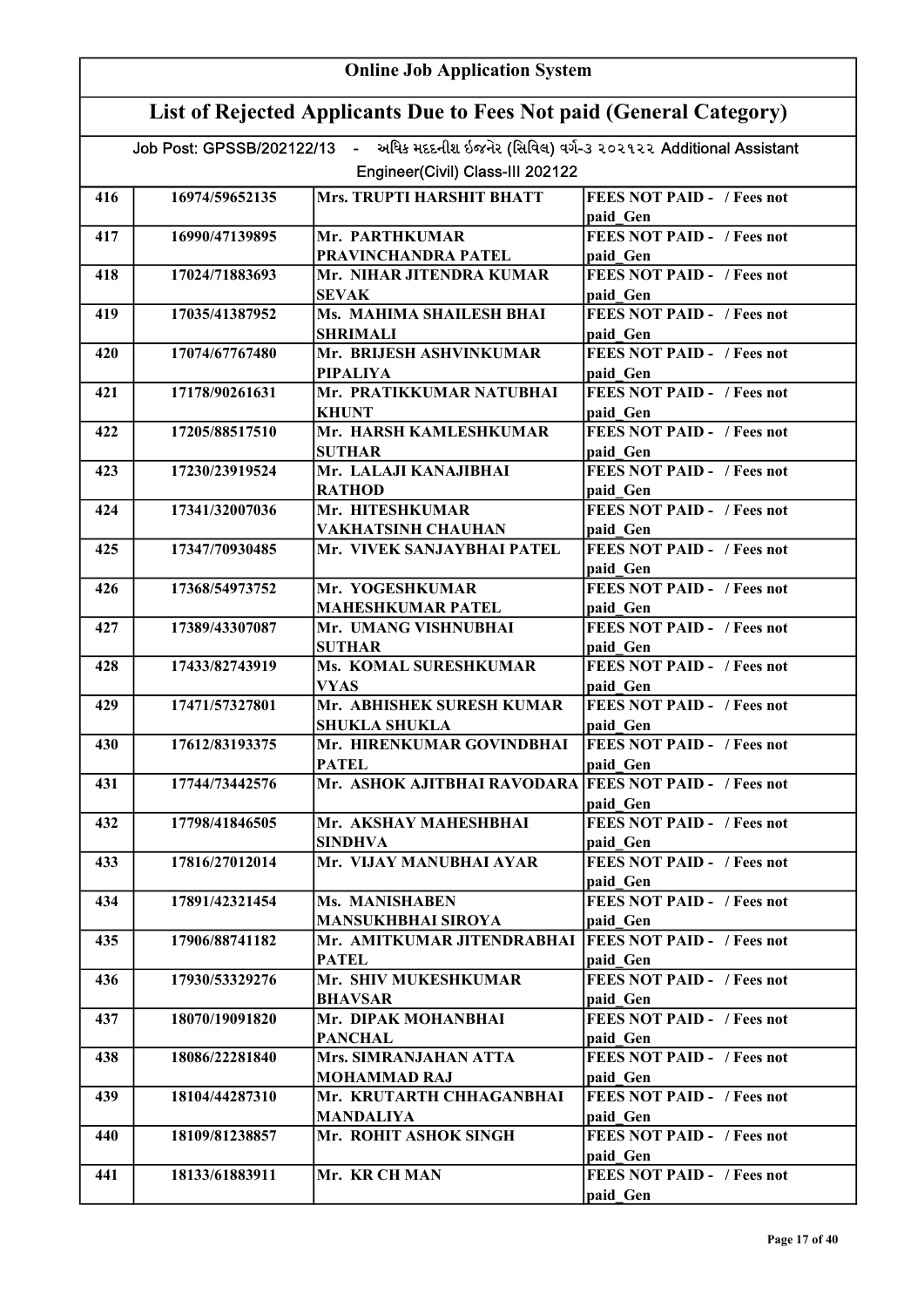| <b>Online Job Application System</b> |                                                                     |                                                                                          |                                               |  |
|--------------------------------------|---------------------------------------------------------------------|------------------------------------------------------------------------------------------|-----------------------------------------------|--|
|                                      | List of Rejected Applicants Due to Fees Not paid (General Category) |                                                                                          |                                               |  |
|                                      |                                                                     | Job Post: GPSSB/202122/13 - અધિક મદદનીશ ઇજનેર (સિવિલ) વર્ગ-૩ ૨૦૨૧૨૨ Additional Assistant |                                               |  |
|                                      |                                                                     | Engineer(Civil) Class-III 202122                                                         |                                               |  |
| 442                                  | 18207/57617291                                                      | Mr. ALPESHKUMAR                                                                          | <b>FEES NOT PAID - / Fees not</b>             |  |
|                                      |                                                                     | <b>JAYSUKHBHAI KHIRSARIA</b>                                                             | paid Gen                                      |  |
| 443                                  | 18244/10926124                                                      | Mr. HARDIK UMESHBHAI MEHTA  FEES NOT PAID - / Fees not                                   |                                               |  |
|                                      |                                                                     |                                                                                          | paid Gen                                      |  |
| 444                                  | 18250/90600561                                                      | Mr. RUPSANGJI VADANJI                                                                    | <b>FEES NOT PAID - / Fees not</b>             |  |
|                                      |                                                                     | <b>THAKOR</b>                                                                            | paid Gen                                      |  |
| 445                                  | 18256/76125156                                                      | Mr. ARUNESH VIRENDRA TIWARI                                                              | <b>FEES NOT PAID - / Fees not</b><br>paid Gen |  |
| 446                                  | 18261/67526017                                                      | Mr. DHRUVKUMAR<br><b>RAKESHKUMAR JOSHI</b>                                               | <b>FEES NOT PAID - / Fees not</b><br>paid Gen |  |
| 447                                  | 18319/87592299                                                      | Mr. SIDDHARTH MARUTI                                                                     | <b>FEES NOT PAID - / Fees not</b>             |  |
|                                      |                                                                     | <b>WAGHMARE</b>                                                                          | paid Gen                                      |  |
| 448                                  | 18335/31600704                                                      | Mrs. KAJALBEN AMRUTBHAI                                                                  | <b>FEES NOT PAID - / Fees not</b>             |  |
|                                      |                                                                     | <b>THORI</b>                                                                             | paid Gen                                      |  |
| 449                                  | 18345/32925131                                                      | Mr. KULDEEPSINH                                                                          | <b>FEES NOT PAID - / Fees not</b>             |  |
| 450                                  | 18383/96838042                                                      | <b>BAHADURSINH CHAUHAN</b><br>Mr. HARSHVARDHANSINH                                       | paid Gen<br><b>FEES NOT PAID - / Fees not</b> |  |
|                                      |                                                                     | <b>KIRITSINH DEORA</b>                                                                   | paid Gen                                      |  |
| 451                                  | 18425/98330470                                                      | Mr. DARSHAN JALAMBHAI                                                                    | <b>FEES NOT PAID - / Fees not</b>             |  |
|                                      |                                                                     | <b>BHATOL</b>                                                                            | paid Gen                                      |  |
| 452                                  | 18426/12014795                                                      | Mr. DHRUV RAKESHBHAI PATEL                                                               | <b>FEES NOT PAID - / Fees not</b>             |  |
|                                      |                                                                     |                                                                                          | paid Gen                                      |  |
| 453                                  | 18449/52940529                                                      | Mr. JIGARSINH PRATAPSINH                                                                 | <b>FEES NOT PAID - / Fees not</b>             |  |
|                                      |                                                                     | <b>PADHIYAR</b>                                                                          | paid Gen                                      |  |
| 454                                  | 18475/93941826                                                      | Mr. NARENDRA DAJUSING                                                                    | <b>FEES NOT PAID - / Fees not</b>             |  |
|                                      |                                                                     | <b>RAJPUT</b>                                                                            | paid Gen                                      |  |
| 455                                  | 18526/36168068                                                      | Mr. RUSHI SANJAYBHAI MODHA                                                               | <b>FEES NOT PAID - / Fees not</b><br>paid Gen |  |
| 456                                  | 18579/54358385                                                      | Mr. ADITYA HETALKUMAR JOSHI FEES NOT PAID - / Fees not                                   | paid Gen                                      |  |
| 457                                  | 18605/47213257                                                      | Mr. FAIZAN MEHMUDKHAN                                                                    | <b>FEES NOT PAID - / Fees not</b>             |  |
|                                      |                                                                     | <b>PATHAN</b>                                                                            | paid Gen                                      |  |
| 458                                  | 18613/99282360                                                      | Mr. ASHOK LALJIBHAI                                                                      | <b>FEES NOT PAID - / Fees not</b>             |  |
|                                      |                                                                     | KATHIRIYA                                                                                | paid Gen                                      |  |
| 459                                  | 18625/34691620                                                      | Mr. MILAN JITENDRAKUMAR<br><b>CHALLA</b>                                                 | <b>FEES NOT PAID - / Fees not</b>             |  |
| 460                                  | 18649/18968863                                                      | Mr. DIVYANG GUNVANTBHAI                                                                  | paid Gen<br><b>FEES NOT PAID - / Fees not</b> |  |
|                                      |                                                                     | <b>PATEL</b>                                                                             | paid Gen                                      |  |
| 461                                  | 18696/14629079                                                      | Mr. IMARANBHAI ISMAIL                                                                    | <b>FEES NOT PAID - / Fees not</b>             |  |
|                                      |                                                                     | VAHORA                                                                                   | paid Gen                                      |  |
| 462                                  | 18755/84900477                                                      | Mr. JAIMIN JAYESHKUMAR<br><b>JARIWALA</b>                                                | <b>FEES NOT PAID - / Fees not</b><br>paid Gen |  |
| 463                                  | 18767/60496445                                                      | <b>Mrs. DHARABAHEN</b>                                                                   | <b>FEES NOT PAID - / Fees not</b>             |  |
|                                      |                                                                     | DHRUVPALSINH PARMAR                                                                      | paid Gen                                      |  |
| 464                                  | 18821/76261392                                                      | Ms. JANKIBEN VIRENDRASINH                                                                | <b>FEES NOT PAID - / Fees not</b>             |  |
|                                      |                                                                     | <b>DESAI</b>                                                                             | paid Gen                                      |  |
| 465                                  | 18837/21546912                                                      | Mr. KAUSHIK SHAILESHBHAI                                                                 | <b>FEES NOT PAID - / Fees not</b>             |  |
|                                      |                                                                     | HEDAU                                                                                    | paid Gen                                      |  |
| 466                                  | 18898/98932632                                                      | Ms. DHARA JITENDRABHAI<br><b>PANCHAL</b>                                                 | <b>FEES NOT PAID - / Fees not</b><br>paid Gen |  |
| 467                                  | 18949/96353948                                                      | Mrs. NEHABEN LALITBHAI                                                                   | <b>FEES NOT PAID - / Fees not</b>             |  |
|                                      |                                                                     | <b>VARANIYA</b>                                                                          | paid Gen                                      |  |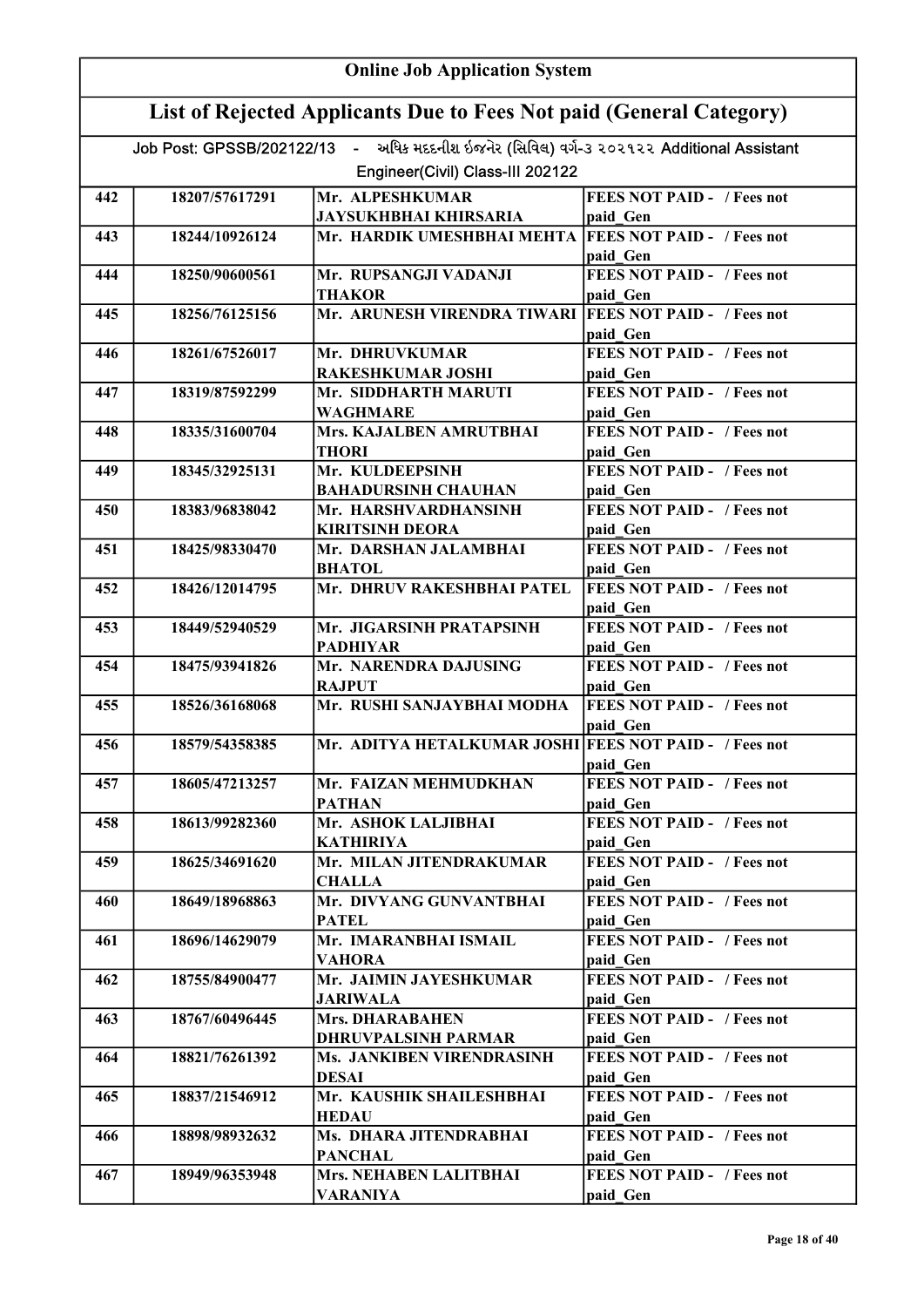|     | <b>Online Job Application System</b>                                |                                                                                          |                                               |  |
|-----|---------------------------------------------------------------------|------------------------------------------------------------------------------------------|-----------------------------------------------|--|
|     | List of Rejected Applicants Due to Fees Not paid (General Category) |                                                                                          |                                               |  |
|     |                                                                     | Job Post: GPSSB/202122/13 - અધિક મદદનીશ ઇજનેર (સિવિલ) વર્ગ-3 ૨૦૨૧૨૨ Additional Assistant |                                               |  |
|     |                                                                     | Engineer(Civil) Class-III 202122                                                         |                                               |  |
|     |                                                                     |                                                                                          |                                               |  |
| 468 | 19005/21309867                                                      | Mr. SACHIN GIRISHBHAI PATEL                                                              | <b>FEES NOT PAID - / Fees not</b><br>paid Gen |  |
| 469 | 19060/82376860                                                      | Mr. DHAVAL DAMODARBHAI                                                                   | <b>FEES NOT PAID - / Fees not</b>             |  |
|     |                                                                     | <b>DESAI</b>                                                                             | paid Gen                                      |  |
| 470 | 19092/79942247                                                      | Ms. MERAJBIBI YUSUFBHAI                                                                  | <b>FEES NOT PAID - / Fees not</b>             |  |
|     |                                                                     | <b>NAKUM</b>                                                                             | paid Gen                                      |  |
| 471 | 19104/93918927                                                      | Mr. SACHIN PRADIPKUMAR                                                                   | <b>FEES NOT PAID - / Fees not</b>             |  |
|     |                                                                     | <b>KALVANI KALVANI</b>                                                                   | paid Gen                                      |  |
| 472 | 19146/61844450                                                      | Mr. AVADHESH KUMAR                                                                       | <b>FEES NOT PAID - / Fees not</b>             |  |
|     |                                                                     |                                                                                          | paid Gen                                      |  |
| 473 | 19196/29031343                                                      | Ms. VAISHALI SUNILBHAI JOSHI                                                             | <b>FEES NOT PAID - / Fees not</b>             |  |
|     |                                                                     |                                                                                          | paid Gen                                      |  |
| 474 | 19201/34718106                                                      | Mr. LAV RAMESHBHAI KELLA                                                                 | <b>FEES NOT PAID - / Fees not</b>             |  |
| 475 | 19204/52196235                                                      | Mrs. DIVYABEN ANKIT PRAJAPATI FEES NOT PAID - / Fees not                                 | paid Gen                                      |  |
|     |                                                                     |                                                                                          | paid Gen                                      |  |
| 476 | 19250/35072946                                                      | Mr. RUTURAJ PRAVIN BHAI                                                                  | <b>FEES NOT PAID - / Fees not</b>             |  |
|     |                                                                     | <b>KHAVAD</b>                                                                            | paid Gen                                      |  |
| 477 | 19316/72191242                                                      | Mr. RAJESHKUMAR RAMANLAL                                                                 | <b>FEES NOT PAID - / Fees not</b>             |  |
|     |                                                                     | <b>OD</b>                                                                                | paid Gen                                      |  |
| 478 | 19344/40690920                                                      | Ms. POOJA JAYESHBHAI SHARMA FEES NOT PAID - / Fees not                                   |                                               |  |
|     |                                                                     |                                                                                          | paid Gen                                      |  |
| 479 | 19346/49196508                                                      | Ms. DISHA RAMESHCHANDRA                                                                  | <b>FEES NOT PAID - / Fees not</b>             |  |
|     |                                                                     | <b>SHAH</b>                                                                              | paid Gen                                      |  |
| 480 | 19349/10458312                                                      | Mr. RANJITSINH PRATAPSINH                                                                | <b>FEES NOT PAID - / Fees not</b>             |  |
|     |                                                                     | <b>THAKOR</b>                                                                            | paid Gen                                      |  |
| 481 | 19392/51207356                                                      | Mr. SUNILKUMAR MUKESHBHAI                                                                | <b>FEES NOT PAID - / Fees not</b>             |  |
| 482 | 19406/99099833                                                      | <b>AMLESWARVALA</b><br>Mr. SWAPNIL SATISH PATE                                           | paid Gen<br><b>FEES NOT PAID - / Fees not</b> |  |
|     |                                                                     |                                                                                          | paid Gen                                      |  |
| 483 | 19437/98080057                                                      | Mr. SHIVAM ATULBHAI PARMAR                                                               | <b>FEES NOT PAID - / Fees not</b>             |  |
|     |                                                                     |                                                                                          | paid Gen                                      |  |
| 484 | 19467/53418445                                                      | Ms. MANISHABEN KALUBHAI                                                                  | <b>FEES NOT PAID - / Fees not</b>             |  |
|     |                                                                     | <b>SIROYA</b>                                                                            | paid Gen                                      |  |
| 485 | 19498/98135945                                                      | Mr. SHIVAM ATULBHAI PARMAR                                                               | <b>FEES NOT PAID - / Fees not</b>             |  |
|     |                                                                     |                                                                                          | paid Gen                                      |  |
| 486 | 19529/31207468                                                      | Mr. KEYURKUMAR KANTIBHAI                                                                 | <b>FEES NOT PAID - / Fees not</b>             |  |
|     |                                                                     | <b>PATEL</b>                                                                             | paid Gen                                      |  |
| 487 | 19539/31746794                                                      | Ms. MITIKSHABEN BHARATBHAI                                                               | <b>FEES NOT PAID - / Fees not</b>             |  |
| 488 | 19540/43577086                                                      | <b>PATEL</b><br>Ms. DOLLY RAJUBHAI KASATKAR FEES NOT PAID - / Fees not                   | paid Gen                                      |  |
|     |                                                                     |                                                                                          | paid Gen                                      |  |
| 489 | 19542/65602466                                                      | Mr. ADITYA PRATAP SINGH                                                                  | <b>FEES NOT PAID - / Fees not</b>             |  |
|     |                                                                     | <b>RANVIR SINGH TOMAR TOMAR</b>                                                          | paid Gen                                      |  |
| 490 | 19550/74217949                                                      | Mr. NIHALKUMAR PRAHLADGIRI   FEES NOT PAID - / Fees not                                  |                                               |  |
|     |                                                                     | <b>GOSWAMI</b>                                                                           | paid Gen                                      |  |
| 491 | 19573/57965633                                                      | Mr. YOGENDRASINH AJABSINH                                                                | <b>FEES NOT PAID - / Fees not</b>             |  |
|     |                                                                     | <b>PARMAR</b>                                                                            | paid Gen                                      |  |
| 492 | 19649/67117614                                                      | Mr. ANUP BALRAM PANDIT                                                                   | <b>FEES NOT PAID - / Fees not</b>             |  |
|     |                                                                     | <b>KUMAR</b>                                                                             | paid Gen                                      |  |
| 493 | 19736/50086485                                                      | Mr. MANISH CHANDUBHAI                                                                    | <b>FEES NOT PAID - / Fees not</b>             |  |
|     |                                                                     | <b>SUDANI</b>                                                                            | paid Gen                                      |  |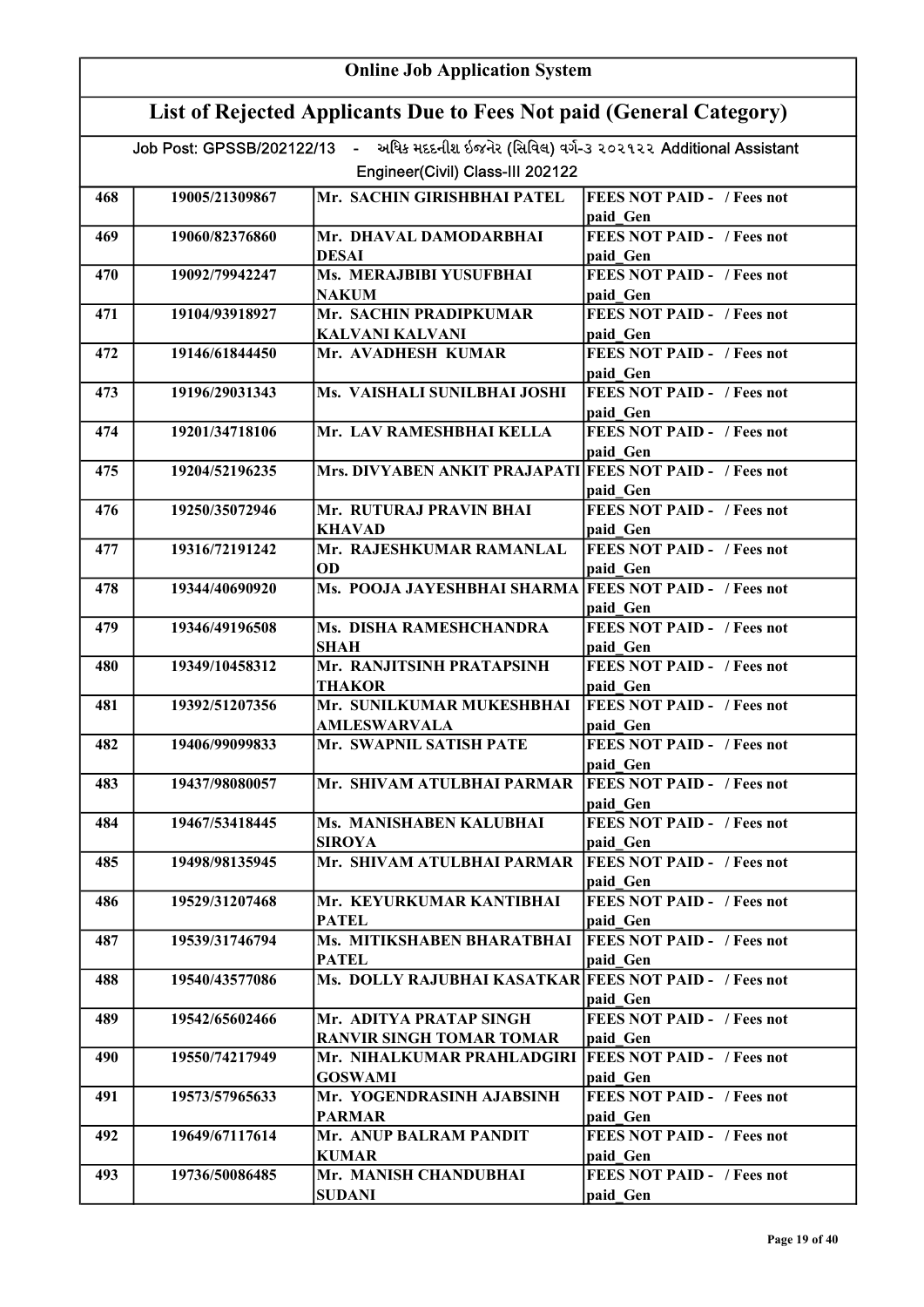|     | <b>Online Job Application System</b>                                |                                                                                          |                                               |  |
|-----|---------------------------------------------------------------------|------------------------------------------------------------------------------------------|-----------------------------------------------|--|
|     | List of Rejected Applicants Due to Fees Not paid (General Category) |                                                                                          |                                               |  |
|     |                                                                     | Job Post: GPSSB/202122/13 - અધિક મદદનીશ ઇજનેર (સિવિલ) વર્ગ-૩ ૨૦૨૧૨૨ Additional Assistant |                                               |  |
|     |                                                                     | Engineer(Civil) Class-III 202122                                                         |                                               |  |
| 494 | 19743/14200888                                                      | Mr. SHYAM SUNDAR KHEMRAJ                                                                 | <b>FEES NOT PAID - / Fees not</b>             |  |
|     |                                                                     | <b>MEENA</b>                                                                             | paid Gen                                      |  |
| 495 | 19796/23163146                                                      | Mr. BHAUMIKKUMAR                                                                         | <b>FEES NOT PAID - / Fees not</b>             |  |
|     |                                                                     | <b>ISHVARBHAI PATEL</b>                                                                  | paid Gen                                      |  |
| 496 | 19808/16886912                                                      | Mr. RONAKSINH<br>PRABHAKARSINGH THAKOR                                                   | <b>FEES NOT PAID - / Fees not</b>             |  |
| 497 | 19844/91924698                                                      | Mr. ANKITKUMAR RAMESHBHAI                                                                | paid Gen<br><b>FEES NOT PAID - / Fees not</b> |  |
|     |                                                                     | <b>PATEL</b>                                                                             | paid Gen                                      |  |
| 498 | 19905/65522286                                                      | Ms. ISHITA RAJESHKUMAR                                                                   | <b>FEES NOT PAID - / Fees not</b>             |  |
|     |                                                                     | <b>MANDALIYA</b>                                                                         | paid Gen                                      |  |
| 499 | 19919/63157615                                                      | Mr. PUSHPARAJSINHJI                                                                      | <b>FEES NOT PAID - / Fees not</b>             |  |
| 500 | 19935/82641173                                                      | KISHORSINHJI JADEJA<br>Mr. RAHULKUMAR                                                    | paid Gen<br><b>FEES NOT PAID - / Fees not</b> |  |
|     |                                                                     | <b>JAGADISHBHAI PATEL</b>                                                                | paid Gen                                      |  |
| 501 | 19986/26413488                                                      | Mr. DHRUV BHARATKUMAR                                                                    | <b>FEES NOT PAID - / Fees not</b>             |  |
|     |                                                                     | <b>PATEL</b>                                                                             | paid Gen                                      |  |
| 502 | 19997/37024575                                                      | Mr. YASHKUMAR DALSUKHBHAI                                                                | <b>FEES NOT PAID - / Fees not</b>             |  |
|     |                                                                     | SAVALIYA                                                                                 | paid Gen                                      |  |
| 503 | 20003/35227064                                                      | Ms. SEEMAKUMARI                                                                          | <b>FEES NOT PAID - / Fees not</b>             |  |
| 504 | 20008/44645614                                                      | PRAKASHCHANDRA SHARMA<br>Mr. MILAN SOMATBHAI                                             | paid Gen<br><b>FEES NOT PAID - / Fees not</b> |  |
|     |                                                                     | NANDANIYA                                                                                | paid Gen                                      |  |
| 505 | 20036/37370111                                                      | Mr. BABUBHAI NAKABHAI                                                                    | <b>FEES NOT PAID - / Fees not</b>             |  |
|     |                                                                     | <b>LAKHANOTRA</b>                                                                        | paid Gen                                      |  |
| 506 | 20094/59381053                                                      | Mr. YASHPAL HASMUKHBHAI                                                                  | <b>FEES NOT PAID - / Fees not</b>             |  |
|     |                                                                     | <b>SHIYAL</b>                                                                            | paid Gen                                      |  |
| 507 | 20099/53320912                                                      | Mrs. DIVYABEN ANKIT DALWADI                                                              | <b>FEES NOT PAID - / Fees not</b><br>paid Gen |  |
| 508 | 20162/57813896                                                      | Mr. ARPAN DE                                                                             | <b>FEES NOT PAID - / Fees not</b>             |  |
|     |                                                                     |                                                                                          | paid Gen                                      |  |
| 509 | 20217/72543391                                                      | Mr. JAY VINODBHAI BHATT                                                                  | <b>FEES NOT PAID - / Fees not</b>             |  |
|     |                                                                     |                                                                                          | paid Gen                                      |  |
| 510 | 20227/10808698                                                      | Mr. KOMAL VITTHALBHAI                                                                    | <b>FEES NOT PAID - / Fees not</b>             |  |
| 511 | 20250/29877620                                                      | <b>KAYADA</b><br>Mr. MAHENDRAKUMAR                                                       | paid Gen<br><b>FEES NOT PAID - / Fees not</b> |  |
|     |                                                                     | <b>BHIKHABHAI DABHI</b>                                                                  | paid Gen                                      |  |
| 512 | 20261/86241204                                                      | Mr. VIJAYKUMAR NARANBHAI                                                                 | FEES NOT PAID - / Fees not                    |  |
|     |                                                                     | <b>RATHOD</b>                                                                            | paid Gen                                      |  |
| 513 | 20283/14025083                                                      | Mr. ANKIT DHARMENDRA                                                                     | <b>FEES NOT PAID - / Fees not</b>             |  |
|     |                                                                     | <b>KUMAR KUMAR</b>                                                                       | paid Gen                                      |  |
| 514 | 20305/18372382                                                      | Mr. DEEP ANIL BHAI VANPARIYA                                                             | <b>FEES NOT PAID - / Fees not</b><br>paid Gen |  |
| 515 | 20365/98995605                                                      | Mr. SHREY NIRAVKUMAR SHAH                                                                | <b>FEES NOT PAID - / Fees not</b>             |  |
|     |                                                                     |                                                                                          | paid Gen                                      |  |
| 516 | 20377/47009669                                                      | Mr. JEET MANOJ KUMAR                                                                     | <b>FEES NOT PAID - / Fees not</b>             |  |
|     |                                                                     | <b>CHUDASAMA</b>                                                                         | paid Gen                                      |  |
| 517 | 20422/16723521                                                      | Mr. DEEPESH JAIRAM YADAV                                                                 | <b>FEES NOT PAID - / Fees not</b>             |  |
|     |                                                                     | YADAV<br>Mr. HARDIPSINH JASHVANTSINH                                                     | paid Gen<br><b>FEES NOT PAID - / Fees not</b> |  |
| 518 | 20462/82808648                                                      | <b>JADAV</b>                                                                             | paid Gen                                      |  |
| 519 | 20507/62048686                                                      | Mr. KAMLESHBHAI JEMALBHAI                                                                | <b>FEES NOT PAID - / Fees not</b>             |  |
|     |                                                                     | <b>PUROHIT</b>                                                                           | paid Gen                                      |  |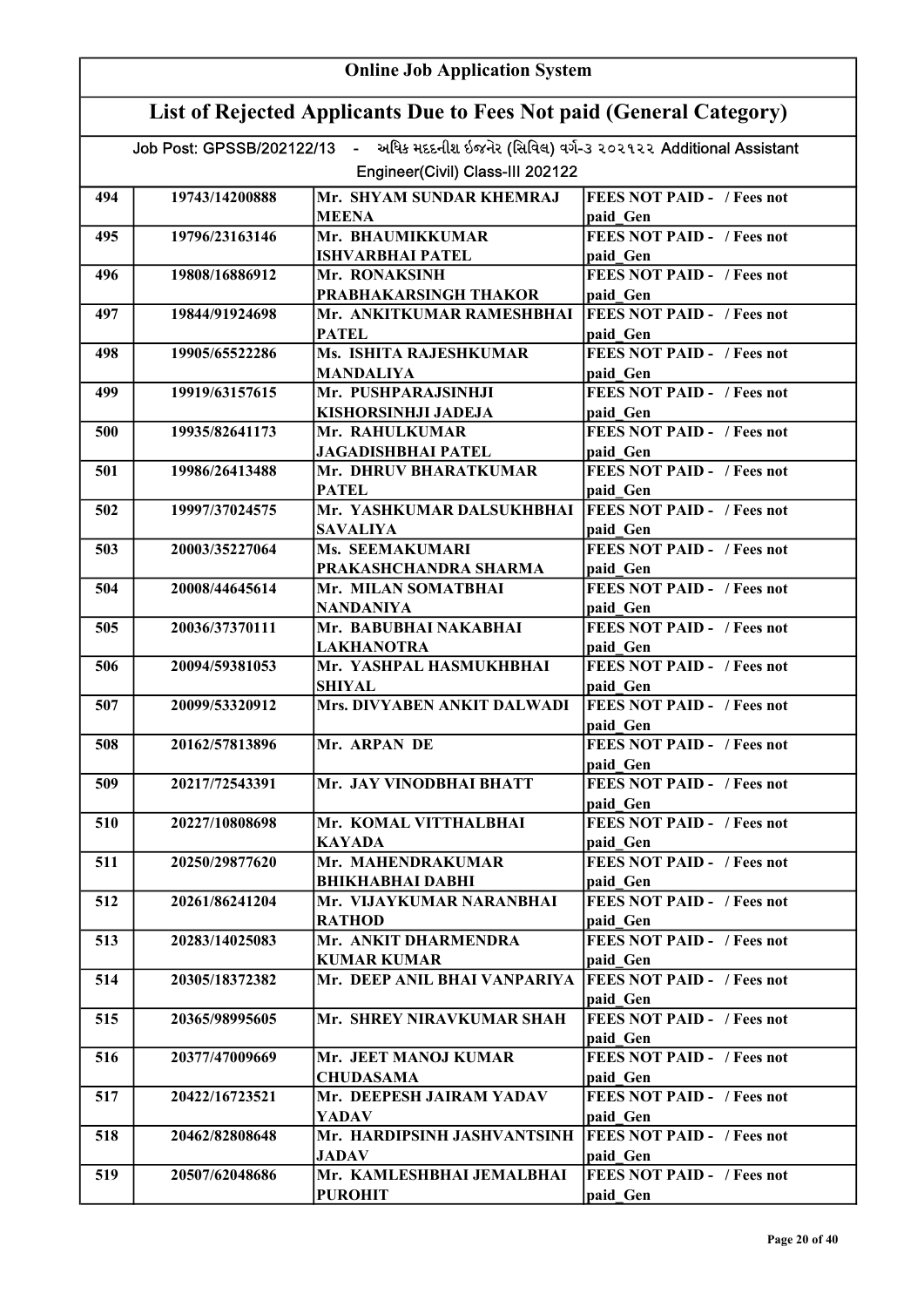|     | <b>Online Job Application System</b>                                |                                                                                          |                                               |  |
|-----|---------------------------------------------------------------------|------------------------------------------------------------------------------------------|-----------------------------------------------|--|
|     | List of Rejected Applicants Due to Fees Not paid (General Category) |                                                                                          |                                               |  |
|     |                                                                     | Job Post: GPSSB/202122/13 - અધિક મદદનીશ ઇજનેર (સિવિલ) વર્ગ-૩ ૨૦૨૧૨૨ Additional Assistant |                                               |  |
|     |                                                                     | Engineer(Civil) Class-III 202122                                                         |                                               |  |
| 520 | 20553/44688084                                                      | Mr. MUKUL SANTOSH DUBEY                                                                  | <b>FEES NOT PAID - / Fees not</b>             |  |
|     |                                                                     | <b>DUBEY</b>                                                                             | paid Gen                                      |  |
| 521 | 20564/23829151                                                      | Mr. PARTH DEVCHANDBHAI                                                                   | <b>FEES NOT PAID - / Fees not</b>             |  |
| 522 | 20685/40972615                                                      | VAGHASIA<br>Mr. KAMAL PRADIPKUMAR                                                        | paid Gen<br><b>FEES NOT PAID - / Fees not</b> |  |
|     |                                                                     | <b>DHARIYA</b>                                                                           | paid Gen                                      |  |
| 523 | 20704/51953572                                                      | Mr. PARESHKUMAR                                                                          | <b>FEES NOT PAID - / Fees not</b>             |  |
|     |                                                                     | MAHADEVBHAI CHAUDHARI                                                                    | paid Gen                                      |  |
| 524 | 20727/88504091                                                      | Mr. VIREN NAVINCHANDRA                                                                   | FEES NOT PAID - / Fees not                    |  |
| 525 | 20749/70783574                                                      | <b>KADIA</b><br>Ms. HARSITA KAMLESHBHAI                                                  | paid Gen<br><b>FEES NOT PAID - / Fees not</b> |  |
|     |                                                                     | <b>BHAVSAR</b>                                                                           | paid Gen                                      |  |
| 526 | 20755/77603884                                                      | Mr. VIKRAMSINH BHIMSINH                                                                  | <b>FEES NOT PAID - / Fees not</b>             |  |
|     |                                                                     | <b>CHAUHAN</b>                                                                           | paid Gen                                      |  |
| 527 | 20856/82467349                                                      | Mr. CHIRAG SHANTILAL SUTHAR  FEES NOT PAID - / Fees not                                  |                                               |  |
|     |                                                                     |                                                                                          | paid Gen<br><b>FEES NOT PAID - / Fees not</b> |  |
| 528 | 20875/22008911                                                      | Mr. DARSHAN SHAILESHBHAI<br>VIRADIYA                                                     | paid Gen                                      |  |
| 529 | 20910/29394692                                                      | Mr. SANDEEP JAYESHBHAI                                                                   | <b>FEES NOT PAID - / Fees not</b>             |  |
|     |                                                                     | <b>PATEL</b>                                                                             | paid Gen                                      |  |
| 530 | 20915/64290200                                                      | Mr. KRISHNA KMALESHKUMAR                                                                 | <b>FEES NOT PAID - / Fees not</b>             |  |
|     |                                                                     | <b>PRAJAPATI</b>                                                                         | paid Gen                                      |  |
| 531 | 20929/56673699                                                      | Mr. JAYKUMAR NAROTTAMBHAI   FEES NOT PAID - / Fees not<br><b>PATEL</b>                   | paid Gen                                      |  |
| 532 | 20959/34135925                                                      | Mr. VISHRUT PRAKASHBHAI                                                                  | <b>FEES NOT PAID - / Fees not</b>             |  |
|     |                                                                     | <b>SHAH</b>                                                                              | paid Gen                                      |  |
| 533 | 20979/87567100                                                      | Mr. HIMANSHU LALITBHAI                                                                   | <b>FEES NOT PAID - / Fees not</b>             |  |
|     |                                                                     | <b>BHIMANI</b>                                                                           | paid Gen                                      |  |
| 534 | 21053/38964888                                                      | Mrs. MAMTA KALYANSINH<br><b>RATHOD</b>                                                   | <b>FEES NOT PAID -</b> / Fees not<br>paid Gen |  |
| 535 | 21095/93325221                                                      | Mr. ANAND DAMMI LAL RAJPUT                                                               | <b>FEES NOT PAID - / Fees not</b>             |  |
|     |                                                                     | <b>RAJPUT</b>                                                                            | paid Gen                                      |  |
| 536 | 21131/10684215                                                      | Mr. GOVIND ARJUN ANERAO                                                                  | <b>FEES NOT PAID - / Fees not</b>             |  |
| 537 | 21226/54531360                                                      | Mr. AVINASH MAHESHBHAI                                                                   | paid Gen<br>FEES NOT PAID - / Fees not        |  |
|     |                                                                     | <b>VEGAD</b>                                                                             | paid Gen                                      |  |
| 538 | 21255/63263801                                                      | Mr. DHAVAL NAILESHBHAI                                                                   | <b>FEES NOT PAID - / Fees not</b>             |  |
|     |                                                                     | <b>PATEL</b>                                                                             | paid Gen                                      |  |
| 539 | 21334/36052493                                                      | Mr. BHAVIK BHARATBHAI JOSHI                                                              | <b>FEES NOT PAID - / Fees not</b><br>paid Gen |  |
| 540 | 21343/57401846                                                      | Mr. MEHULSINH KIRANSINH                                                                  | <b>FEES NOT PAID - / Fees not</b>             |  |
|     |                                                                     | <b>VAGHELA</b>                                                                           | paid Gen                                      |  |
| 541 | 21383/42696610                                                      | Mr. VINITKUMAR DILIPBHAI                                                                 | <b>FEES NOT PAID - / Fees not</b>             |  |
|     |                                                                     | <b>MAHETA</b>                                                                            | paid Gen                                      |  |
| 542 | 21410/33495167                                                      | Ms. ANJLIBEN AJITSINH RATHOD                                                             | <b>FEES NOT PAID - / Fees not</b><br>paid Gen |  |
| 543 | 21604/83651525                                                      | Mr. VIJAY HAJARI LAL MEENA                                                               | <b>FEES NOT PAID - / Fees not</b>             |  |
|     |                                                                     | <b>MEENA</b>                                                                             | paid Gen                                      |  |
| 544 | 21676/69679478                                                      | Mr. PRAYAG NITESHKUMAR                                                                   | <b>FEES NOT PAID - / Fees not</b>             |  |
| 545 | 21702/36395842                                                      | <b>PATEL</b><br>Mr. GAUTAM BIHARI JEE                                                    | paid Gen<br><b>FEES NOT PAID - / Fees not</b> |  |
|     |                                                                     | РАТНАК РАТНАК                                                                            | paid Gen                                      |  |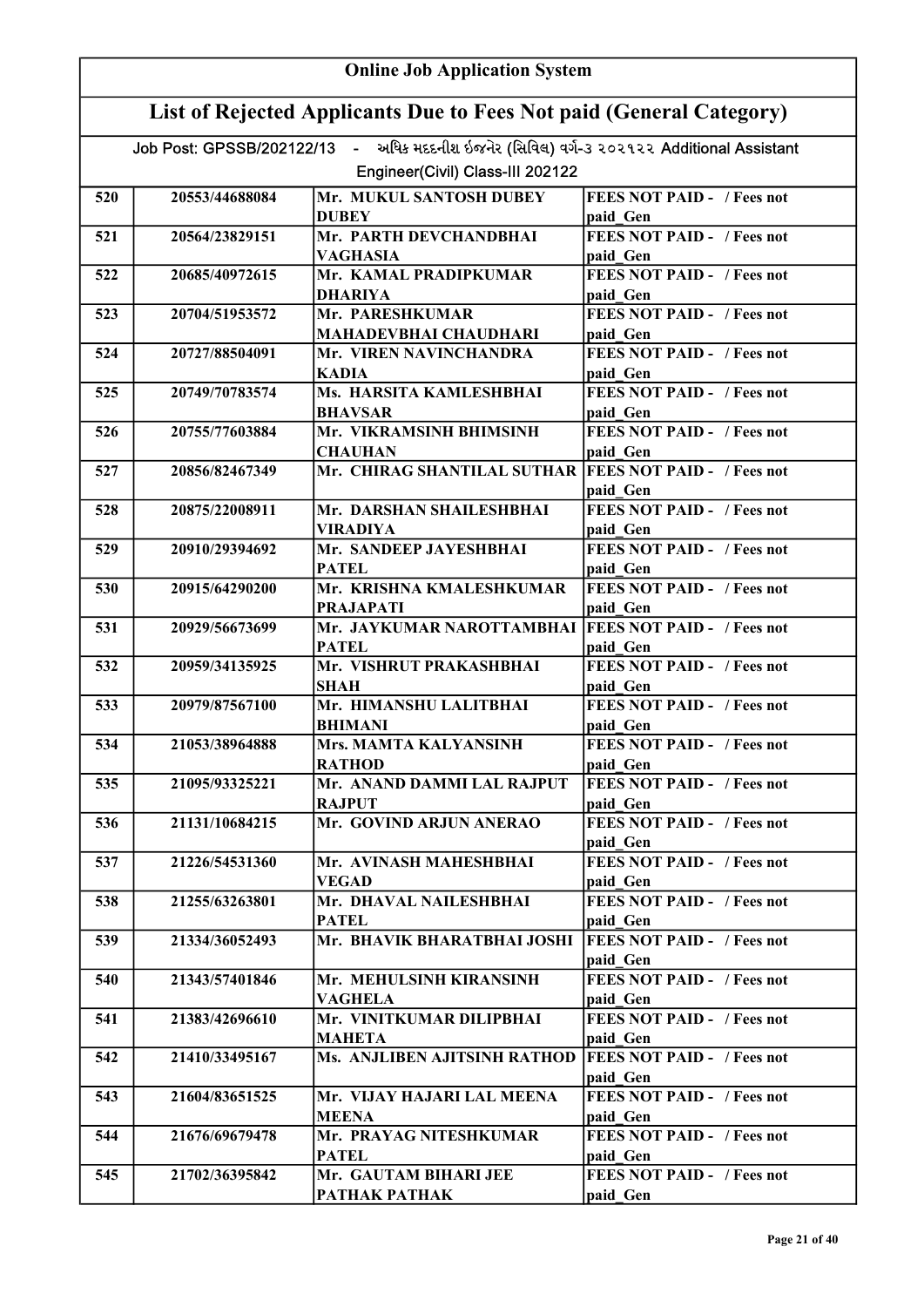| <b>Online Job Application System</b> |                                                                     |                                                                                          |                                               |  |
|--------------------------------------|---------------------------------------------------------------------|------------------------------------------------------------------------------------------|-----------------------------------------------|--|
|                                      | List of Rejected Applicants Due to Fees Not paid (General Category) |                                                                                          |                                               |  |
|                                      |                                                                     | Job Post: GPSSB/202122/13 - અધિક મદદનીશ ઇજનેર (સિવિલ) વર્ગ-૩ ૨૦૨૧૨૨ Additional Assistant |                                               |  |
|                                      |                                                                     | Engineer(Civil) Class-III 202122                                                         |                                               |  |
| 546                                  | 21754/10505114                                                      | Mr. NEERAJ BHARATVIR KUMAR   FEES NOT PAID - / Fees not                                  |                                               |  |
|                                      |                                                                     |                                                                                          | paid Gen                                      |  |
| 547                                  | 21763/71085469                                                      | Mr. KUNAL SHYAMSUNDER                                                                    | FEES NOT PAID - / Fees not                    |  |
|                                      |                                                                     | <b>AGRAWAL</b>                                                                           | paid Gen                                      |  |
| 548                                  | 21832/39523594                                                      | Mr. SANJAY BHAI                                                                          | <b>FEES NOT PAID - / Fees not</b>             |  |
|                                      |                                                                     | PADMALOCHAN VISVASH                                                                      | paid Gen                                      |  |
| 549                                  | 21852/36799323                                                      | Mr. DHRUVIL YATISH PATEL                                                                 | <b>FEES NOT PAID - / Fees not</b><br>paid Gen |  |
| 550                                  | 21871/72382116                                                      | Ms. HARSITA KAMLESHBHAI<br><b>BHAVSAR</b>                                                | <b>FEES NOT PAID - / Fees not</b><br>paid Gen |  |
| 551                                  | 21879/40847492                                                      | Mr. SOYAB RAHEMATALI SAIYAD FEES NOT PAID - / Fees not                                   | paid Gen                                      |  |
| 552                                  | 21902/60367793                                                      | Mr. ASHOKKUMAR MAGARAM                                                                   | FEES NOT PAID - / Fees not                    |  |
|                                      |                                                                     | <b>CHAUDHARY</b>                                                                         | paid Gen                                      |  |
| 553                                  | 21908/82916827                                                      | Mr. RAHUL BHARATBHAI                                                                     | <b>FEES NOT PAID - / Fees not</b>             |  |
|                                      |                                                                     | <b>CHANDEGARA</b>                                                                        | paid Gen                                      |  |
| 554                                  | 21936/63224062                                                      | Mr. MO IBRAHIM MO YUNUUS                                                                 | <b>FEES NOT PAID - / Fees not</b>             |  |
|                                      |                                                                     | VADODARAWALA<br>Mr. PURAN TAKELOBAR SONI                                                 | paid Gen<br><b>FEES NOT PAID - / Fees not</b> |  |
| 555                                  | 21943/15186015                                                      |                                                                                          | paid Gen                                      |  |
| 556                                  | 21947/37509754                                                      | Mr. BHAVESH KUMAR GOVIND<br>PRASAD SHARMA MILKI                                          | <b>FEES NOT PAID - / Fees not</b><br>paid Gen |  |
| 557                                  | 21959/71289897                                                      | Mr. DURGESHKUMAR                                                                         | <b>FEES NOT PAID - / Fees not</b>             |  |
|                                      |                                                                     | <b>SURESHBHAI PATEL</b>                                                                  | paid Gen                                      |  |
| 558                                  | 21994/91949337                                                      | <b>Mrs. SWATI DHRUV MACHHAR</b>                                                          | <b>FEES NOT PAID - / Fees not</b>             |  |
| 559                                  | 22032/65496490                                                      | Mr. KIRANBHAI BABUBHAI                                                                   | paid Gen<br><b>FEES NOT PAID - / Fees not</b> |  |
|                                      |                                                                     | RABARI                                                                                   | paid Gen                                      |  |
| 560                                  | 22095/33918294                                                      | Mr. FEROZ AHMED KUMBHAR                                                                  | <b>FEES NOT PAID - / Fees not</b><br>paid Gen |  |
| 561                                  | 22120/19608480                                                      | Mr. JANAKKUMAR                                                                           | <b>FEES NOT PAID - / Fees not</b>             |  |
|                                      |                                                                     | <b>INDRAJITBHAI BAROT</b>                                                                | paid Gen                                      |  |
| 562                                  | 22138/61576548                                                      | Ms. KHUSHBU RAJESHBHAI RANA FEES NOT PAID - / Fees not                                   |                                               |  |
|                                      |                                                                     |                                                                                          | paid Gen                                      |  |
| 563                                  | 22172/14223340                                                      | Mr. HARDIKKUMAR                                                                          | <b>FEES NOT PAID - / Fees not</b>             |  |
| 564                                  | 22200/88774225                                                      | <b>BHUPENDRABHAI BAROT</b><br>Mr. SOURABH GANESH LAL                                     | paid Gen<br><b>FEES NOT PAID - / Fees not</b> |  |
|                                      |                                                                     | <b>DAHERIYA</b>                                                                          | paid Gen                                      |  |
| 565                                  | 22217/15364701                                                      | Mr. SHRAVANKUMAR                                                                         | <b>FEES NOT PAID - / Fees not</b>             |  |
|                                      |                                                                     | KARSHANBHAI PARMAR                                                                       | paid Gen                                      |  |
| 566                                  | 22231/64345400                                                      | Mr. TUSHAR SURESHBHAI<br><b>PRAJAPATI</b>                                                | FEES NOT PAID - / Fees not                    |  |
| 567                                  | 22232/56489855                                                      | Mr. SHRAVANKUMAR                                                                         | paid Gen<br>FEES NOT PAID - / Fees not        |  |
|                                      |                                                                     | <b>KARSHANBHAI PARMAR</b>                                                                | paid Gen                                      |  |
| 568                                  | 22286/65453640                                                      | Mr. SUNDARAM CHANDRIKA                                                                   | FEES NOT PAID - / Fees not                    |  |
|                                      |                                                                     | <b>GOAND</b>                                                                             | paid Gen                                      |  |
| 569                                  | 22295/45553638                                                      | Mr. HIRENKUMAR KANUPURI<br><b>GOSWAMI</b>                                                | <b>FEES NOT PAID - / Fees not</b><br>paid Gen |  |
| 570                                  | 22323/66373578                                                      | Ms. NISHA JAGDISH KHATRI                                                                 | <b>FEES NOT PAID - / Fees not</b>             |  |
|                                      |                                                                     |                                                                                          | paid Gen                                      |  |
| 571                                  | 22340/46028737                                                      | Mr. SUNIL OMPRAKASH SUTHAR                                                               | <b>FEES NOT PAID - / Fees not</b><br>paid Gen |  |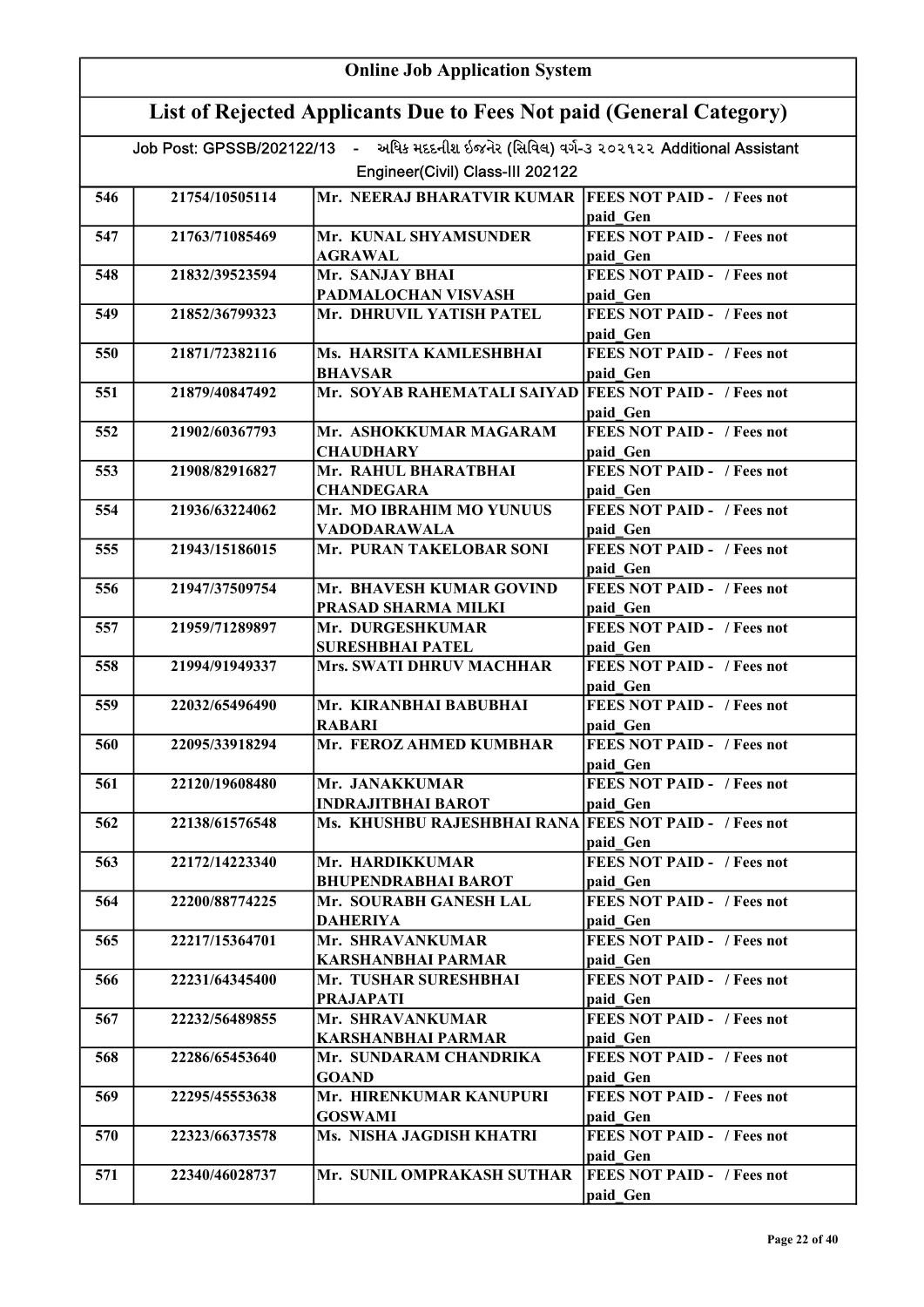|     | <b>Online Job Application System</b>                                |                                                                                                                              |                                               |  |
|-----|---------------------------------------------------------------------|------------------------------------------------------------------------------------------------------------------------------|-----------------------------------------------|--|
|     | List of Rejected Applicants Due to Fees Not paid (General Category) |                                                                                                                              |                                               |  |
|     |                                                                     | Job Post: GPSSB/202122/13 - અધિક મદદનીશ ઇજનેર (સિવિલ) વર્ગ-૩ ૨૦૨૧૨૨ Additional Assistant<br>Engineer(Civil) Class-III 202122 |                                               |  |
|     |                                                                     |                                                                                                                              |                                               |  |
| 572 | 22413/52829469                                                      | Mr. YASH MANOJ BHAI VALAND                                                                                                   | <b>FEES NOT PAID - / Fees not</b><br>paid Gen |  |
| 573 | 22434/82534186                                                      | Mr. MEETKUMAR BABULAL                                                                                                        | <b>FEES NOT PAID - / Fees not</b>             |  |
|     |                                                                     | <b>PATEL</b>                                                                                                                 | paid Gen                                      |  |
| 574 | 22441/94224597                                                      | Mr. SHABBIR MURTAZA BHAI                                                                                                     | <b>FEES NOT PAID - / Fees not</b>             |  |
|     |                                                                     | <b>DAWOODIVOHRA</b>                                                                                                          | paid Gen                                      |  |
| 575 | 22442/84800246                                                      | Mr. JAY BHARATBHAI GAJJAR                                                                                                    | <b>FEES NOT PAID - / Fees not</b><br>paid Gen |  |
| 576 | 22465/10306277                                                      | Mr. ASFAKHUSEN ARIFHUSEN<br><b>SAIYAD</b>                                                                                    | <b>FEES NOT PAID - / Fees not</b><br>paid Gen |  |
| 577 | 22477/43110010                                                      | Mr. VISHAL BHARATBHAI                                                                                                        | <b>FEES NOT PAID - / Fees not</b>             |  |
|     |                                                                     | <b>VAGHASIYA</b>                                                                                                             | paid Gen                                      |  |
| 578 | 22565/86779643                                                      | Mr. ANKIT SURESHBHAI                                                                                                         | <b>FEES NOT PAID - / Fees not</b>             |  |
| 579 | 22583/27726087                                                      | <b>KOTHARI</b><br>Mr. VIPULKUMAR MADHAVLAL                                                                                   | paid Gen<br><b>FEES NOT PAID - / Fees not</b> |  |
|     |                                                                     | <b>PATEL</b>                                                                                                                 | paid Gen                                      |  |
| 580 | 22625/50388239                                                      | Mr. SHIVAM SURESHBHAI PATEL                                                                                                  | <b>FEES NOT PAID - / Fees not</b>             |  |
|     |                                                                     |                                                                                                                              | paid Gen                                      |  |
| 581 | 22628/96373504                                                      | Ms. RIYA SHAILESHBHAI                                                                                                        | <b>FEES NOT PAID - / Fees not</b>             |  |
|     |                                                                     | THAKKAR                                                                                                                      | paid Gen                                      |  |
| 582 | 22685/69847710                                                      | Ms. SEEMAKUMARI<br>PRAKASHCHANDRA SHARMA                                                                                     | <b>FEES NOT PAID - / Fees not</b><br>paid_Gen |  |
| 583 | 22697/35518108                                                      | Mr. PARTH MANISHBHAI SHELAT  FEES NOT PAID - / Fees not                                                                      |                                               |  |
|     |                                                                     |                                                                                                                              | paid Gen                                      |  |
| 584 | 22716/71379131                                                      | Mr. AMANSING PRAMODSING                                                                                                      | <b>FEES NOT PAID - / Fees not</b>             |  |
|     |                                                                     | <b>JADIN</b>                                                                                                                 | paid Gen                                      |  |
| 585 | 22787/79668356                                                      | Mr. SHIVAM JAGDISHCHANDRA<br><b>RAVAL</b>                                                                                    | <b>FEES NOT PAID - / Fees not</b><br>paid Gen |  |
| 586 | 22788/73171577                                                      | Mr. VIVEK RAJUBHAI PATEL                                                                                                     | <b>FEES NOT PAID - / Fees not</b><br>paid Gen |  |
| 587 | 22789/15021422                                                      | Mr. JAYMIN NATVARLAL PATEL                                                                                                   | <b>FEES NOT PAID - / Fees not</b><br>paid Gen |  |
| 588 | 22831/51645919                                                      | Mr. SHIVAM BHADRESHKUMAR                                                                                                     | <b>FEES NOT PAID - / Fees not</b>             |  |
|     |                                                                     | <b>RATHOD</b>                                                                                                                | paid Gen                                      |  |
| 589 | 22848/70757784                                                      | Mr. YASH AMRUTLAL GHETIYA                                                                                                    | <b>FEES NOT PAID -</b> / Fees not<br>paid Gen |  |
| 590 | 22915/72741003                                                      | Ms. SWAPNALI SANJAYBHAI                                                                                                      | <b>FEES NOT PAID - / Fees not</b>             |  |
|     |                                                                     | <b>PAWAR</b>                                                                                                                 | paid Gen                                      |  |
| 591 | 22920/19045261                                                      | Mr. MAHESH PRADIPBHAI                                                                                                        | <b>FEES NOT PAID - / Fees not</b>             |  |
| 592 | 22933/83983725                                                      | <b>DODIYA</b><br>Ms. VYAS DHAVALKUMAR VYAS                                                                                   | paid Gen<br><b>FEES NOT PAID - / Fees not</b> |  |
|     |                                                                     | <b>SHRADDHA</b>                                                                                                              | paid Gen                                      |  |
| 593 | 22978/36123302                                                      | Mr. DIPEN BHARATBHAI RANK                                                                                                    | <b>FEES NOT PAID - / Fees not</b><br>paid Gen |  |
| 594 | 22988/23239390                                                      | Mr. NIKUNJ KUMAR                                                                                                             | <b>FEES NOT PAID - / Fees not</b>             |  |
|     |                                                                     | <b>BHUPATBHAI KOTADIYA</b>                                                                                                   | paid Gen                                      |  |
| 595 | 23010/66965259                                                      | Mr. IKRAMBHAI MAKSUDBHAI                                                                                                     | <b>FEES NOT PAID - / Fees not</b>             |  |
|     |                                                                     | <b>MANSURI</b><br>Mr. KEYUR KESHAVBHAI                                                                                       | paid Gen<br><b>FEES NOT PAID - / Fees not</b> |  |
| 596 | 23029/92019951                                                      | <b>DUDHATRA</b>                                                                                                              | paid Gen                                      |  |
| 597 | 23139/24068675                                                      | Mr. HITESH BHAI LAXMAN BHAI                                                                                                  | <b>FEES NOT PAID - / Fees not</b>             |  |
|     |                                                                     | <b>KAHAR</b>                                                                                                                 | paid Gen                                      |  |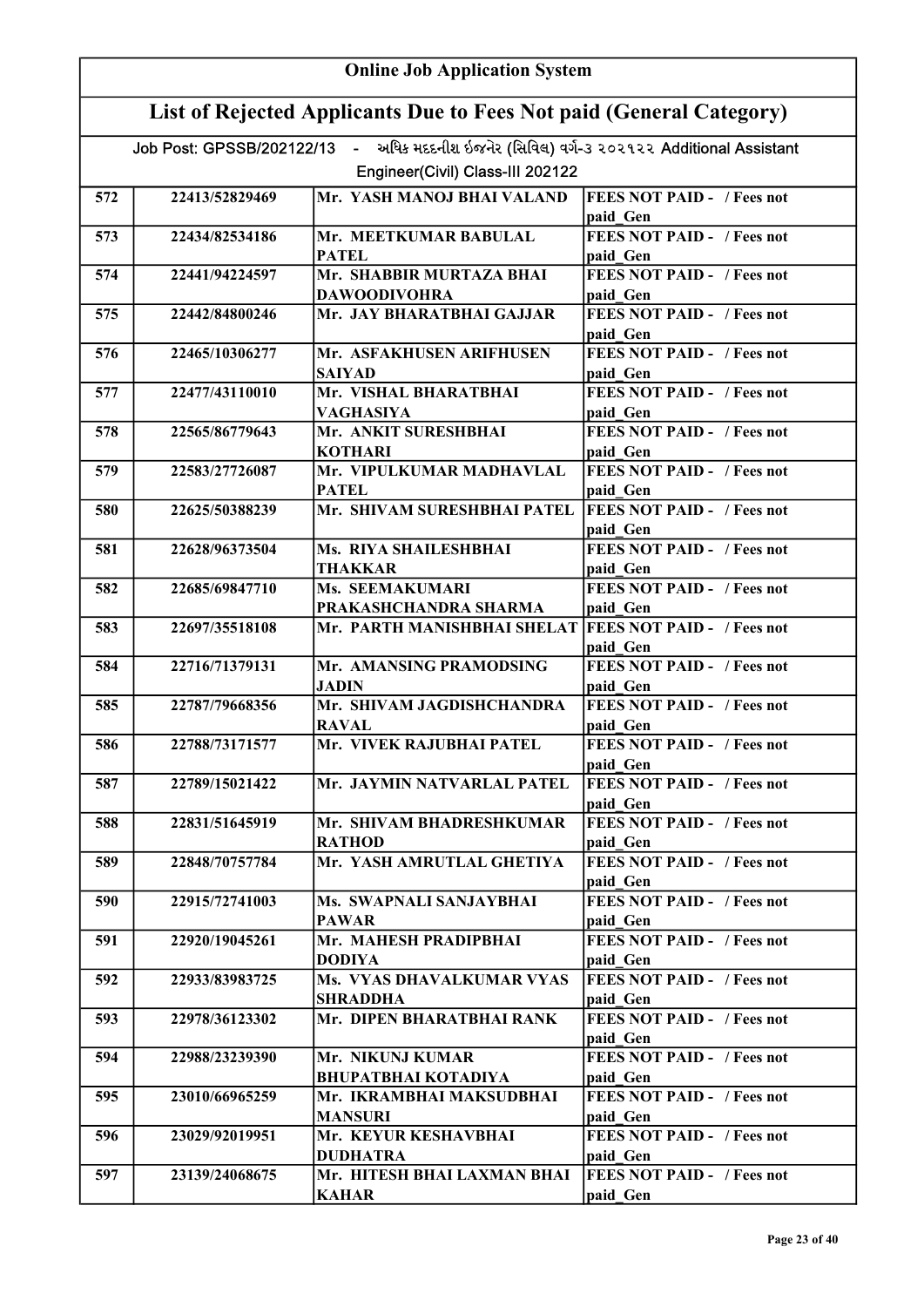|     | <b>Online Job Application System</b>                                |                                                                                          |                                               |  |
|-----|---------------------------------------------------------------------|------------------------------------------------------------------------------------------|-----------------------------------------------|--|
|     | List of Rejected Applicants Due to Fees Not paid (General Category) |                                                                                          |                                               |  |
|     |                                                                     | Job Post: GPSSB/202122/13 - અધિક મદદનીશ ઇજનેર (સિવિલ) વર્ગ-૩ ૨૦૨૧૨૨ Additional Assistant |                                               |  |
|     |                                                                     | Engineer(Civil) Class-III 202122                                                         |                                               |  |
| 598 | 23292/36436162                                                      | Mr. PRATIPALSINH                                                                         | <b>FEES NOT PAID - / Fees not</b>             |  |
|     |                                                                     | <b>JITENDRASINH JHALA</b>                                                                | paid Gen                                      |  |
| 599 | 23314/17275972                                                      | Mr. GAURAV JAYESHKUMAR                                                                   | <b>FEES NOT PAID - / Fees not</b>             |  |
|     |                                                                     | <b>BOSMIA</b>                                                                            | paid Gen                                      |  |
| 600 | 23364/98920772                                                      | Mr. PRANAY RAMESHBHAI<br><b>PANCHAL</b>                                                  | <b>FEES NOT PAID - / Fees not</b><br>paid Gen |  |
| 601 | 23428/42592808                                                      | Mr. HIREN BHUPATRAY                                                                      | <b>FEES NOT PAID - / Fees not</b>             |  |
|     |                                                                     | <b>UPADHYAY</b><br>Mr. JAYDIPSINHJI                                                      | paid Gen<br><b>FEES NOT PAID - / Fees not</b> |  |
| 602 | 23460/74008463                                                      | <b>CHAMPAKSINHJI ZALA</b>                                                                | paid Gen                                      |  |
| 603 | 23483/70588773                                                      | Mr. SHUBHAM KRISHNAKUMAR<br><b>TIWARI</b>                                                | <b>FEES NOT PAID - / Fees not</b><br>paid Gen |  |
| 604 | 23495/88140001                                                      | Mr. DHRUVIL ANILKUMAR                                                                    | FEES NOT PAID - / Fees not                    |  |
|     |                                                                     | <b>TALIYA</b>                                                                            | paid Gen                                      |  |
| 605 | 23594/76202139                                                      | Mr. BHAVESHKUMAR                                                                         | <b>FEES NOT PAID - / Fees not</b>             |  |
|     |                                                                     | VISHNUBHAI PATEL                                                                         | paid Gen                                      |  |
| 606 | 23596/91436025                                                      | Mr. SONVIR RAMPRAKASH<br><b>PRAJAPATI</b>                                                | <b>FEES NOT PAID - / Fees not</b><br>paid Gen |  |
| 607 | 23682/97521622                                                      | Mr. YASHKUMAR VISHNUBHAI                                                                 | <b>FEES NOT PAID - / Fees not</b>             |  |
|     |                                                                     | <b>PATEL</b>                                                                             | paid Gen                                      |  |
| 608 | 23735/68151047                                                      | Mr. YASH RAMESHBHAI UKANI                                                                | <b>FEES NOT PAID - / Fees not</b><br>paid Gen |  |
| 609 | 23775/48978044                                                      | Mr. CHIRAGPURI PRAKASHPURI                                                               | <b>FEES NOT PAID - / Fees not</b>             |  |
|     |                                                                     | <b>GOSAI</b>                                                                             | paid Gen                                      |  |
| 610 | 23785/92599800                                                      | Mr. PRIYAM ATULBHAI AGHERA                                                               | <b>FEES NOT PAID - / Fees not</b>             |  |
| 611 | 23838/12899988                                                      | <b>Ms. SEEMAKUMARI</b>                                                                   | paid Gen<br>FEES NOT PAID - / Fees not        |  |
|     |                                                                     | PRAKASHCHANDRA SHARMA                                                                    | paid Gen                                      |  |
| 612 | 23881/64089263                                                      | Mr. DINESHJI JAYANTIJI<br><b>PARMAR</b>                                                  | <b>FEES NOT PAID - / Fees not</b>             |  |
| 613 | 24005/57155185                                                      | Mr. PRATIKKUMAR                                                                          | paid Gen<br><b>FEES NOT PAID - / Fees not</b> |  |
|     |                                                                     | <b>MANSUKHBHAI KHICHADIYA</b>                                                            | paid Gen                                      |  |
| 614 | 24042/67655867                                                      | Ms. RIDDHI HASMUKHBHAI                                                                   | <b>FEES NOT PAID - / Fees not</b>             |  |
|     |                                                                     | <b>JOSHI</b>                                                                             | paid Gen                                      |  |
| 615 | 24054/47574542                                                      | Mr. GOVINDJI PRATAPJI THAKOR FEES NOT PAID - / Fees not                                  | paid Gen                                      |  |
| 616 | 24123/67792416                                                      | Mr. NIKHIL MANOHAR MALI                                                                  | <b>FEES NOT PAID - / Fees not</b>             |  |
|     |                                                                     |                                                                                          | paid Gen                                      |  |
| 617 | 24186/26995278                                                      | Mr. NIRAVKUMAR BHARATBHAI<br><b>PATEL</b>                                                | <b>FEES NOT PAID - / Fees not</b><br>paid Gen |  |
| 618 | 24187/39146130                                                      | Mr. MITESHKUMAR DIPAKBHAI                                                                | <b>FEES NOT PAID - / Fees not</b>             |  |
|     |                                                                     | <b>PATEL</b>                                                                             | paid Gen                                      |  |
| 619 | 24228/81570342                                                      | Mr. ARK JATINBHAI PATEL                                                                  | <b>FEES NOT PAID - / Fees not</b><br>paid Gen |  |
| 620 | 24265/73203103                                                      | Mr. NAVEED ABDUL HAFIZ                                                                   | <b>FEES NOT PAID - / Fees not</b>             |  |
|     |                                                                     | <b>SHIRGAR</b>                                                                           | paid Gen                                      |  |
| 621 | 24314/46701034                                                      | Mr. BRIJESHKUMAR<br><b>DINESHBHAI PATEL</b>                                              | <b>FEES NOT PAID - / Fees not</b>             |  |
| 622 | 24348/12509264                                                      | Mr. JIGAR SURESHBHAI                                                                     | paid Gen<br><b>FEES NOT PAID - / Fees not</b> |  |
|     |                                                                     | <b>PRAJAPATI</b>                                                                         | paid Gen                                      |  |
| 623 | 24378/65127091                                                      | Mr. HARSHKUMAR GOVINDBHAI                                                                | <b>FEES NOT PAID - / Fees not</b>             |  |
|     |                                                                     | <b>PATEL</b>                                                                             | paid Gen                                      |  |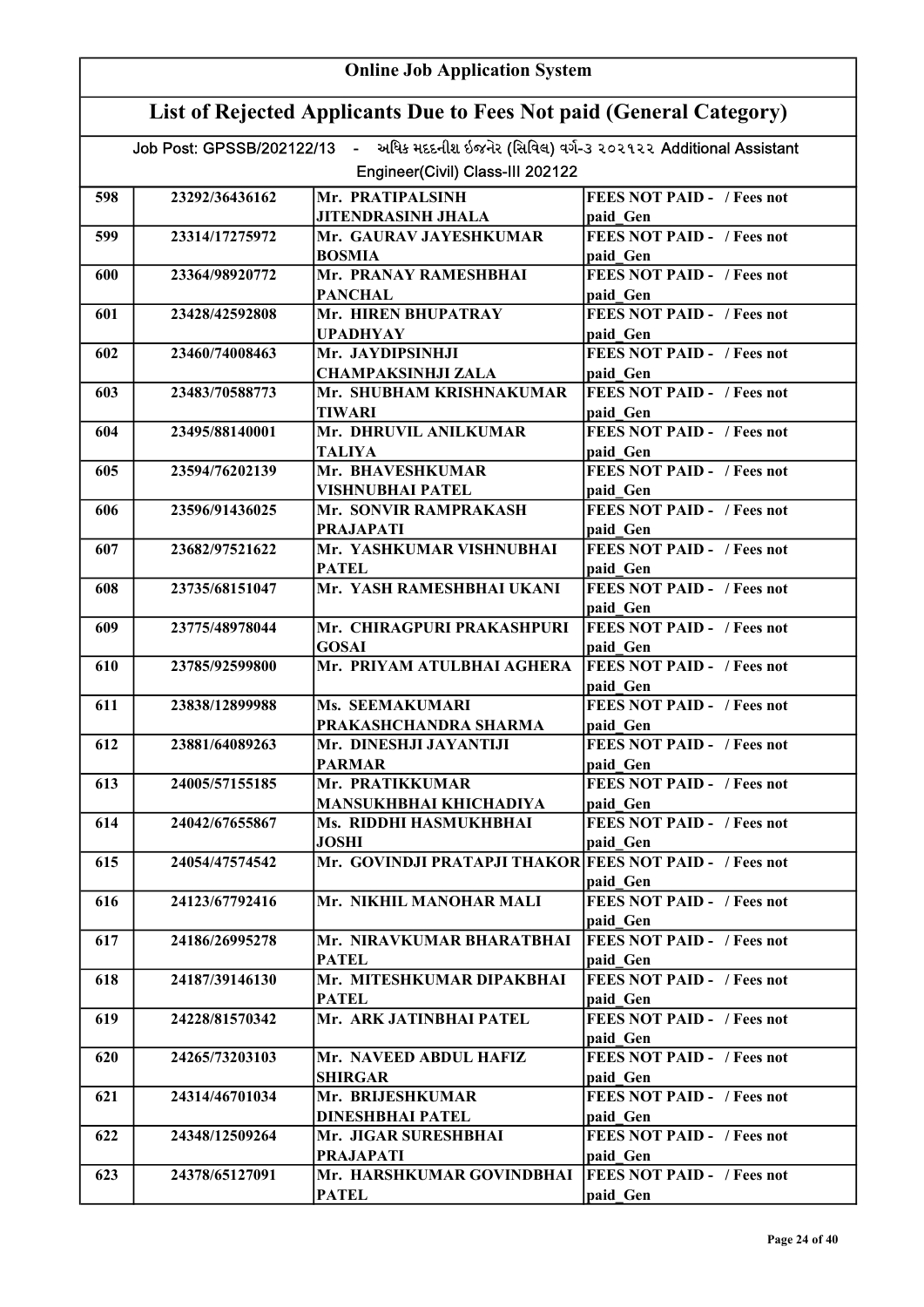| <b>Online Job Application System</b> |                                                                     |                                                                                          |                                               |  |
|--------------------------------------|---------------------------------------------------------------------|------------------------------------------------------------------------------------------|-----------------------------------------------|--|
|                                      | List of Rejected Applicants Due to Fees Not paid (General Category) |                                                                                          |                                               |  |
|                                      |                                                                     | Job Post: GPSSB/202122/13 - અધિક મદદનીશ ઇજનેર (સિવિલ) વર્ગ-૩ ૨૦૨૧૨૨ Additional Assistant |                                               |  |
|                                      |                                                                     | Engineer(Civil) Class-III 202122                                                         |                                               |  |
| 624                                  | 24385/88579452                                                      | Mr. CHIRAG RAMJIBHAI SOJITRA FEES NOT PAID - / Fees not                                  | paid Gen                                      |  |
| 625                                  | 24388/16100946                                                      | Mr. MONIL ASHOKBHAI PATEL                                                                | <b>FEES NOT PAID - / Fees not</b>             |  |
|                                      |                                                                     |                                                                                          | paid Gen                                      |  |
| 626                                  | 24482/82826445                                                      | Ms. PARAS BATUKBHAI DAVARA                                                               | <b>FEES NOT PAID - / Fees not</b><br>paid Gen |  |
| 627                                  | 24536/95403801                                                      | Mr. JEET MAHESHBHAI                                                                      | <b>FEES NOT PAID - / Fees not</b>             |  |
|                                      |                                                                     | <b>BARAVALIYA</b>                                                                        | paid Gen                                      |  |
| 628                                  | 24558/39677933                                                      | Mrs. ASHA RAMESHBHAI DAVE                                                                | <b>FEES NOT PAID - / Fees not</b><br>paid Gen |  |
| 629                                  | 24574/20135567                                                      | Mrs. PRIYANKA MANUBHAI                                                                   | <b>FEES NOT PAID - / Fees not</b>             |  |
|                                      |                                                                     | <b>GAJJAR</b>                                                                            | paid Gen                                      |  |
| 630                                  | 24602/21896939                                                      | Mr. IDRIS ASGARI                                                                         | <b>FEES NOT PAID - / Fees not</b>             |  |
|                                      |                                                                     | <b>JAMBUGHODAWALA</b>                                                                    | paid Gen                                      |  |
| 631                                  | 24608/93872790                                                      | Mr. JAYMITKUMAR KIRITBHAI<br><b>PATEL</b>                                                | <b>FEES NOT PAID - / Fees not</b>             |  |
| 632                                  | 24626/92572369                                                      | Mr. SACHINBHAI RAMESHBHAI                                                                | paid Gen<br><b>FEES NOT PAID - / Fees not</b> |  |
|                                      |                                                                     | <b>PRAJAPATI</b>                                                                         | paid Gen                                      |  |
| 633                                  | 24653/97786166                                                      | Mr. JIGNESHKUMAR                                                                         | <b>FEES NOT PAID - / Fees not</b>             |  |
|                                      |                                                                     | <b>ARVINDKUMAR MEVADA</b>                                                                | paid_Gen                                      |  |
| 634                                  | 24677/19706111                                                      | Mr. KUSH RAJUBHAI TRIPATHI                                                               | <b>FEES NOT PAID - / Fees not</b><br>paid Gen |  |
| 635                                  | 24731/28407899                                                      | Mr. JAY DINESHKUMAR MEVADA   FEES NOT PAID - / Fees not                                  |                                               |  |
|                                      |                                                                     |                                                                                          | paid Gen                                      |  |
| 636                                  | 24773/79117274                                                      | Mr. DHARMIK RASIKBHAI                                                                    | <b>FEES NOT PAID - / Fees not</b>             |  |
|                                      |                                                                     | TIMBADIYA                                                                                | paid Gen                                      |  |
| 637                                  | 24775/41952173                                                      | Mr. ANKURKUMAR PRAVINBHAI<br><b>PATEL</b>                                                | <b>FEES NOT PAID - / Fees not</b><br>paid Gen |  |
| 638                                  | 24795/84851844                                                      | Mr. PARTH RASIKBHAI                                                                      | <b>FEES NOT PAID -</b> / Fees not             |  |
|                                      |                                                                     | <b>PRAJAPATI</b>                                                                         | paid Gen                                      |  |
| 639                                  | 24884/79477623                                                      | Mr. YASH JAYESHKUMAR<br><b>BHAVSAR</b>                                                   | <b>FEES NOT PAID - / Fees not</b><br>paid Gen |  |
| 640                                  | 24897/34999858                                                      | Ms. MANSI BIMALBHAI PANDYA                                                               | <b>FEES NOT PAID - / Fees not</b>             |  |
|                                      |                                                                     |                                                                                          | paid Gen                                      |  |
| 641                                  | 24924/30630556                                                      | Mr. ABHISHEK SANJAY ADHYARU FEES NOT PAID - / Fees not                                   |                                               |  |
|                                      |                                                                     |                                                                                          | paid Gen                                      |  |
| 642                                  | 24932/17568505                                                      | Mr. HARSH KANJIBHAI PATEL                                                                | <b>FEES NOT PAID - / Fees not</b><br>paid Gen |  |
| 643                                  | 24950/31818717                                                      | Mr. HARSHIT DIPAKBHAI                                                                    | <b>FEES NOT PAID - / Fees not</b>             |  |
|                                      |                                                                     | <b>VADARIYA</b>                                                                          | paid Gen                                      |  |
| 644                                  | 24959/74576581                                                      | Mr. MEET NARENDRA VANJARI                                                                | <b>FEES NOT PAID - / Fees not</b><br>paid Gen |  |
| 645                                  | 24988/83343606                                                      | Mr. DIVYANG BHAVINBHAI                                                                   | <b>FEES NOT PAID - / Fees not</b>             |  |
| 646                                  | 24999/16410750                                                      | <b>PATEL</b><br>Mr. JAY MAHENDRABHAI PATEL                                               | paid Gen<br><b>FEES NOT PAID - / Fees not</b> |  |
|                                      |                                                                     |                                                                                          | paid Gen                                      |  |
| 647                                  | 25015/43267022                                                      | Mr. ROHIT GAYAPRASAD YADAV                                                               | <b>FEES NOT PAID - / Fees not</b>             |  |
|                                      |                                                                     |                                                                                          | paid Gen                                      |  |
| 648                                  | 25027/77778472                                                      | Mr. ARJUNSINH                                                                            | <b>FEES NOT PAID - / Fees not</b>             |  |
|                                      |                                                                     | <b>MAYURDHVAJSINH ZALA</b>                                                               | paid Gen                                      |  |
| 649                                  | 25060/41066896                                                      | Mr. RAM RAJU PAWAR                                                                       | <b>FEES NOT PAID - / Fees not</b>             |  |
|                                      |                                                                     |                                                                                          | paid Gen                                      |  |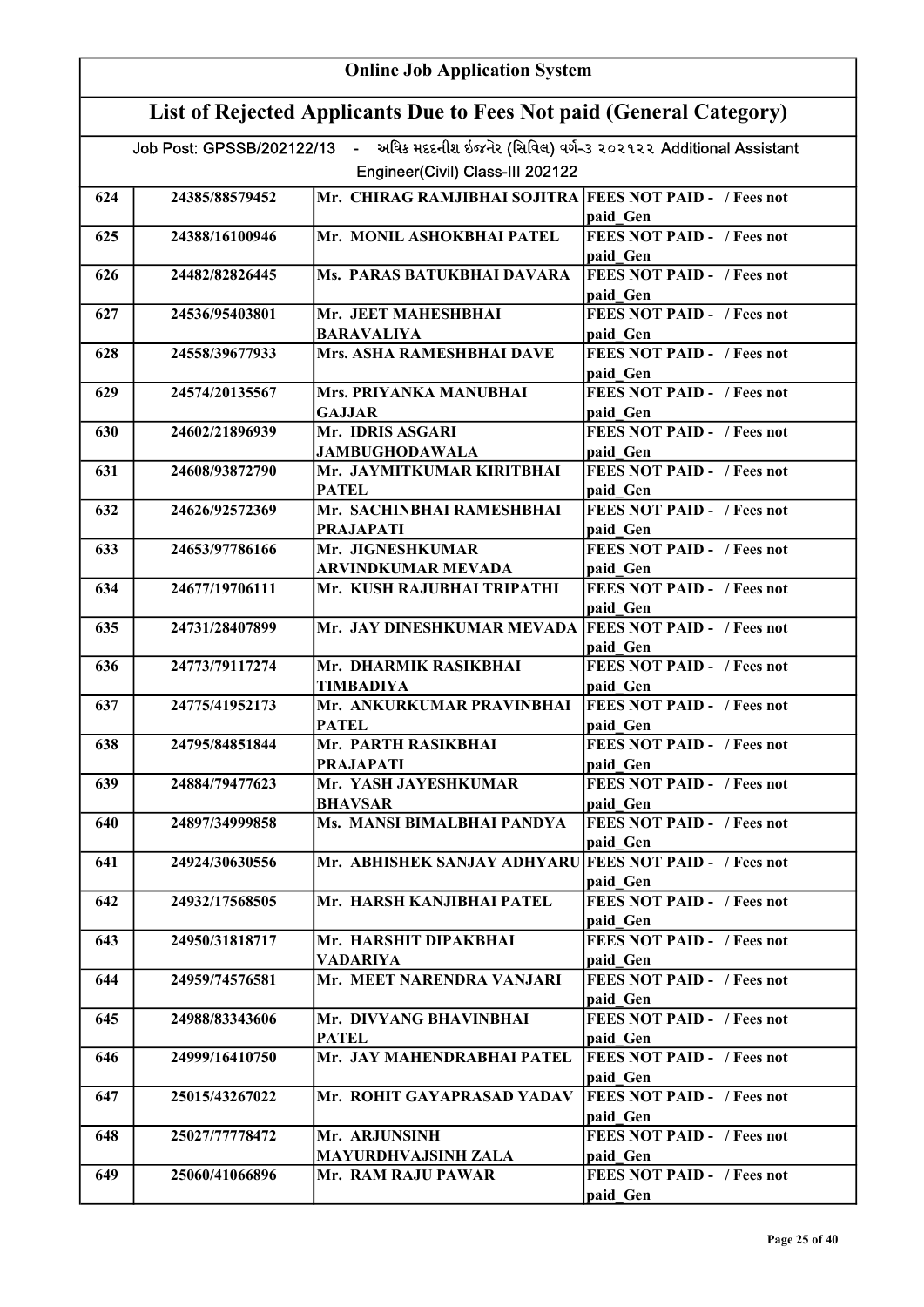| <b>Online Job Application System</b> |                                                                     |                                                                                                                              |                                                |  |
|--------------------------------------|---------------------------------------------------------------------|------------------------------------------------------------------------------------------------------------------------------|------------------------------------------------|--|
|                                      | List of Rejected Applicants Due to Fees Not paid (General Category) |                                                                                                                              |                                                |  |
|                                      |                                                                     | Job Post: GPSSB/202122/13 - અધિક મદદનીશ ઇજનેર (સિવિલ) વર્ગ-૩ ૨૦૨૧૨૨ Additional Assistant<br>Engineer(Civil) Class-III 202122 |                                                |  |
|                                      |                                                                     |                                                                                                                              |                                                |  |
| 650                                  | 25074/39456573                                                      | Mr. ALPESH KUMAR VINOD BHAI<br><b>PARMAR</b>                                                                                 | <b>FEES NOT PAID - / Fees not</b><br>paid Gen  |  |
| 651                                  | 25080/10148206                                                      | Mr. SAMARTH JAYESHBHAI                                                                                                       | <b>FEES NOT PAID - / Fees not</b>              |  |
|                                      |                                                                     | <b>PATEL</b>                                                                                                                 | paid Gen                                       |  |
| 652                                  | 25081/68573060                                                      | Mr. RAM RAJU PAWAR                                                                                                           | <b>FEES NOT PAID - / Fees not</b><br>paid Gen  |  |
| 653                                  | 25124/92994865                                                      | Mr. MOINKHAN PATHAN                                                                                                          | <b>FEES NOT PAID - / Fees not</b>              |  |
|                                      |                                                                     | FIROZKHAN PATHAN PATHAN                                                                                                      | paid Gen                                       |  |
| 654                                  | 25146/23261831                                                      | Mr. VIKASKUMAR<br><b>SHRIRAMAVTAR PANDIT</b>                                                                                 | <b>FEES NOT PAID - / Fees not</b><br>paid Gen  |  |
| 655                                  | 25290/54779851                                                      | Mr. JAY VINODBHAI SOLANKI                                                                                                    | <b>FEES NOT PAID - / Fees not</b>              |  |
|                                      |                                                                     |                                                                                                                              | paid Gen                                       |  |
| 656                                  | 25340/28389894                                                      | Mr. PAVANKUMAR                                                                                                               | <b>FEES NOT PAID - / Fees not</b>              |  |
|                                      |                                                                     | <b>RAMESHKUMAR PATEL</b>                                                                                                     | paid Gen                                       |  |
| 657                                  | 25365/44744178                                                      | Mr. DIVYARAJSINH ASHOKSINH                                                                                                   | <b>FEES NOT PAID - / Fees not</b>              |  |
| 658                                  | 25408/96092025                                                      | GOHIL<br>Mr. SUMIT GIRISHBHAI VASOYA                                                                                         | paid Gen<br><b>FEES NOT PAID - / Fees not</b>  |  |
|                                      |                                                                     |                                                                                                                              | paid Gen                                       |  |
| 659                                  | 25422/14382329                                                      | Mr. JEET MAHESHBHAI                                                                                                          | <b>FEES NOT PAID - / Fees not</b>              |  |
|                                      |                                                                     | <b>BARAVALIYA</b>                                                                                                            | paid Gen                                       |  |
| 660                                  | 25440/45760030                                                      | Mr. RAKESH KUMAR<br><b>TRIBHOVANBHAI PRAJAPATI</b>                                                                           | <b>FEES NOT PAID - / Fees not</b><br>paid Gen  |  |
| 661                                  | 25460/50846990                                                      | Ms. KRISHNA VINODBHAI PATEL                                                                                                  | <b>FEES NOT PAID - / Fees not</b>              |  |
|                                      |                                                                     |                                                                                                                              | paid Gen                                       |  |
| 662                                  | 25550/79133573                                                      | Mr. FAIZAN MEHMUDKHAN                                                                                                        | <b>FEES NOT PAID - / Fees not</b>              |  |
|                                      |                                                                     | <b>PATHAN</b>                                                                                                                | paid Gen                                       |  |
| 663                                  | 25568/78039510                                                      | Mr. PARTHKUMAR KANUBHAI<br><b>PATEL</b>                                                                                      | <b>FEES NOT PAID - / Fees not</b><br>paid Gen  |  |
| 664                                  | 25596/38876184                                                      | Mr. VIKAS OM PRAKASH YADAV<br>YADAV                                                                                          | <b>IFEES NOT PAID -</b> / Fees not<br>paid Gen |  |
| 665                                  | 25697/42453730                                                      | Mr. JAYKUMAR NARENDRABHAI                                                                                                    | <b>FEES NOT PAID - / Fees not</b>              |  |
|                                      |                                                                     | <b>PATEL</b>                                                                                                                 | paid Gen                                       |  |
| 666                                  | 25744/60441248                                                      | Ms. RICHA ATULKUMAR PAREKH   FEES NOT PAID - / Fees not                                                                      |                                                |  |
|                                      |                                                                     |                                                                                                                              | paid Gen                                       |  |
| 667                                  | 25748/69976673                                                      | Mrs. AJAMEERAKHATUN<br>AAJIMUDDIN SHAIKH                                                                                     | FEES NOT PAID - / Fees not<br>paid Gen         |  |
| 668                                  | 25756/66672611                                                      | Mr. HARSH ASHOKBHAI PATEL                                                                                                    | <b>FEES NOT PAID - / Fees not</b>              |  |
|                                      |                                                                     |                                                                                                                              | paid Gen                                       |  |
| 669                                  | 25766/75811934                                                      | Mr. DIVYESHKUMAR                                                                                                             | <b>FEES NOT PAID - / Fees not</b>              |  |
|                                      |                                                                     | <b>DINESHBHAI PATEL</b>                                                                                                      | paid Gen                                       |  |
| 670                                  | 25797/19407492                                                      | Mr. JAYKUMAR CHANDULAL<br><b>SURANI</b>                                                                                      | <b>FEES NOT PAID - / Fees not</b><br>paid Gen  |  |
| 671                                  | 25814/90728838                                                      | Mr. MIHIR JANAKBHAI GAJJAR                                                                                                   | <b>FEES NOT PAID - / Fees not</b>              |  |
|                                      |                                                                     |                                                                                                                              | paid Gen                                       |  |
| 672                                  | 25824/18259323                                                      | Mr. RAHULSINGH VINUSINGH<br><b>CHAUHAN</b>                                                                                   | <b>FEES NOT PAID - / Fees not</b><br>paid Gen  |  |
| 673                                  | 25831/92505758                                                      | Mr. JEET MAHESHBHAI                                                                                                          | <b>FEES NOT PAID - / Fees not</b>              |  |
|                                      |                                                                     | BARAVALIYA                                                                                                                   | paid Gen                                       |  |
| 674                                  | 25876/54184797                                                      | Mr. JAYDIPKUMAR RAGHUBHAI                                                                                                    | <b>FEES NOT PAID - / Fees not</b>              |  |
| 675                                  | 25913/25019150                                                      | <b>PATEL</b><br>Mr. JAGDISH KISHANNATH                                                                                       | paid Gen<br><b>FEES NOT PAID - / Fees not</b>  |  |
|                                      |                                                                     | <b>GOSWAMI</b>                                                                                                               | paid Gen                                       |  |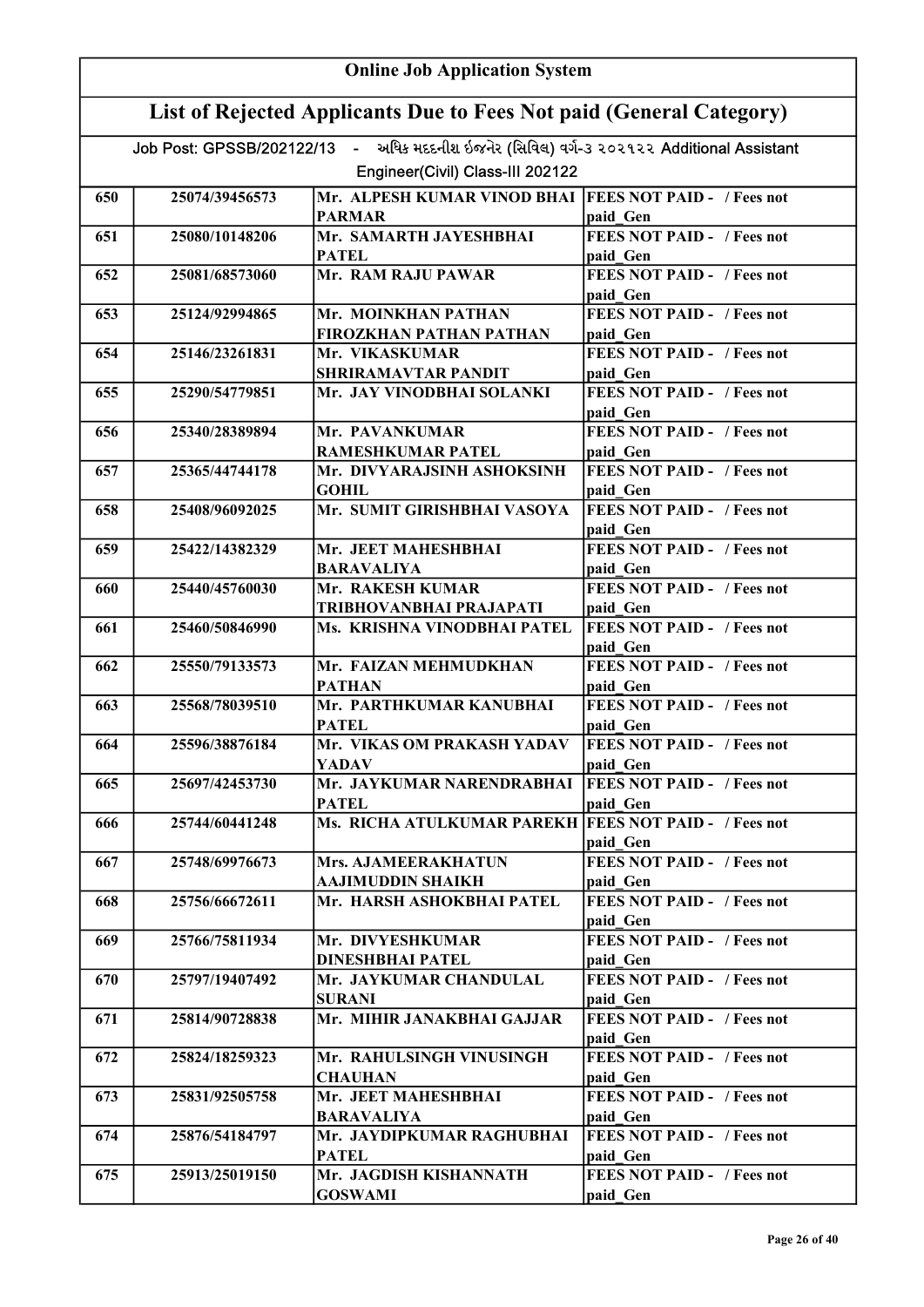| <b>Online Job Application System</b> |                                                                                                                              |                                                         |                                               |  |
|--------------------------------------|------------------------------------------------------------------------------------------------------------------------------|---------------------------------------------------------|-----------------------------------------------|--|
|                                      | List of Rejected Applicants Due to Fees Not paid (General Category)                                                          |                                                         |                                               |  |
|                                      | Job Post: GPSSB/202122/13 - અધિક મદદનીશ ઇજનેર (સિવિલ) વર્ગ-૩ ૨૦૨૧૨૨ Additional Assistant<br>Engineer(Civil) Class-III 202122 |                                                         |                                               |  |
|                                      |                                                                                                                              |                                                         |                                               |  |
| 676                                  | 25920/61640412                                                                                                               | Mr. JEET MAHESHBHAI<br><b>BARAVALIYA</b>                | <b>FEES NOT PAID - / Fees not</b><br>paid Gen |  |
| 677                                  | 25968/46823998                                                                                                               | Mr. ANILKUMAR TEJSINHBHAI                               | <b>FEES NOT PAID - / Fees not</b>             |  |
|                                      |                                                                                                                              | <b>SUTHAR</b>                                           | paid Gen                                      |  |
| 678                                  | 26050/76162853                                                                                                               | Mr. ANUJ GHANSHYAM<br><b>NARAYAN SAXENA</b>             | <b>FEES NOT PAID - / Fees not</b><br>paid Gen |  |
| 679                                  | 26094/50102817                                                                                                               | Mr. MOIN HAJI MOHAMMAD                                  | <b>FEES NOT PAID - / Fees not</b>             |  |
|                                      |                                                                                                                              | <b>SOYEB MEMON</b>                                      | paid Gen                                      |  |
| 680                                  | 26142/45056101                                                                                                               | Mr. KHUSHAL VIJAYKUMAR<br><b>BIRADAR</b>                | <b>FEES NOT PAID - / Fees not</b><br>paid Gen |  |
| 681                                  | 26164/93422178                                                                                                               | <b>Mrs. ANJALI GOURAV RAJPUT</b>                        | <b>FEES NOT PAID - / Fees not</b>             |  |
| 682                                  | 26207/41506416                                                                                                               | Mr. KARAN BHARATBHAI PATEL                              | paid Gen<br><b>FEES NOT PAID - / Fees not</b> |  |
|                                      |                                                                                                                              |                                                         | paid Gen                                      |  |
| 683                                  | 26208/52249391                                                                                                               | Mr. NISHAR HARUNBHAI BADI                               | FEES NOT PAID - / Fees not                    |  |
|                                      |                                                                                                                              |                                                         | paid Gen<br><b>FEES NOT PAID - / Fees not</b> |  |
| 684                                  | 26293/45493714                                                                                                               | Ms. SAMRIN RAHMANBHAI<br>SHAIKH                         | paid Gen                                      |  |
| 685                                  | 26363/56502732                                                                                                               | Mr. JIGNESH PREMJIBHAI<br><b>BHANDERI</b>               | <b>FEES NOT PAID - / Fees not</b><br>paid_Gen |  |
| 686                                  | 26375/72500689                                                                                                               | Mr. AKASHKUMAR                                          | <b>FEES NOT PAID - / Fees not</b>             |  |
|                                      |                                                                                                                              | <b>CHHAGANBHAI PATEL</b>                                | paid Gen                                      |  |
| 687                                  | 26380/94984013                                                                                                               | Mrs. EKTA RAKESH KUMAR                                  | <b>FEES NOT PAID - / Fees not</b>             |  |
| 688                                  | 26381/75968689                                                                                                               | <b>MISHRA MISHRA</b><br>Mr. ROHIT ARAJANBHAI DODIYA     | paid Gen<br><b>FEES NOT PAID - / Fees not</b> |  |
|                                      |                                                                                                                              |                                                         | paid Gen                                      |  |
| 689                                  | 26387/83494058                                                                                                               | Mr. PARTH HARSHADRAY                                    | <b>FEES NOT PAID - / Fees not</b>             |  |
| 690                                  | 26419/56194772                                                                                                               | <b>RAJYAGURU</b><br>Mr. VIVEK RAMKISHAN                 | paid Gen<br><b>FEES NOT PAID - / Fees not</b> |  |
|                                      |                                                                                                                              | PRAJAPATI PRAJAPATI                                     | paid Gen                                      |  |
| 691                                  | 26420/99876553                                                                                                               | Mr. MALAY RAJENDRABHAI                                  | <b>FEES NOT PAID - / Fees not</b>             |  |
|                                      |                                                                                                                              | <b>CHAUHAN</b>                                          | paid Gen                                      |  |
| 692                                  | 26465/53147695                                                                                                               | Mr. ASHISH AMBALAL                                      | <b>FEES NOT PAID - / Fees not</b>             |  |
|                                      | 26480/88226425                                                                                                               | <b>VALVODKAR</b><br>Mr. NIKHIL MANOHAR MALI             | paid Gen<br><b>FEES NOT PAID - / Fees not</b> |  |
| 693                                  |                                                                                                                              |                                                         | paid Gen                                      |  |
| 694                                  | 26503/96048603                                                                                                               | Mr. YOGESH JITENDRA SINGH                               | <b>FEES NOT PAID - / Fees not</b>             |  |
|                                      |                                                                                                                              | <b>KUMAR SINGH</b>                                      | paid Gen                                      |  |
| 695                                  | 26505/48665274                                                                                                               | Mr. ROHIT SUBHASHBHAI<br><b>VISAVE</b>                  | <b>FEES NOT PAID - / Fees not</b><br>paid Gen |  |
| 696                                  | 26523/49478341                                                                                                               | Mr. YATIN DINESHBHAI BHALANI FEES NOT PAID - / Fees not | paid Gen                                      |  |
| 697                                  | 26527/95297930                                                                                                               | Mr. HITESH MANUBHAI                                     | <b>FEES NOT PAID - / Fees not</b>             |  |
|                                      |                                                                                                                              | <b>CHAUHAN</b>                                          | paid Gen                                      |  |
| 698                                  | 26528/77161389                                                                                                               | Ms. PAYALBEN MADHUBHAI<br><b>ODIYA</b>                  | <b>FEES NOT PAID - / Fees not</b><br>paid Gen |  |
| 699                                  | 26537/26079551                                                                                                               | Mr. ADITYA ANILKUMAR PAL                                | <b>FEES NOT PAID - / Fees not</b>             |  |
|                                      |                                                                                                                              |                                                         | paid Gen                                      |  |
| 700                                  | 26540/12137436                                                                                                               | Mr. RANJEET SANT RAM PAL PAL FEES NOT PAID - / Fees not | paid Gen                                      |  |
| 701                                  | 26581/62729904                                                                                                               | Mr. RAVI VITHAL BHAI                                    | <b>FEES NOT PAID - / Fees not</b>             |  |
|                                      |                                                                                                                              | <b>PANSURIYA</b>                                        | paid Gen                                      |  |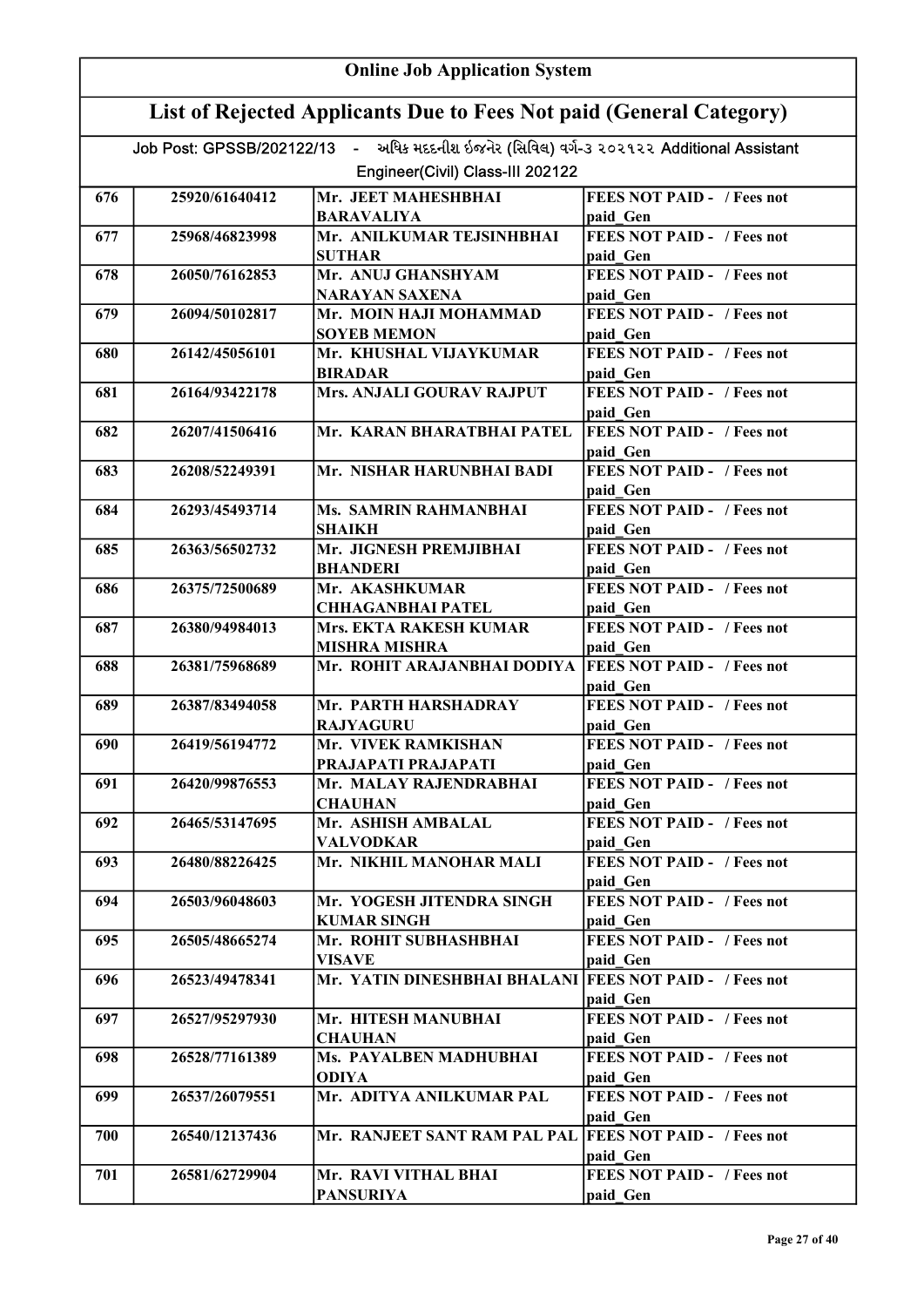| <b>Online Job Application System</b> |                                                                     |                                                                                                                              |                                               |  |
|--------------------------------------|---------------------------------------------------------------------|------------------------------------------------------------------------------------------------------------------------------|-----------------------------------------------|--|
|                                      | List of Rejected Applicants Due to Fees Not paid (General Category) |                                                                                                                              |                                               |  |
|                                      |                                                                     | Job Post: GPSSB/202122/13 - અધિક મદદનીશ ઇજનેર (સિવિલ) વર્ગ-૩ ૨૦૨૧૨૨ Additional Assistant<br>Engineer(Civil) Class-III 202122 |                                               |  |
|                                      |                                                                     |                                                                                                                              |                                               |  |
| 702                                  | 26613/26727912                                                      | Mr. KRUNAL GIRISHKUMAR<br><b>PATEL</b>                                                                                       | <b>FEES NOT PAID - / Fees not</b><br>paid Gen |  |
| 703                                  | 26622/79875800                                                      | Mr. SHOAB SHAH                                                                                                               | <b>FEES NOT PAID - / Fees not</b><br>paid Gen |  |
| 704                                  | 26625/72809280                                                      | Mr. DHAVALKUMAR<br>PRAFULCHANDRA PANCHAL                                                                                     | <b>FEES NOT PAID - / Fees not</b><br>paid Gen |  |
| 705                                  | 26687/50375660                                                      | Mr. ROHIT GAYAPRASAD YADAV                                                                                                   | <b>FEES NOT PAID - / Fees not</b><br>paid Gen |  |
| 706                                  | 26727/21439408                                                      | Ms. PRIYANKA KAMALCHAND                                                                                                      | <b>FEES NOT PAID - / Fees not</b>             |  |
| 707                                  | 26766/57267309                                                      | <b>MEENA</b><br>Mr. PRITESH DILIPKUMAR                                                                                       | paid Gen<br><b>FEES NOT PAID - / Fees not</b> |  |
| 708                                  | 26817/50051019                                                      | <b>SUTHAR</b><br>Mr. ANKITKUMAR                                                                                              | paid Gen<br><b>FEES NOT PAID - / Fees not</b> |  |
|                                      |                                                                     | <b>CHANDMALAJIBHAI JAIN</b>                                                                                                  | paid Gen                                      |  |
| 709                                  | 26858/45247415                                                      | Mr. VIRENKUMAR RAKESHBHAI<br><b>MISTRY</b>                                                                                   | <b>FEES NOT PAID - / Fees not</b><br>paid Gen |  |
| 710                                  | 26869/56207153                                                      | Mr. DHRUV NIKHIL DESAI                                                                                                       | <b>FEES NOT PAID - / Fees not</b><br>paid Gen |  |
| 711                                  | 26870/54115242                                                      | Mr. DHRUV NIKHIL DESAI                                                                                                       | <b>FEES NOT PAID - / Fees not</b><br>paid Gen |  |
| 712                                  | 26877/59994911                                                      | Ms. KUSUM DEWAKI SINGH<br><b>SINGH</b>                                                                                       | <b>FEES NOT PAID - / Fees not</b>             |  |
| 713                                  | 26903/13471321                                                      | Ms. HENA ANILKUMAR CHAUHAN FEES NOT PAID - / Fees not                                                                        | paid Gen                                      |  |
|                                      |                                                                     |                                                                                                                              | paid Gen                                      |  |
| 714                                  | 26919/11994761                                                      | Ms. KRUPA SEVANTIBHAI PATEL                                                                                                  | <b>FEES NOT PAID - / Fees not</b><br>paid Gen |  |
| 715                                  | 26922/68163824                                                      | Ms. VAISHALI SUNILBHAI JOSHI                                                                                                 | <b>FEES NOT PAID - / Fees not</b><br>paid Gen |  |
| 716                                  | 27041/88371009                                                      | Mr. AKHTAR KARIMBHAI BHATTI FEES NOT PAID - / Fees not                                                                       | paid Gen                                      |  |
| 717                                  | 27062/36466799                                                      | Mr. IMRANKHAN YUNUSKHAN<br><b>PATHAN</b>                                                                                     | <b>FEES NOT PAID - / Fees not</b><br>paid Gen |  |
| 718                                  | 27100/16387058                                                      | Mr. PREM RAJESHBHAI TOLANI                                                                                                   | <b>FEES NOT PAID - / Fees not</b><br>paid Gen |  |
| 719                                  | 27114/72571264                                                      | Mr. PANKAJ KARAMSHIBHAI<br><b>BHAGAT</b>                                                                                     | <b>FEES NOT PAID - / Fees not</b><br>paid Gen |  |
| 720                                  | 27127/34498615                                                      | Mr. ANKIT SANJAYBHAI BOHARI                                                                                                  | <b>FEES NOT PAID - / Fees not</b>             |  |
| 721                                  | 27147/18490649                                                      | Mr. FERINKUMAR RAMESHBHAI                                                                                                    | paid Gen<br><b>FEES NOT PAID - / Fees not</b> |  |
| 722                                  | 27212/14358496                                                      | <b>PATEL</b><br>Mr. OMKAR PRAMOD SINGH                                                                                       | paid Gen<br><b>FEES NOT PAID - / Fees not</b> |  |
| 723                                  | 27279/64599069                                                      | <b>KUMAR</b><br>Mr. PARTH RAJENRAKUMAR                                                                                       | paid Gen<br><b>FEES NOT PAID - / Fees not</b> |  |
| 724                                  | 27283/94966693                                                      | <b>PATEL</b><br>Mr. HUSAIN BURHANBHAI                                                                                        | paid Gen<br><b>FEES NOT PAID - / Fees not</b> |  |
|                                      |                                                                     | <b>RANAPURWALA</b>                                                                                                           | paid Gen                                      |  |
| 725                                  | 27327/33940255                                                      | Ms. DEEPIKABEN<br>NARENDRASINH SOLANKI                                                                                       | <b>FEES NOT PAID - / Fees not</b><br>paid Gen |  |
| 726                                  | 27377/31148590                                                      | Mr. JAYMINKUMAR VADILAL<br><b>PATEL</b>                                                                                      | <b>FEES NOT PAID - / Fees not</b><br>paid Gen |  |
| 727                                  | 27382/47579356                                                      | Mr. MDASIF JALALUDDIN ANSARI FEES NOT PAID - / Fees not                                                                      | paid Gen                                      |  |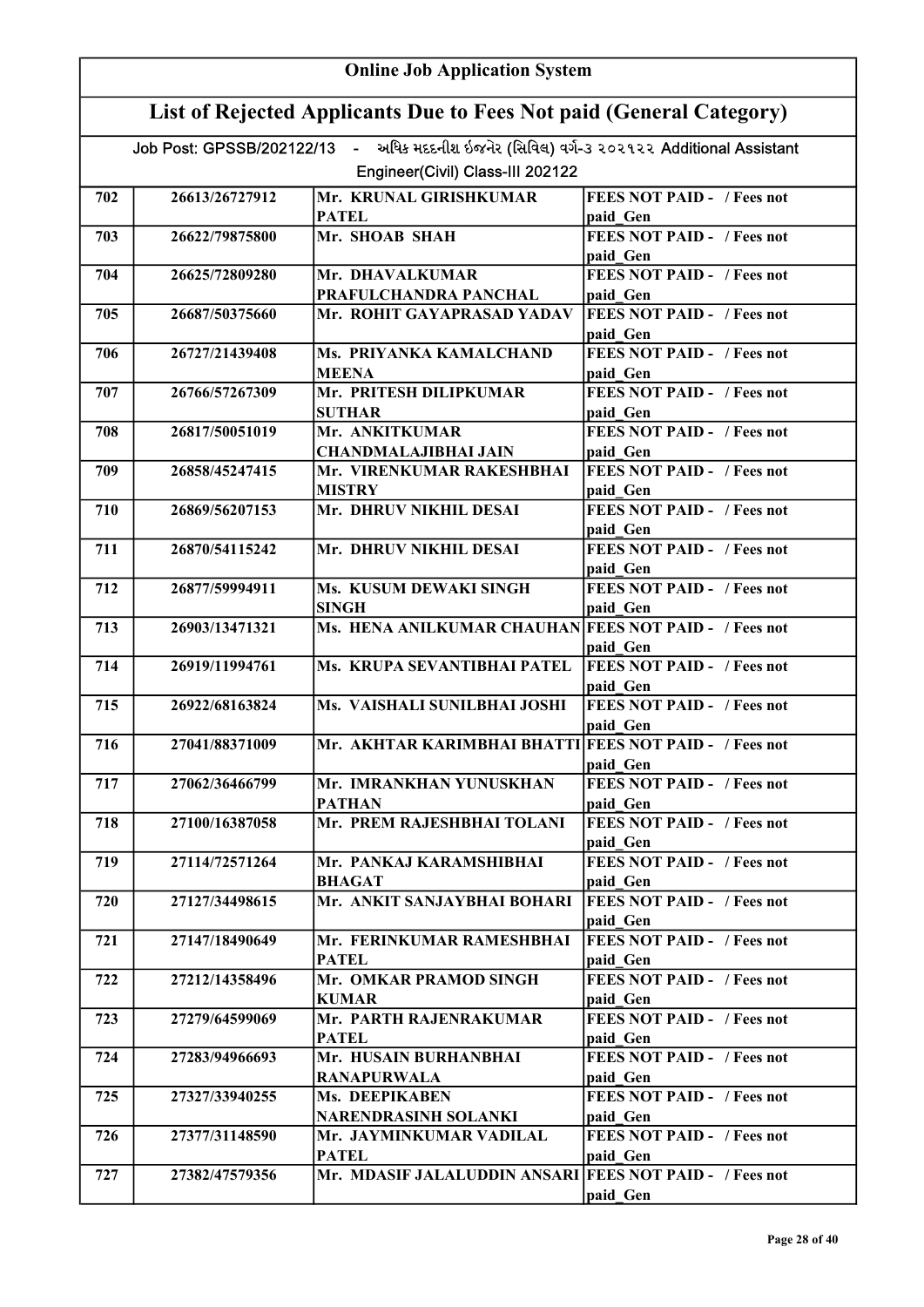|     | <b>Online Job Application System</b>                                                                                         |                                                        |                                               |  |
|-----|------------------------------------------------------------------------------------------------------------------------------|--------------------------------------------------------|-----------------------------------------------|--|
|     | List of Rejected Applicants Due to Fees Not paid (General Category)                                                          |                                                        |                                               |  |
|     | Job Post: GPSSB/202122/13 - અધિક મદદનીશ ઇજનેર (સિવિલ) વર્ગ-૩ ૨૦૨૧૨૨ Additional Assistant<br>Engineer(Civil) Class-III 202122 |                                                        |                                               |  |
|     |                                                                                                                              | Mr. SAAD SIDDIK MORIYA                                 | <b>FEES NOT PAID - / Fees not</b>             |  |
| 728 | 27410/68811660                                                                                                               |                                                        |                                               |  |
| 729 | 27423/10267644                                                                                                               | Mr. BHAVIK RAMANLAL PATEL                              | paid Gen<br><b>FEES NOT PAID - / Fees not</b> |  |
|     |                                                                                                                              |                                                        | paid Gen                                      |  |
| 730 | 27447/65021590                                                                                                               | <b>Ms. NEHABEN BHANUBHAI</b>                           | <b>FEES NOT PAID - / Fees not</b>             |  |
|     |                                                                                                                              | <b>PATHAR</b>                                          | paid Gen                                      |  |
| 731 | 27518/11548861                                                                                                               | Mr. GAFURBHAI DAUDBHAI                                 | <b>FEES NOT PAID - / Fees not</b>             |  |
|     |                                                                                                                              | <b>AGLODIYA</b>                                        | paid Gen                                      |  |
| 732 | 27519/90952048                                                                                                               | Mr. NITIN TRYAMBAK CHAVAN                              | <b>FEES NOT PAID - / Fees not</b>             |  |
|     |                                                                                                                              |                                                        | paid Gen                                      |  |
| 733 | 27593/16214648                                                                                                               | Mr. SACHINBHARTHI                                      | <b>FEES NOT PAID - / Fees not</b>             |  |
|     |                                                                                                                              | HARESHBHARTHI GUSAI                                    | paid Gen                                      |  |
| 734 | 27631/44537676                                                                                                               | Mr. DHRUV RAMESHCHANDRA                                | <b>FEES NOT PAID - / Fees not</b>             |  |
|     |                                                                                                                              | <b>PATEL</b>                                           | paid Gen                                      |  |
| 735 | 27645/92934981                                                                                                               | Mr. PIYUSHKUMAR PRAVINBHAI                             | <b>FEES NOT PAID - / Fees not</b>             |  |
|     |                                                                                                                              | DARJI                                                  | paid Gen                                      |  |
| 736 | 27646/62917978                                                                                                               | Mr. DARSHAN MITESH PAREKH                              | <b>FEES NOT PAID - / Fees not</b>             |  |
|     |                                                                                                                              |                                                        | paid Gen                                      |  |
| 737 | 27683/20882994                                                                                                               | Mr. HARDIK BIPINBHAI PATEL                             | <b>FEES NOT PAID - / Fees not</b>             |  |
|     |                                                                                                                              |                                                        | paid Gen                                      |  |
| 738 | 27708/12859680                                                                                                               | Ms. VIDHI GOVINDBHAI PATEL                             | <b>FEES NOT PAID - / Fees not</b>             |  |
|     |                                                                                                                              |                                                        | paid Gen                                      |  |
| 739 | 27709/78230629                                                                                                               | Mr. RAMKISHOR RAMCHANDRA                               | <b>FEES NOT PAID - / Fees not</b>             |  |
|     |                                                                                                                              | YADAV                                                  | paid Gen                                      |  |
| 740 | 27813/59447603                                                                                                               | Mr. DIXIT ARVINDBHAI JOSHI                             | <b>FEES NOT PAID - / Fees not</b>             |  |
|     |                                                                                                                              |                                                        | paid Gen                                      |  |
| 741 | 27905/52995511                                                                                                               | Mr. JAYDEV NILESHBHAI                                  | <b>FEES NOT PAID - / Fees not</b>             |  |
|     |                                                                                                                              | <b>SOLANKI</b>                                         | paid Gen                                      |  |
| 742 | 27962/30731219                                                                                                               | Ms. DIPIKABEN MANSUKHBHAI                              | <b>FEES NOT PAID -</b> / Fees not             |  |
|     |                                                                                                                              | <b>LAKHTARIA</b>                                       | paid Gen                                      |  |
| 743 | 28002/88283084                                                                                                               | Mr. BHUPENDRA ASHOKBHAI                                | <b>FEES NOT PAID - / Fees not</b>             |  |
|     |                                                                                                                              | TIWARI                                                 | paid Gen                                      |  |
| 744 | 28054/41890827                                                                                                               | Mr. TEJAS DILIPKUMAR                                   | <b>FEES NOT PAID - / Fees not</b>             |  |
|     |                                                                                                                              | PANJWANI                                               | paid Gen                                      |  |
| 745 | 28067/27731853                                                                                                               | Mr. BHAVIK RAJANIKANT SAGAR FEES NOT PAID - / Fees not |                                               |  |
|     |                                                                                                                              |                                                        | paid Gen                                      |  |
| 746 | 28098/17724890                                                                                                               | Mr. KRUNAL ASHOKBHAI                                   | <b>FEES NOT PAID - / Fees not</b>             |  |
|     |                                                                                                                              | <b>KANSARA</b><br>Mr. DEVANG JASHVANTLAL               | paid Gen                                      |  |
| 747 | 28100/60132149                                                                                                               |                                                        | <b>FEES NOT PAID - / Fees not</b>             |  |
| 748 | 28101/56614420                                                                                                               | <b>BHAVSAR</b><br>Mr. TAUFIK KHAN ABIDKHAN             | paid Gen<br><b>FEES NOT PAID - / Fees not</b> |  |
|     |                                                                                                                              | <b>SHEKH</b>                                           | paid Gen                                      |  |
| 749 | 28146/90809321                                                                                                               | Mr. SADIK ZAHIRAHMED MALIK                             | <b>FEES NOT PAID - / Fees not</b>             |  |
|     |                                                                                                                              |                                                        | paid Gen                                      |  |
| 750 | 28159/30596130                                                                                                               | Mr. MOHAMMAD ANIK                                      | <b>FEES NOT PAID - / Fees not</b>             |  |
|     |                                                                                                                              | KAMALUDDIN SHAIKH                                      | paid Gen                                      |  |
| 751 | 28160/77814981                                                                                                               | Mr. TURABUL HAQ FAKIR                                  | FEES NOT PAID - / Fees not                    |  |
|     |                                                                                                                              | MOHAMMAD VIJAPURWALA                                   | paid Gen                                      |  |
| 752 | 28203/47749804                                                                                                               | Mr. ASHISH UDDHAV PATIL                                | <b>FEES NOT PAID - / Fees not</b>             |  |
|     |                                                                                                                              |                                                        | paid Gen                                      |  |
| 753 | 28297/38231564                                                                                                               | Mr. RATHOD ARVINDSINH                                  | <b>FEES NOT PAID - / Fees not</b>             |  |
|     |                                                                                                                              | <b>MAHIPALSINH</b>                                     | paid Gen                                      |  |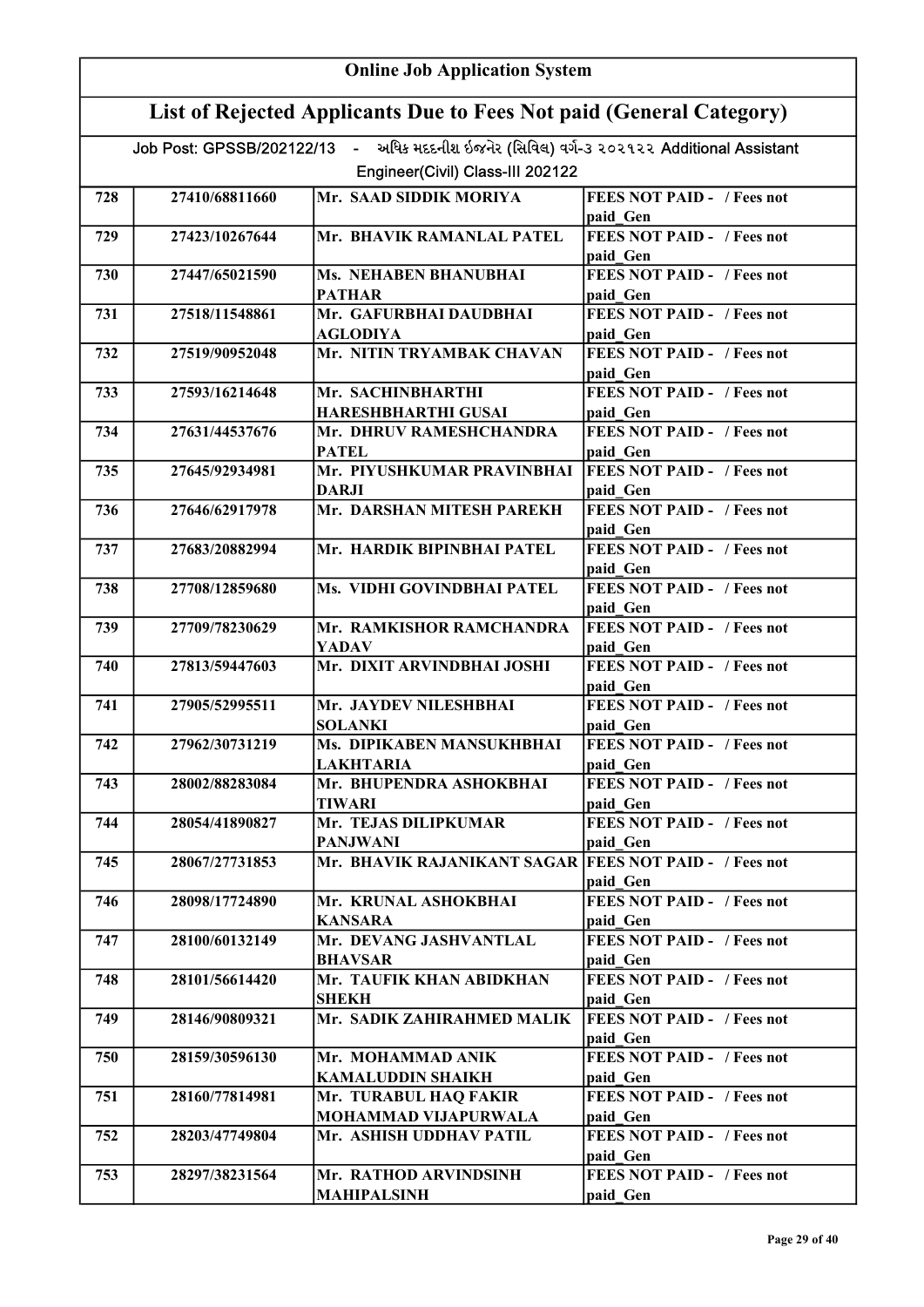| <b>Online Job Application System</b> |                                                                     |                                                                                          |                                               |  |
|--------------------------------------|---------------------------------------------------------------------|------------------------------------------------------------------------------------------|-----------------------------------------------|--|
|                                      | List of Rejected Applicants Due to Fees Not paid (General Category) |                                                                                          |                                               |  |
|                                      |                                                                     | Job Post: GPSSB/202122/13 - અધિક મદદનીશ ઇજનેર (સિવિલ) વર્ગ-૩ ૨૦૨૧૨૨ Additional Assistant |                                               |  |
|                                      |                                                                     | Engineer(Civil) Class-III 202122                                                         |                                               |  |
| 754                                  | 28324/18929288                                                      | Mr. PARTH RAJESHBHAI                                                                     | <b>FEES NOT PAID - / Fees not</b>             |  |
|                                      |                                                                     | <b>PARMAR</b>                                                                            | paid Gen                                      |  |
| 755                                  | 28396/73044099                                                      | Mr. NILESHKUMAR                                                                          | <b>FEES NOT PAID - / Fees not</b>             |  |
|                                      |                                                                     | <b>DASHRATHBHAI PATEL</b>                                                                | paid Gen                                      |  |
| 756                                  | 28405/89408154                                                      | Mr. NILESHKUMAR                                                                          | <b>FEES NOT PAID - / Fees not</b>             |  |
| 757                                  | 28520/87264794                                                      | <b>DASHRATHBHAI PATEL</b><br>Mrs. SEJAL MANILAL PARMAR                                   | paid Gen<br><b>FEES NOT PAID - / Fees not</b> |  |
|                                      |                                                                     |                                                                                          | paid Gen                                      |  |
| 758                                  | 28641/55252089                                                      | Mr. RAMRAJ BHAJAN LAL                                                                    | <b>FEES NOT PAID - / Fees not</b>             |  |
|                                      |                                                                     | <b>MEENA MEENA</b>                                                                       | paid Gen                                      |  |
| 759                                  | 28706/29975909                                                      | Mr. SMITKUMAR DEVSHIBHAI                                                                 | <b>FEES NOT PAID - / Fees not</b>             |  |
| 760                                  | 28710/11793098                                                      | <b>SACHAPARA</b><br>Ms. EKTABEN ARVINDBHAI                                               | paid Gen<br><b>FEES NOT PAID - / Fees not</b> |  |
|                                      |                                                                     | <b>PATEL</b>                                                                             | paid Gen                                      |  |
| 761                                  | 28775/57943357                                                      | Mr. SATYAJIT NANSINH PARMAR                                                              | <b>FEES NOT PAID - / Fees not</b>             |  |
|                                      |                                                                     |                                                                                          | paid Gen                                      |  |
| 762                                  | 28780/49951074                                                      | Mr. MOHAMMADFARHAZ                                                                       | <b>FEES NOT PAID - / Fees not</b>             |  |
|                                      |                                                                     | MOHAMMADYUNUS SHAIKH                                                                     | paid Gen                                      |  |
| 763                                  | 28828/87084509                                                      | Mr. SACHINKUMAR RASIKBHAI                                                                | <b>FEES NOT PAID - / Fees not</b>             |  |
| 764                                  | 28882/95768378                                                      | <b>PATEL</b><br>Mr. AKSHIT MUKESH TYAGI                                                  | paid Gen<br><b>FEES NOT PAID - / Fees not</b> |  |
|                                      |                                                                     | <b>TYAGI</b>                                                                             | paid Gen                                      |  |
| 765                                  | 28901/50152277                                                      | Mr. KAPIL SHIV CHARAN GOHIL                                                              | <b>FEES NOT PAID - / Fees not</b>             |  |
|                                      |                                                                     |                                                                                          | paid Gen                                      |  |
| 766                                  | 28950/31059617                                                      | <b>Ms. SHITALBEN RATILAL</b>                                                             | <b>FEES NOT PAID - / Fees not</b>             |  |
|                                      |                                                                     | <b>SHINGADIYA</b>                                                                        | paid Gen                                      |  |
| 767                                  | 28963/31015864                                                      | Ms. ANJLIBEN AJITSINH RATHOD                                                             | <b>FEES NOT PAID - / Fees not</b><br>paid Gen |  |
| 768                                  | 28965/95010664                                                      | Mr. RAJKUMAR JASHUBHAI                                                                   | <b>FEES NOT PAID - / Fees not</b>             |  |
|                                      |                                                                     | <b>RATHOD</b>                                                                            | paid Gen                                      |  |
| 769                                  | 28977/89286913                                                      | Mr. SHAILENDRASINH                                                                       | <b>FEES NOT PAID - / Fees not</b>             |  |
|                                      |                                                                     | <b>MAHENDRASINH ZALA</b>                                                                 | paid Gen                                      |  |
| 770                                  | 28996/60066697                                                      | Ms. SONALI BHAVESHBHAI                                                                   | <b>FEES NOT PAID - / Fees not</b>             |  |
| 771                                  | 29042/84012362                                                      | <b>VEKARIYA</b><br>Mr. JAIMIN BHARATBHAI PATEL                                           | paid Gen<br><b>FEES NOT PAID - / Fees not</b> |  |
|                                      |                                                                     |                                                                                          | paid Gen                                      |  |
| 772                                  | 29093/32424853                                                      | Mr. BHARATKUMAR KESHABHAI                                                                | <b>FEES NOT PAID - / Fees not</b>             |  |
|                                      |                                                                     | <b>PRAJAPATI</b>                                                                         | paid Gen                                      |  |
| 773                                  | 29141/21744826                                                      | Mr. AMIR ALI                                                                             | <b>FEES NOT PAID - / Fees not</b>             |  |
|                                      |                                                                     |                                                                                          | paid Gen                                      |  |
| 774                                  | 29172/21586121                                                      | Mr. AJAYKUMAR KETANKUMAR<br><b>PATEL</b>                                                 | <b>FEES NOT PAID - / Fees not</b><br>paid Gen |  |
| 775                                  | 29206/83905299                                                      | Mr. NIRMALKUMAR                                                                          | <b>FEES NOT PAID - / Fees not</b>             |  |
|                                      |                                                                     | <b>CHANDRAKANT PATEL</b>                                                                 | paid Gen                                      |  |
| 776                                  | 29262/73467045                                                      | Mr. ALRUHAN ASFAQBHAI                                                                    | <b>FEES NOT PAID - / Fees not</b>             |  |
|                                      |                                                                     | <b>MANSURI</b>                                                                           | paid Gen                                      |  |
| 777                                  | 29303/53294950                                                      | Mr. KISHAN DAYALJIBHAI<br><b>RAGHVANI</b>                                                | <b>FEES NOT PAID - / Fees not</b><br>paid Gen |  |
| 778                                  | 29320/41950634                                                      | Mr. RAJAT MUKESH BHARDWAJ                                                                | <b>FEES NOT PAID - / Fees not</b>             |  |
|                                      |                                                                     | <b>BHARDWAJ</b>                                                                          | paid Gen                                      |  |
| 779                                  | 29360/83258516                                                      | Mr. MILANGIRI DHIRAJGIRI                                                                 | <b>FEES NOT PAID - / Fees not</b>             |  |
|                                      |                                                                     | <b>GOSWAMI</b>                                                                           | paid Gen                                      |  |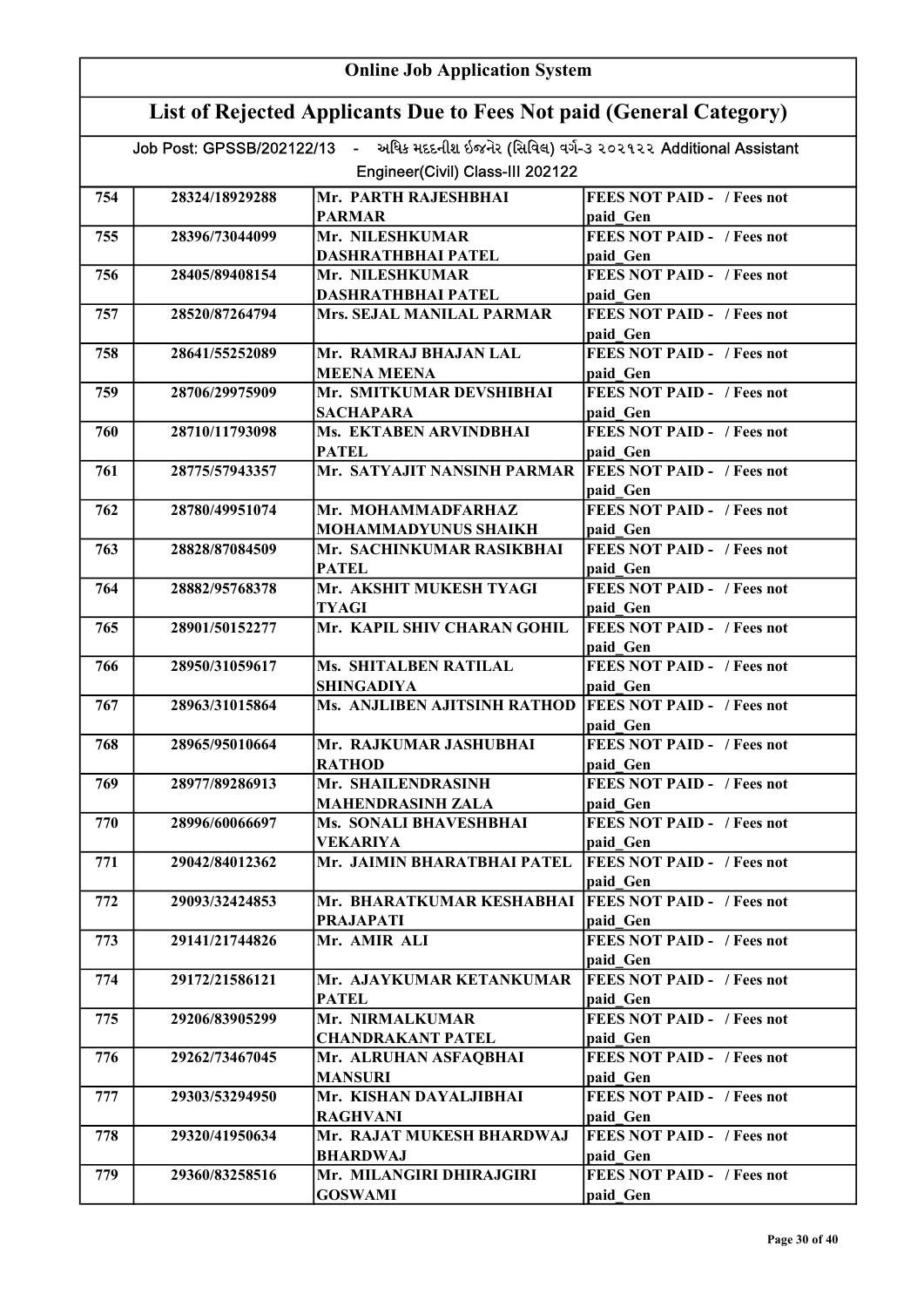| <b>Online Job Application System</b> |                                                                     |                                                                                          |                                               |  |
|--------------------------------------|---------------------------------------------------------------------|------------------------------------------------------------------------------------------|-----------------------------------------------|--|
|                                      | List of Rejected Applicants Due to Fees Not paid (General Category) |                                                                                          |                                               |  |
|                                      |                                                                     | Job Post: GPSSB/202122/13 - અધિક મદદનીશ ઇજનેર (સિવિલ) વર્ગ-૩ ૨૦૨૧૨૨ Additional Assistant |                                               |  |
|                                      |                                                                     | Engineer(Civil) Class-III 202122                                                         |                                               |  |
| 780                                  | 29512/80296668                                                      | Mr. MIHIR BHAVESHBHAI                                                                    | <b>FEES NOT PAID - / Fees not</b>             |  |
|                                      |                                                                     | <b>CHANDARANA</b>                                                                        | paid Gen                                      |  |
| 781                                  | 29529/64280001                                                      | Ms. MORANDANI AMISHA                                                                     | <b>FEES NOT PAID - / Fees not</b>             |  |
|                                      |                                                                     | <b>SURESH</b>                                                                            | paid Gen                                      |  |
| 782                                  | 29555/98633587                                                      | Mr. UMESHBHAI ISHVARBHAI                                                                 | <b>FEES NOT PAID - / Fees not</b>             |  |
|                                      |                                                                     | <b>PATEL</b>                                                                             | paid Gen                                      |  |
| 783                                  | 29601/24895828                                                      | Ms. NISHA JAGDISH KHATRI                                                                 | <b>FEES NOT PAID - / Fees not</b><br>paid Gen |  |
| 784                                  | 29681/72775473                                                      | Ms. SHREYA KAMLESHKUMAR<br><b>PATEL</b>                                                  | <b>FEES NOT PAID - / Fees not</b><br>paid Gen |  |
| 785                                  | 29712/36308918                                                      | Mr. MAHAMMADIDRIS                                                                        | <b>FEES NOT PAID - / Fees not</b>             |  |
|                                      |                                                                     | <b>HABIBMIYAN MALEK</b>                                                                  | paid Gen                                      |  |
| 786                                  | 29719/34947431                                                      | Mr. AKRAMKHAN                                                                            | <b>FEES NOT PAID - / Fees not</b>             |  |
|                                      |                                                                     | RIYAZAHMEDKHAN PATHAN                                                                    | paid Gen                                      |  |
| 787                                  | 29762/96033283                                                      | Mr. MEET NARENDRA VANJARI                                                                | <b>FEES NOT PAID - / Fees not</b>             |  |
|                                      |                                                                     |                                                                                          | paid Gen                                      |  |
| 788                                  | 29849/83501486                                                      | Mr. NIKUNJ ARVINDBHAI PATEL                                                              | <b>FEES NOT PAID - / Fees not</b>             |  |
| 789                                  | 29855/78567480                                                      | Mr. SIDDHARTH AJAYBHAI                                                                   | paid Gen<br><b>FEES NOT PAID - / Fees not</b> |  |
|                                      |                                                                     | <b>PATEL</b>                                                                             | paid Gen                                      |  |
| 790                                  | 29861/78335776                                                      | Mr. SWAPNIL                                                                              | <b>FEES NOT PAID - / Fees not</b>             |  |
|                                      |                                                                     | <b>CHANDRAKANTBHAI RAVAL</b>                                                             | paid Gen                                      |  |
| 791                                  | 29928/53568045                                                      | Mr. JAIMINKUMAR DHANJIBHAI                                                               | <b>FEES NOT PAID - / Fees not</b>             |  |
|                                      |                                                                     | <b>MAKWANA</b>                                                                           | paid Gen                                      |  |
| 792                                  | 29933/29097284                                                      | Mr. RAKESHBHAI LABHUBHAI                                                                 | <b>FEES NOT PAID - / Fees not</b>             |  |
|                                      |                                                                     | <b>KALSARIYA</b>                                                                         | paid Gen                                      |  |
| 793                                  | 30149/48482860                                                      | Mr. RUTURAJSINGH                                                                         | <b>FEES NOT PAID - / Fees not</b>             |  |
|                                      |                                                                     | <b>MAHENDRASINGH RATHOD</b><br>Mr. MAHENDRAKUMAR                                         | paid Gen                                      |  |
| 794                                  | 30190/49750990                                                      | <b>ARVINDSINH ZALA</b>                                                                   | <b>FEES NOT PAID -</b> / Fees not<br>paid Gen |  |
| 795                                  | 30272/91769334                                                      | Mr. VIKRAMBHAI KARSHANBHAI   FEES NOT PAID - / Fees not                                  |                                               |  |
|                                      |                                                                     | <b>VAGHELA</b>                                                                           | paid Gen                                      |  |
| 796                                  | 30315/36098628                                                      | Mr. BHAVESH HITENDRABHAI                                                                 | <b>FEES NOT PAID - / Fees not</b>             |  |
|                                      |                                                                     | <b>BHANDARI</b>                                                                          | paid Gen                                      |  |
| 797                                  | 30368/45930967                                                      | Mr. PRIYANSH                                                                             | <b>FEES NOT PAID - / Fees not</b>             |  |
|                                      |                                                                     | <b>RAJENDRAKUMAR PATEL</b>                                                               | paid Gen                                      |  |
| 798                                  | 30502/59635799                                                      | Mr. PARAKRAMSINH                                                                         | <b>FEES NOT PAID - / Fees not</b>             |  |
|                                      |                                                                     | <b>RANJEETSINH ZALA</b>                                                                  | paid Gen                                      |  |
| 799                                  | 30506/20475688                                                      | Mr. KAUSHIK MANSHUKHBHAI<br><b>THUMAR</b>                                                | <b>FEES NOT PAID - / Fees not</b><br>paid Gen |  |
| 800                                  | 30514/40167807                                                      | Mr. DHRUMIL GHANSHYAM<br><b>BHAI PANCHAL</b>                                             | <b>FEES NOT PAID - / Fees not</b><br>paid Gen |  |
| 801                                  | 30561/50978011                                                      | Mr. VRAJ PARESHBHAI SHAH                                                                 | <b>FEES NOT PAID - / Fees not</b>             |  |
|                                      |                                                                     |                                                                                          | paid Gen                                      |  |
| 802                                  | 30593/89150343                                                      | Mr. RAHUL RAJENDRA MALI                                                                  | <b>FEES NOT PAID - / Fees not</b>             |  |
|                                      |                                                                     |                                                                                          | paid Gen                                      |  |
| 803                                  | 30686/73095133                                                      | Mr. HITESHKUMAR DAHYALAL                                                                 | <b>FEES NOT PAID - / Fees not</b>             |  |
|                                      |                                                                     | <b>PATEL</b>                                                                             | paid Gen                                      |  |
| 804                                  | 30691/84186302                                                      | Mr. MOHAMMED BILAL                                                                       | <b>FEES NOT PAID - / Fees not</b>             |  |
|                                      |                                                                     | <b>MOHAMMED ARIF QURESHI</b><br>Mr. SUJIT RAM KUMAR KUMAR                                | paid Gen<br><b>FEES NOT PAID - / Fees not</b> |  |
| 805                                  | 30702/79973112                                                      |                                                                                          | paid Gen                                      |  |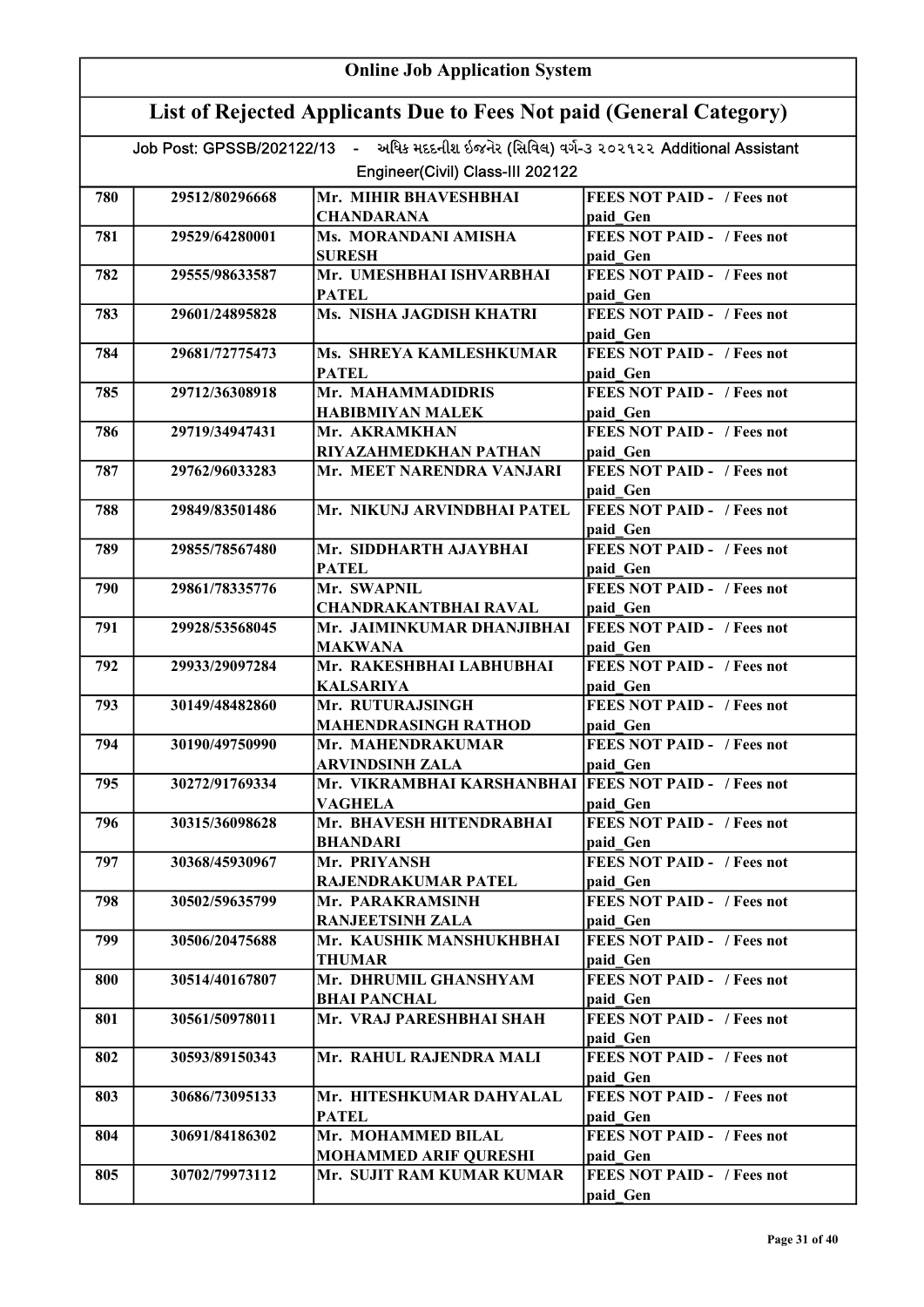| <b>Online Job Application System</b> |                                                                     |                                                                                          |                                               |  |
|--------------------------------------|---------------------------------------------------------------------|------------------------------------------------------------------------------------------|-----------------------------------------------|--|
|                                      | List of Rejected Applicants Due to Fees Not paid (General Category) |                                                                                          |                                               |  |
|                                      |                                                                     | Job Post: GPSSB/202122/13 - અધિક મદદનીશ ઇજનેર (સિવિલ) વર્ગ-૩ ૨૦૨૧૨૨ Additional Assistant |                                               |  |
|                                      |                                                                     | Engineer(Civil) Class-III 202122                                                         |                                               |  |
| 806                                  | 30745/22871380                                                      | Mr. HARDIK PREMSUKH SHARMA FEES NOT PAID - / Fees not                                    |                                               |  |
|                                      |                                                                     |                                                                                          | paid Gen                                      |  |
| 807                                  | 30798/90376457                                                      | Mr. PRAGNESHKUMAR                                                                        | <b>FEES NOT PAID - / Fees not</b>             |  |
|                                      |                                                                     | RAMESHCHANDRA PATEL                                                                      | paid Gen                                      |  |
| 808                                  | 30886/93625238                                                      | Mr. FAIZAN FARUK MALEK                                                                   | FEES NOT PAID - / Fees not<br>paid Gen        |  |
| 809                                  | 30893/60559209                                                      | Mr. BHAVESH LALJI KANJARIYA                                                              | <b>FEES NOT PAID - / Fees not</b><br>paid Gen |  |
| 810                                  | 30894/90830909                                                      | Mr. MOHAMMED BILAL<br><b>MOHAMMED ARIF QURESHI</b>                                       | <b>FEES NOT PAID - / Fees not</b><br>paid Gen |  |
| 811                                  | 30901/57220133                                                      | Mr. JIGNESH THAKORBHAI<br><b>GOHEL</b>                                                   | <b>FEES NOT PAID - / Fees not</b><br>paid Gen |  |
| 812                                  | 30904/10075684                                                      | Mr. AJAY VIRAM PARMAR                                                                    | <b>FEES NOT PAID - / Fees not</b>             |  |
|                                      |                                                                     |                                                                                          | paid Gen                                      |  |
| 813                                  | 30958/22056719                                                      | Mr. DARSHAN KIRTIBHAI<br>THORIYA                                                         | FEES NOT PAID - / Fees not<br>paid Gen        |  |
| 814                                  | 30965/29489527                                                      | Mr. HARJIVAN SANJAYBHAI                                                                  | <b>FEES NOT PAID - / Fees not</b>             |  |
|                                      |                                                                     | <b>PARMAR</b>                                                                            | paid Gen                                      |  |
| 815                                  | 30992/46906756                                                      | Mr. SHRI SHIV PRASAD PANDEY<br><b>PANDEY</b>                                             | <b>FEES NOT PAID - / Fees not</b><br>paid_Gen |  |
| 816                                  | 30996/83517293                                                      | Mr. ASHISH SHAILESHBHAI VYAS                                                             | <b>FEES NOT PAID - / Fees not</b><br>paid Gen |  |
| 817                                  | 31007/24363065                                                      | Mr. ADITYA ARUNBHAI TRIVEDI                                                              | <b>FEES NOT PAID - / Fees not</b><br>paid Gen |  |
| 818                                  | 31008/60877324                                                      | Mr. VIVEKANAND RAJESHBHAI                                                                | <b>FEES NOT PAID - / Fees not</b>             |  |
|                                      | 31045/96991209                                                      | <b>GEND</b>                                                                              | paid Gen<br><b>FEES NOT PAID - / Fees not</b> |  |
| 819                                  |                                                                     | Mr. IZHAR USMAN ANSARI                                                                   | paid Gen                                      |  |
| 820                                  | 31071/98777142                                                      | Mr. KUNJ PINKESH KUMAR SHAH FEES NOT PAID - / Fees not                                   | paid Gen                                      |  |
| 821                                  | 31180/97292907                                                      | Ms. PRIYANSHI NANJIBHAI<br><b>MEPANI</b>                                                 | FEES NOT PAID - / Fees not<br>paid Gen        |  |
| 822                                  | 31225/32059980                                                      | Mr. PRAGNESHKUMAR                                                                        | <b>FEES NOT PAID - / Fees not</b>             |  |
|                                      |                                                                     | DAHYABHAI KOPATEL                                                                        | paid Gen                                      |  |
| 823                                  | 31243/89876803                                                      | Mr. RAHUL HARIBHAI PARMAR                                                                | <b>FEES NOT PAID - / Fees not</b><br>paid Gen |  |
| 824                                  | 31260/72129250                                                      | Mr. SHAHBAZHUSEN                                                                         | FEES NOT PAID - / Fees not                    |  |
|                                      |                                                                     | <b>BAYTULLAHMIYA SAIYED</b>                                                              | paid Gen                                      |  |
| 825                                  | 31297/19029300                                                      | Mr. SAJID SADIK CHOKSI                                                                   | <b>FEES NOT PAID - / Fees not</b><br>paid Gen |  |
| 826                                  | 31348/85107111                                                      | Mr. PARESHKUMAR SHAMJIBHAI   FEES NOT PAID - / Fees not<br><b>VAGHAMSHI</b>              | paid Gen                                      |  |
| 827                                  | 31352/53523996                                                      | Mr. SATYAJIT NANSINH PARMAR  FEES NOT PAID - / Fees not                                  |                                               |  |
|                                      |                                                                     |                                                                                          | paid Gen                                      |  |
| 828                                  | 31403/40230486                                                      | Mr. TEJAS NAGENDRA AGRAWAL   FEES NOT PAID - / Fees not                                  | paid Gen                                      |  |
| 829                                  | 31436/77004311                                                      | Mr. RUTUL SUKHLAL PATEL                                                                  | <b>FEES NOT PAID - / Fees not</b>             |  |
| 830                                  | 31550/81393425                                                      | Mr. AJAY RANCHODBHAI                                                                     | paid Gen<br><b>FEES NOT PAID - / Fees not</b> |  |
|                                      |                                                                     | <b>DHIYAD</b>                                                                            | paid Gen                                      |  |
| 831                                  | 31564/68558748                                                      | Mr. AAKASH ASHOK SHARMA<br><b>SHARMA</b>                                                 | <b>FEES NOT PAID - / Fees not</b><br>paid Gen |  |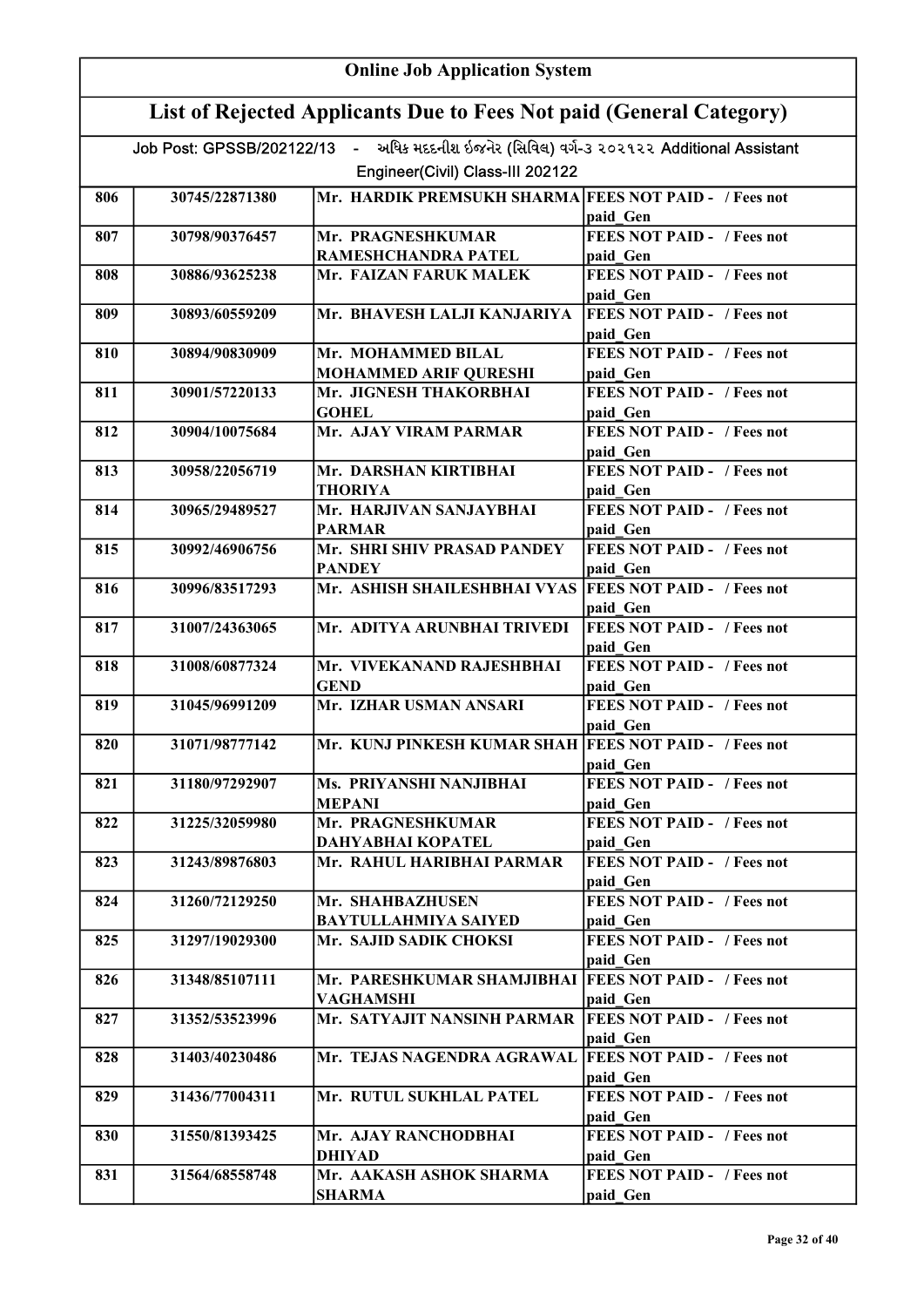|     | <b>Online Job Application System</b>                                |                                                                                          |                                               |  |
|-----|---------------------------------------------------------------------|------------------------------------------------------------------------------------------|-----------------------------------------------|--|
|     | List of Rejected Applicants Due to Fees Not paid (General Category) |                                                                                          |                                               |  |
|     |                                                                     | Job Post: GPSSB/202122/13 - અધિક મદદનીશ ઇજનેર (સિવિલ) વર્ગ-૩ ૨૦૨૧૨૨ Additional Assistant |                                               |  |
|     |                                                                     | Engineer(Civil) Class-III 202122                                                         |                                               |  |
| 832 | 31607/89492400                                                      | Mr. RANJITSINH RAMESHBHAI<br><b>CHAUHAN</b>                                              | <b>FEES NOT PAID - / Fees not</b><br>paid Gen |  |
| 833 | 31614/48692310                                                      | Mr. VIKAS DARSHARATHBHAI                                                                 | <b>FEES NOT PAID - / Fees not</b>             |  |
|     |                                                                     | <b>PATEL</b>                                                                             | paid Gen                                      |  |
| 834 | 31669/18589079                                                      | Mr. DIVYESH KUMAR CHHAGAN<br><b>BHAI TERAIYA</b>                                         | <b>FEES NOT PAID - / Fees not</b><br>paid Gen |  |
| 835 | 31773/54821076                                                      | Mr. PRADEEP VINOD KUMAR                                                                  | <b>FEES NOT PAID - / Fees not</b>             |  |
| 836 | 31786/51670172                                                      | <b>SHARMA SHARMA</b><br>Mr. MIHIR MAHESHBHAI MISTRY FEES NOT PAID - / Fees not           | paid Gen                                      |  |
|     |                                                                     |                                                                                          | paid Gen                                      |  |
| 837 | 31806/68125468                                                      | Mr. JAYMINKUMAR<br>RAMESHBHAI PATEL                                                      | <b>FEES NOT PAID - / Fees not</b><br>paid Gen |  |
| 838 | 31835/28356753                                                      | Mr. SAGAR MOTILAL PRAJAPATI                                                              | <b>FEES NOT PAID - / Fees not</b>             |  |
|     |                                                                     |                                                                                          | paid Gen                                      |  |
| 839 | 31860/40257241                                                      | Mr. JAIMISH RAMJIBHAI                                                                    | FEES NOT PAID - / Fees not                    |  |
|     |                                                                     | <b>PEDHADIYA</b>                                                                         | paid Gen                                      |  |
| 840 | 31871/20985624                                                      | Mr. DHRUVKUMAR                                                                           | <b>FEES NOT PAID - / Fees not</b>             |  |
| 841 | 31890/18654613                                                      | <b>BHARATKUMAR PATEL</b><br>Mr. BHANWAR LAL HANSA RAM                                    | paid Gen<br><b>FEES NOT PAID - / Fees not</b> |  |
|     |                                                                     | <b>MEGHWAL</b>                                                                           | paid Gen                                      |  |
| 842 | 31934/47981720                                                      | Mr. HIRENDRA NATUBHAI<br><b>VAGHASIYA</b>                                                | <b>FEES NOT PAID - / Fees not</b><br>paid Gen |  |
| 843 | 31973/42890356                                                      | Mr. YASH MUKESHBHAI PATEL                                                                | <b>FEES NOT PAID - / Fees not</b>             |  |
|     |                                                                     |                                                                                          | paid Gen                                      |  |
| 844 | 32016/97848715                                                      | Mr. MAYUR SUDHAKARBHAI<br><b>MORE</b>                                                    | <b>FEES NOT PAID - / Fees not</b><br>paid Gen |  |
| 845 | 32023/83138721                                                      | Mr. NIKHIL KAMLESHBHAI                                                                   | <b>FEES NOT PAID - / Fees not</b>             |  |
| 846 | 32055/89450560                                                      | <b>SOLANKI</b><br>Mr. ABHISHEK SANJAY ADHYARU FEES NOT PAID - / Fees not                 | paid Gen                                      |  |
|     |                                                                     |                                                                                          | paid Gen                                      |  |
| 847 | 32158/12766229                                                      | Mr. NITISH MANISHBHAI<br><b>PARMAR</b>                                                   | <b>FEES NOT PAID - / Fees not</b><br>paid Gen |  |
| 848 | 32221/36683477                                                      | Mr. VATSAL HEMANTKUMAR                                                                   | <b>FEES NOT PAID - / Fees not</b>             |  |
|     |                                                                     | DESAI                                                                                    | paid Gen                                      |  |
| 849 | 32303/77207800                                                      | Mr. VATSAL HEMANTKUMAR<br><b>DESAI</b>                                                   | <b>FEES NOT PAID - / Fees not</b><br>paid Gen |  |
| 850 | 32336/56877286                                                      | Mr. CHINTAN KURJIBHAI                                                                    | <b>FEES NOT PAID - / Fees not</b>             |  |
| 851 | 32349/15412614                                                      | <b>CHOVATIYA</b><br>Dr. SHEHBAN JAVID AHMED                                              | paid Gen<br><b>FEES NOT PAID - / Fees not</b> |  |
|     |                                                                     | <b>PATHAN</b>                                                                            | paid Gen                                      |  |
| 852 | 32475/86599450                                                      | Mr. TWINKAL BHUPESHBHAI<br><b>SHAH</b>                                                   | <b>FEES NOT PAID - / Fees not</b><br>paid Gen |  |
| 853 | 32614/68136907                                                      | Mrs. NORMI JAIMINBHAI PATEL                                                              | <b>FEES NOT PAID - / Fees not</b>             |  |
| 854 | 32618/88283197                                                      | Mr. MOHAMMAD AADIL ABDUL                                                                 | paid Gen<br><b>FEES NOT PAID - / Fees not</b> |  |
|     |                                                                     | <b>HAFIZ KAGDI</b>                                                                       | paid Gen                                      |  |
| 855 | 32624/26105630                                                      | Mr. PRITAM MANOHAR LAL<br><b>MEENA SINGH</b>                                             | <b>FEES NOT PAID - / Fees not</b><br>paid Gen |  |
| 856 | 32648/99977587                                                      | Mr. KALU DEVJIBHAI DHORIYA                                                               | <b>FEES NOT PAID - / Fees not</b>             |  |
| 857 | 32662/18686447                                                      | Mr. SAVANKUMAR RAMESHBHAI                                                                | paid Gen<br><b>FEES NOT PAID - / Fees not</b> |  |
|     |                                                                     | <b>PATEL</b>                                                                             | paid Gen                                      |  |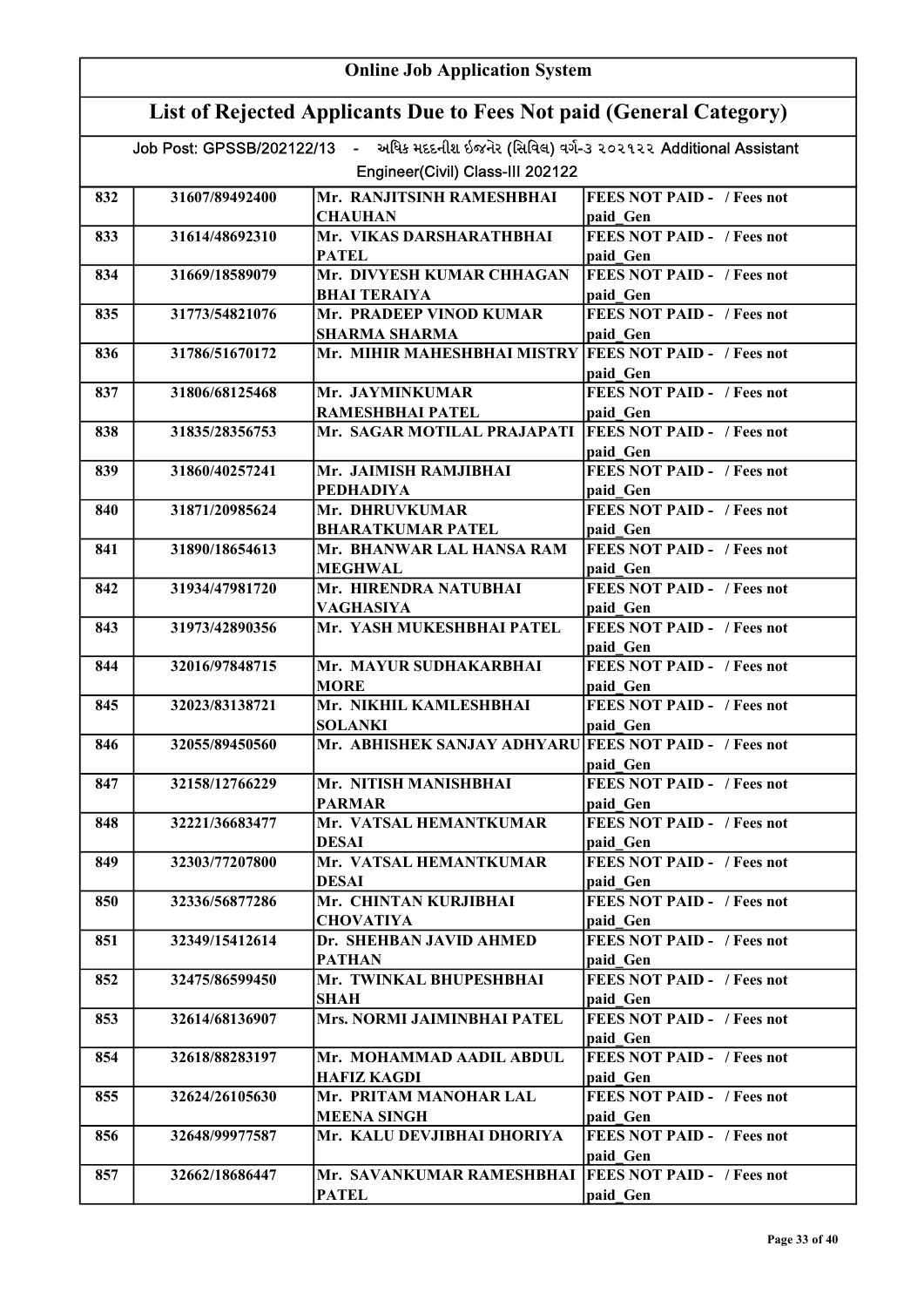| <b>Online Job Application System</b> |                                                                     |                                                                                          |                                               |  |
|--------------------------------------|---------------------------------------------------------------------|------------------------------------------------------------------------------------------|-----------------------------------------------|--|
|                                      | List of Rejected Applicants Due to Fees Not paid (General Category) |                                                                                          |                                               |  |
|                                      |                                                                     | Job Post: GPSSB/202122/13 - અધિક મદદનીશ ઇજનેર (સિવિલ) વર્ગ-3 ૨૦૨૧૨૨ Additional Assistant |                                               |  |
|                                      |                                                                     | Engineer(Civil) Class-III 202122                                                         |                                               |  |
| 858                                  | 32669/93053239                                                      | Mr. AEJAZULHAQ                                                                           | <b>FEES NOT PAID - / Fees not</b>             |  |
|                                      |                                                                     | <b>AHESHANULHAQ ANSARI</b>                                                               | paid Gen                                      |  |
| 859                                  | 32737/27140487                                                      | Ms. SHWETA AKHILESHWAR                                                                   | <b>FEES NOT PAID - / Fees not</b>             |  |
|                                      |                                                                     | <b>CHOUDHARY KUMARI</b>                                                                  | paid Gen                                      |  |
| 860                                  | 32743/97792067                                                      | Mr. MOHAMMEDANAS                                                                         | <b>FEES NOT PAID - / Fees not</b>             |  |
|                                      |                                                                     | <b>JAHIDHUSEN CHAUHAN</b>                                                                | paid Gen                                      |  |
| 861                                  | 32773/88807238                                                      | Mr. OMKAR NAGARBHAI                                                                      | <b>FEES NOT PAID - / Fees not</b>             |  |
| 862                                  | 32777/26059321                                                      | <b>PARMAR</b><br>Mr. VINITBHAI BHARATBHAI                                                | paid Gen<br><b>FEES NOT PAID - / Fees not</b> |  |
|                                      |                                                                     | <b>VALEKAR</b>                                                                           | paid Gen                                      |  |
| 863                                  | 32783/72521443                                                      | Mr. VISHAL NARESHBHAI                                                                    | <b>FEES NOT PAID - / Fees not</b>             |  |
|                                      |                                                                     | <b>SAVALIYA</b>                                                                          | paid Gen                                      |  |
| 864                                  | 32787/10029397                                                      | Mr. KARAN MUKESH BHAI SHAH                                                               | <b>FEES NOT PAID - / Fees not</b>             |  |
|                                      |                                                                     |                                                                                          | paid Gen                                      |  |
| 865                                  | 32806/79633897                                                      | Mr. OMKAR NAGARBHAI                                                                      | <b>FEES NOT PAID - / Fees not</b>             |  |
| 866                                  | 32895/67144026                                                      | <b>PARMAR</b><br>Mr. SUMAN PRATAP PRAMANIK                                               | paid Gen<br><b>FEES NOT PAID - / Fees not</b> |  |
|                                      |                                                                     |                                                                                          | paid Gen                                      |  |
| 867                                  | 32903/97985949                                                      | Mr. CHIRAGKUMAR                                                                          | <b>FEES NOT PAID - / Fees not</b>             |  |
|                                      |                                                                     | RAMESHCHANDRA PARMAR                                                                     | paid Gen                                      |  |
| 868                                  | 32914/24248910                                                      | Ms. SWATIBEN RAJANIKANT                                                                  | <b>FEES NOT PAID - / Fees not</b>             |  |
|                                      |                                                                     | <b>PANDYA</b>                                                                            | paid Gen                                      |  |
| 869                                  | 32976/93529327                                                      | Mr. HIRENKUMAR PANKAJBHAI                                                                | <b>FEES NOT PAID - / Fees not</b>             |  |
|                                      |                                                                     | <b>PANDYA</b>                                                                            | paid Gen                                      |  |
| 870                                  | 32983/42460232                                                      | Mr. RAIYANBHAI RAJAKBHAI                                                                 | <b>FEES NOT PAID - / Fees not</b>             |  |
| 871                                  | 32984/21722293                                                      | <b>VAHORA</b><br>Mr. KULDEEPSINH DEEPAKSINH                                              | paid Gen<br><b>FEES NOT PAID - / Fees not</b> |  |
|                                      |                                                                     | <b>SISODIYA</b>                                                                          | paid Gen                                      |  |
| 872                                  | 33032/42933355                                                      | Mr. PRITESH GUNVANATBHAI                                                                 | <b>FEES NOT PAID - / Fees not</b>             |  |
|                                      |                                                                     | <b>SAGPARIYA</b>                                                                         | paid Gen                                      |  |
| 873                                  | 33094/72294947                                                      | Mr. ANKIT ADITYA PRAKASH                                                                 | <b>FEES NOT PAID - / Fees not</b>             |  |
|                                      |                                                                     | <b>SAXENA ADITYA</b>                                                                     | paid Gen                                      |  |
| 874                                  | 33097/73045481                                                      | Mr. NIKHIL LALJIBHAI                                                                     | <b>FEES NOT PAID - / Fees not</b>             |  |
| 875                                  | 33156/93173544                                                      | <b>BAMBHANIYA</b><br>Mr. BHAVESH SODHA                                                   | paid Gen<br><b>FEES NOT PAID - / Fees not</b> |  |
|                                      |                                                                     |                                                                                          | paid Gen                                      |  |
| 876                                  | 33194/94884784                                                      | Mr. MUKESH SHRI CHAINSINH                                                                | <b>FEES NOT PAID - / Fees not</b>             |  |
|                                      |                                                                     | <b>RAJPUROHIT</b>                                                                        | paid Gen                                      |  |
| 877                                  | 33218/54489311                                                      | Mr. CHIRAGKUMAR                                                                          | <b>FEES NOT PAID - / Fees not</b>             |  |
|                                      |                                                                     | <b>CHATURBHAI PARMAR</b>                                                                 | paid Gen                                      |  |
| 878                                  | 33249/93605828                                                      | Mr. GOPAL MADANLAL SUTHAR                                                                | <b>FEES NOT PAID - / Fees not</b>             |  |
|                                      |                                                                     |                                                                                          | paid Gen                                      |  |
| 879                                  | 33321/36844199                                                      | Mr. BIPINSINH RATANSING                                                                  | <b>FEES NOT PAID - / Fees not</b>             |  |
| 880                                  | 33341/35236416                                                      | <b>VAGHELA</b><br>Ms. ANU RAJIV SINGH SINGH                                              | paid Gen<br><b>FEES NOT PAID - / Fees not</b> |  |
|                                      |                                                                     |                                                                                          | paid Gen                                      |  |
| 881                                  | 33352/99088484                                                      | Mr. ABHISHEK PARSOTAMBHAI                                                                | <b>FEES NOT PAID - / Fees not</b>             |  |
|                                      |                                                                     | <b>KARKAR</b>                                                                            | paid Gen                                      |  |
| 882                                  | 33452/80167133                                                      | Mr. JAYDEEP NAVNITBHAI                                                                   | <b>FEES NOT PAID - / Fees not</b>             |  |
|                                      |                                                                     | <b>VACHHANI</b>                                                                          | paid Gen                                      |  |
| 883                                  | 33468/70633894                                                      | Mr. RUPESH SHREESHAILENDRA                                                               | <b>FEES NOT PAID - / Fees not</b>             |  |
|                                      |                                                                     | <b>SINH</b>                                                                              | paid Gen                                      |  |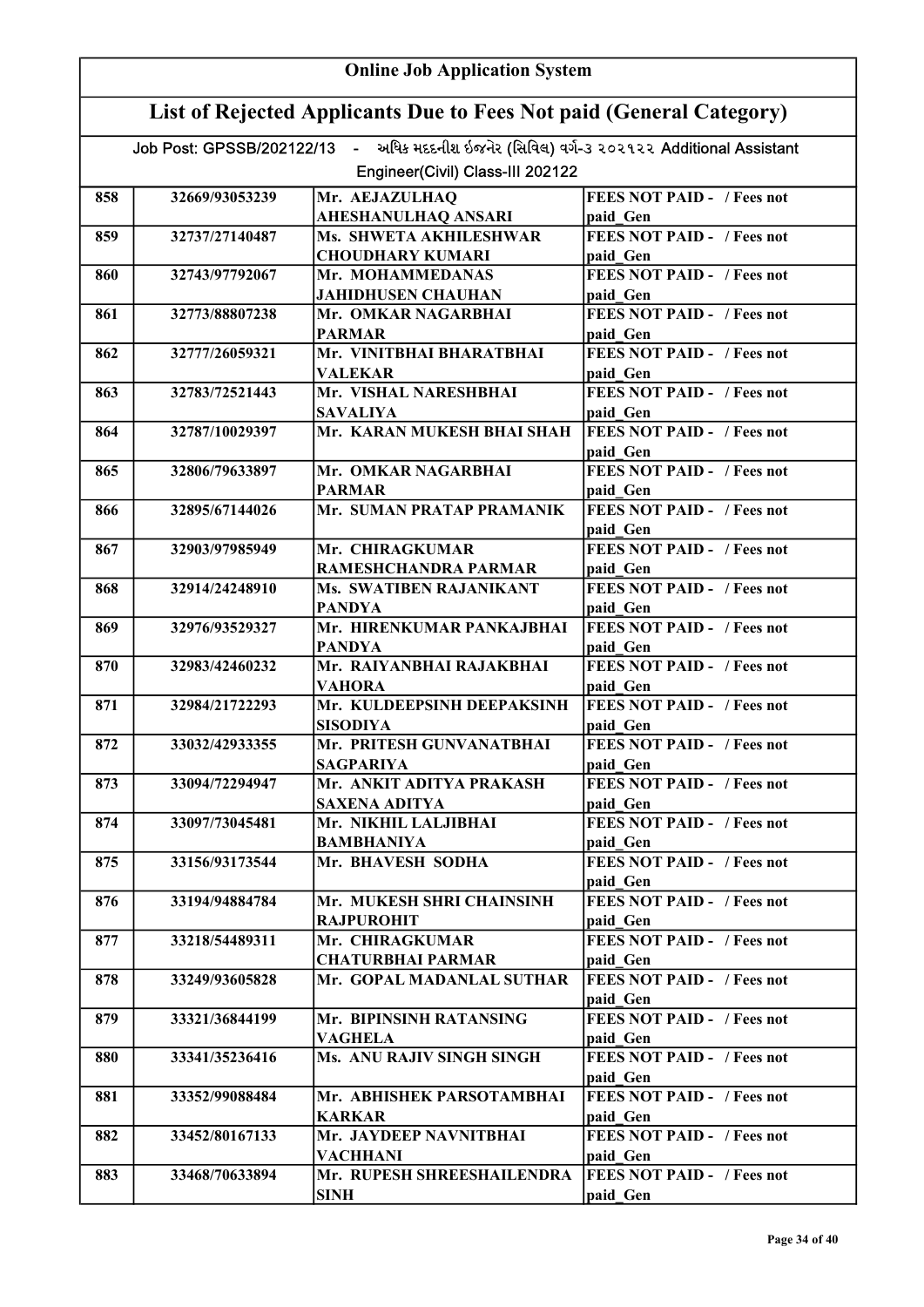|     | <b>Online Job Application System</b>                                |                                                                                          |                                               |  |
|-----|---------------------------------------------------------------------|------------------------------------------------------------------------------------------|-----------------------------------------------|--|
|     | List of Rejected Applicants Due to Fees Not paid (General Category) |                                                                                          |                                               |  |
|     |                                                                     | Job Post: GPSSB/202122/13 - અધિક મદદનીશ ઇજનેર (સિવિલ) વર્ગ-૩ ૨૦૨૧૨૨ Additional Assistant |                                               |  |
|     |                                                                     | Engineer(Civil) Class-III 202122                                                         |                                               |  |
| 884 | 33470/99522033                                                      | Mr. PRATIKKUMAR DHIRUBHAI<br><b>PATEL</b>                                                | <b>FEES NOT PAID - / Fees not</b><br>paid Gen |  |
| 885 | 33489/82014282                                                      | Mr. AKSHAY DINESHBHAI<br><b>RAMOLIYA</b>                                                 | <b>FEES NOT PAID - / Fees not</b><br>paid Gen |  |
| 886 | 33494/96810211                                                      | Mr. ABHISHEK PARSOTAMBHAI<br><b>KARKAR</b>                                               | <b>FEES NOT PAID - / Fees not</b><br>paid Gen |  |
| 887 | 33500/86863100                                                      | Mr. DHAVAL GHANSHYAMBHAI<br><b>MANVAR</b>                                                | <b>FEES NOT PAID - / Fees not</b><br>paid Gen |  |
| 888 | 33504/39188890                                                      | Mr. VIKRAM PRADIP JONDHALE                                                               | <b>FEES NOT PAID - / Fees not</b><br>paid Gen |  |
| 889 | 33506/70983026                                                      | Mr. HARSHITKUMAR<br><b>RAJESHBHAI BHAVSAR</b>                                            | <b>FEES NOT PAID - / Fees not</b><br>paid Gen |  |
| 890 | 33512/47921544                                                      | Mr. AJIT MANGAL CHARAN<br><b>HEMBRAM HEMBRAM</b>                                         | <b>FEES NOT PAID - / Fees not</b><br>paid Gen |  |
| 891 | 33514/31436955                                                      | Mr. KAPIL SHIV CHARAN GOHIL                                                              | <b>FEES NOT PAID - / Fees not</b><br>paid Gen |  |
| 892 | 33541/32857255                                                      | Mr. ROHIT NAVINBHAI<br><b>MANDAVIYA</b>                                                  | <b>FEES NOT PAID - / Fees not</b><br>paid Gen |  |
| 893 | 33554/86429303                                                      | Mr. ABHISHEK SANTOSH JANGID                                                              | <b>FEES NOT PAID - / Fees not</b><br>paid Gen |  |
| 894 | 33563/28981500                                                      | Mr. ANKIT VELJIBHAI BHORANIA FEES NOT PAID - / Fees not                                  | paid Gen                                      |  |
| 895 | 33595/46218971                                                      | Mr. RATHOD ARVINDSINH<br><b>MAHIPALSINH</b>                                              | <b>FEES NOT PAID - / Fees not</b><br>paid Gen |  |
| 896 | 33651/21202931                                                      | Mr. NIKHIL RAMESHBHAI JIVANI   FEES NOT PAID - / Fees not                                | paid Gen                                      |  |
| 897 | 33674/22901446                                                      | Ms. BHAVISHA JAYDEVBHAI<br>VAJAPARA                                                      | <b>FEES NOT PAID - / Fees not</b><br>paid Gen |  |
| 898 | 33718/18289793                                                      | Mr. PRATHAM PRAKASHBHAI<br>VAGHELA                                                       | <b>FEES NOT PAID -</b> / Fees not<br>paid Gen |  |
| 899 | 33724/57988828                                                      | Mr. DEEP NARESHBHAI SHAH                                                                 | <b>FEES NOT PAID - / Fees not</b><br>paid Gen |  |
| 900 | 33727/90096211                                                      | Mr. KRISHNAPAL HARI SINGH<br><b>CHARAN</b>                                               | <b>FEES NOT PAID - / Fees not</b><br>paid Gen |  |
| 901 | 33731/38875147                                                      | Mr. TIRTHESH RAJENDRA<br><b>MADHU</b>                                                    | <b>FEES NOT PAID - / Fees not</b><br>paid Gen |  |
| 902 | 33753/27067323                                                      | Mr. AKSHAY DILIPBHAI<br><b>SHRIMALI</b>                                                  | <b>FEES NOT PAID - / Fees not</b><br>paid Gen |  |
| 903 | 33763/93293523                                                      | Ms. HETVI ISHVARGIRI<br><b>GOSWAMI</b>                                                   | <b>FEES NOT PAID - / Fees not</b><br>paid Gen |  |
| 904 | 33772/94024099                                                      | Mr. JAYKUMAR BHARATBHAI<br><b>CHAUHAN</b>                                                | <b>FEES NOT PAID - / Fees not</b><br>paid Gen |  |
| 905 | 33787/14694130                                                      | Mr. NIMAVAT MAHESHBHAI<br><b>RUSHIKESH</b>                                               | <b>FEES NOT PAID - / Fees not</b><br>paid Gen |  |
| 906 | 33809/46699959                                                      | Mr. VIPULSINH MANHARSINH<br><b>CHUDASAMA</b>                                             | <b>FEES NOT PAID - / Fees not</b><br>paid Gen |  |
| 907 | 33814/82954785                                                      | Mr. UTTAMBHAI TEJABHAI MALI                                                              | <b>FEES NOT PAID - / Fees not</b><br>paid Gen |  |
| 908 | 33829/52035516                                                      | Mr. HIREN GOVIND MODI                                                                    | <b>FEES NOT PAID - / Fees not</b><br>paid Gen |  |
| 909 | 33908/92039568                                                      | Mr. RAJESHBHAI BABABHAI<br><b>GOHEL</b>                                                  | <b>FEES NOT PAID - / Fees not</b><br>paid Gen |  |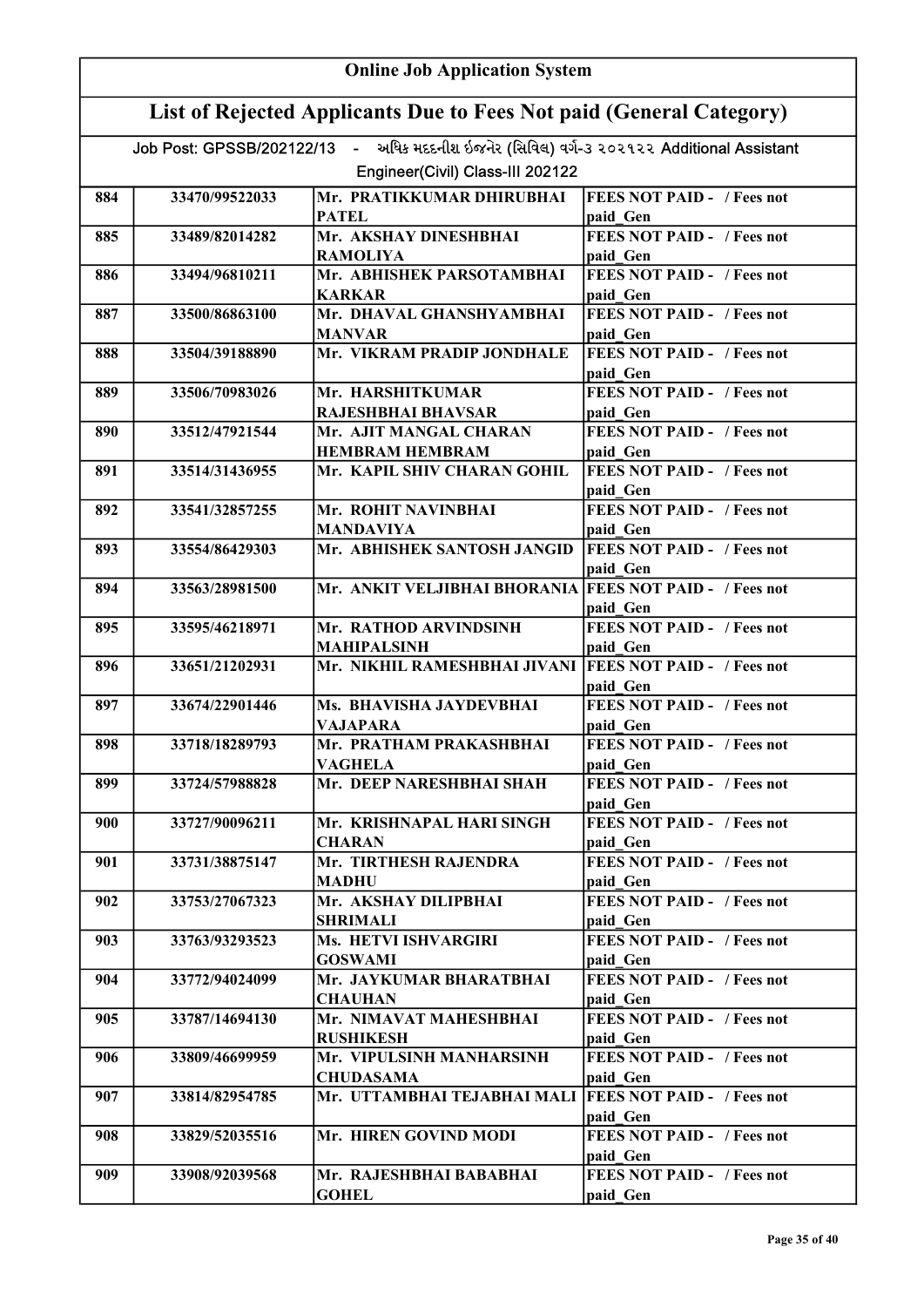|     | <b>Online Job Application System</b>                                |                                                                                          |                                               |  |
|-----|---------------------------------------------------------------------|------------------------------------------------------------------------------------------|-----------------------------------------------|--|
|     | List of Rejected Applicants Due to Fees Not paid (General Category) |                                                                                          |                                               |  |
|     |                                                                     | Job Post: GPSSB/202122/13 - અધિક મદદનીશ ઇજનેર (સિવિલ) વર્ગ-૩ ૨૦૨૧૨૨ Additional Assistant |                                               |  |
|     |                                                                     | Engineer(Civil) Class-III 202122                                                         |                                               |  |
| 910 | 33910/69822996                                                      | Mr. VIKRAMJI VIJAYJI THAKOR                                                              | <b>FEES NOT PAID - / Fees not</b>             |  |
|     |                                                                     |                                                                                          | paid Gen                                      |  |
| 911 | 33985/11274478                                                      | Mr. PRAVINBHAI KAMLESHBHAI<br><b>PATEL</b>                                               | <b>FEES NOT PAID - / Fees not</b><br>paid Gen |  |
| 912 | 34061/19132514                                                      | Mr. VAIBHAV JAYESHBHAI                                                                   | <b>FEES NOT PAID - / Fees not</b>             |  |
|     |                                                                     | <b>GADHVI</b>                                                                            | paid Gen                                      |  |
| 913 | 34112/86640654                                                      | Ms. SHRUTI NIPUL DUDIYA                                                                  | <b>FEES NOT PAID - / Fees not</b><br>paid Gen |  |
| 914 | 34138/38243722                                                      | Mr. KULDIPSINH RAJENDRASINH<br><b>VAGHELA</b>                                            | <b>FEES NOT PAID - / Fees not</b><br>paid Gen |  |
| 915 | 34160/87716622                                                      | Mr. VISHAL RAJESH BHAI                                                                   | <b>FEES NOT PAID - / Fees not</b>             |  |
|     |                                                                     | <b>CHAUHAN</b>                                                                           | paid Gen                                      |  |
| 916 | 34206/76435059                                                      | Ms. PRAKRUTI MITENDUKUMAR                                                                | <b>FEES NOT PAID - / Fees not</b>             |  |
|     |                                                                     | <b>PATHAK</b>                                                                            | paid Gen                                      |  |
| 917 | 34248/93539926                                                      | Mr. RAHULBHAI MANUBHAI                                                                   | <b>FEES NOT PAID - / Fees not</b>             |  |
| 918 | 34253/55767816                                                      | <b>BHARVAD</b><br>Mr. PUKHRAJ UTTAMA RAM NA                                              | paid Gen<br><b>FEES NOT PAID - / Fees not</b> |  |
|     |                                                                     |                                                                                          | paid Gen                                      |  |
| 919 | 34258/65105007                                                      | Ms. KRUPALI JAYENDRASINH<br><b>DESAI</b>                                                 | <b>FEES NOT PAID - / Fees not</b><br>paid Gen |  |
| 920 | 34265/31406631                                                      | Mr. SUMIT SINGHASAN PRASAD                                                               | <b>FEES NOT PAID - / Fees not</b>             |  |
|     |                                                                     | <b>KUMAR</b>                                                                             | paid Gen                                      |  |
| 921 | 34277/24301631                                                      | Mr. SAGAR VASUDEVBHAI                                                                    | <b>FEES NOT PAID - / Fees not</b>             |  |
|     |                                                                     | <b>JETHVA</b>                                                                            | paid Gen                                      |  |
| 922 | 34309/44000803                                                      | Mr. MEHULSINH MADARSINH                                                                  | <b>FEES NOT PAID - / Fees not</b><br>paid Gen |  |
| 923 | 34332/53393493                                                      | VAGHELA<br>Mr. AJARUDIN MUSTUFABHAI                                                      | <b>FEES NOT PAID - / Fees not</b>             |  |
|     |                                                                     | <b>MANSURI</b>                                                                           | paid Gen                                      |  |
| 924 | 34333/97668133                                                      | Mr. PARTH DHARMESHBHAI<br>VAGHAMSHI                                                      | <b>FEES NOT PAID - / Fees not</b><br>paid Gen |  |
| 925 | 34357/98191946                                                      | Ms. POOJA PATEL                                                                          | <b>FEES NOT PAID - / Fees not</b>             |  |
|     |                                                                     |                                                                                          | paid Gen                                      |  |
| 926 | 34405/43440351                                                      | Mr. PANKAJ GANGADHAR PADVI                                                               | <b>FEES NOT PAID - / Fees not</b>             |  |
| 927 | 34419/54887787                                                      | Mr. SHIVAM BHULOK PARASHAR   FEES NOT PAID - / Fees not                                  | paid Gen                                      |  |
|     |                                                                     | <b>PARASHAR</b>                                                                          | paid Gen                                      |  |
| 928 | 34449/44973507                                                      | Mr. HARSHAD SHANKARBHAI                                                                  | <b>FEES NOT PAID - / Fees not</b>             |  |
|     |                                                                     | <b>PATEL</b>                                                                             | paid Gen                                      |  |
| 929 | 34515/53115162                                                      | Mr. OMKAR SRINIVAS                                                                       | <b>FEES NOT PAID - / Fees not</b>             |  |
|     |                                                                     | <b>MAHESHWARAM</b>                                                                       | paid Gen                                      |  |
| 930 | 34520/53717093                                                      | Mr. ANKITKUMAR DINESHBHAI<br><b>THAKKAR</b>                                              | <b>FEES NOT PAID - / Fees not</b><br>paid Gen |  |
| 931 | 34523/48554126                                                      | Mr. PARASKUMAR SURESHBHAI                                                                | <b>FEES NOT PAID - / Fees not</b>             |  |
|     |                                                                     | <b>CHACHADIYA</b>                                                                        | paid Gen                                      |  |
| 932 | 34642/91431931                                                      | Ms. MANSI RAKESHBHAI RANA                                                                | <b>FEES NOT PAID - / Fees not</b><br>paid Gen |  |
| 933 | 34655/90853441                                                      | Mr. DHEERAJ VISHWAMBHAR                                                                  | <b>FEES NOT PAID - / Fees not</b>             |  |
|     |                                                                     | JHA KUMAR                                                                                | paid Gen                                      |  |
| 934 | 34686/91485886                                                      | Mr. RAKESHSINH VIJAYSINH<br><b>RAJPUT</b>                                                | <b>FEES NOT PAID - / Fees not</b><br>paid Gen |  |
| 935 | 34723/69492656                                                      | Mr. DARSH SANJAYKUMAR                                                                    | <b>FEES NOT PAID - / Fees not</b>             |  |
|     |                                                                     | <b>PATEL</b>                                                                             | paid Gen                                      |  |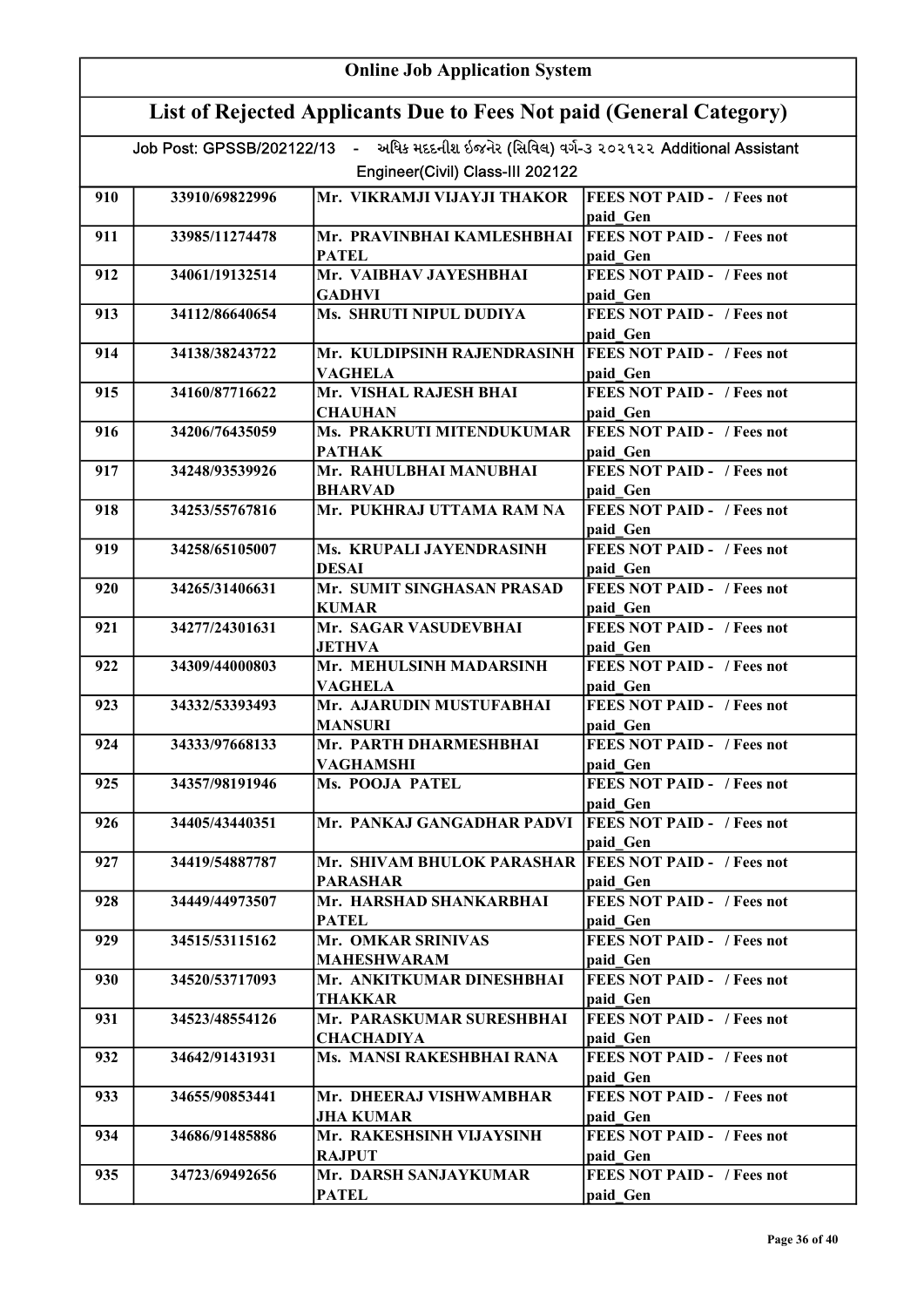| <b>Online Job Application System</b>                                                     |                |                                                                          |                                               |  |  |
|------------------------------------------------------------------------------------------|----------------|--------------------------------------------------------------------------|-----------------------------------------------|--|--|
| List of Rejected Applicants Due to Fees Not paid (General Category)                      |                |                                                                          |                                               |  |  |
| Job Post: GPSSB/202122/13 - અધિક મદદનીશ ઇજનેર (સિવિલ) વર્ગ-૩ ૨૦૨૧૨૨ Additional Assistant |                |                                                                          |                                               |  |  |
| Engineer(Civil) Class-III 202122                                                         |                |                                                                          |                                               |  |  |
| 936                                                                                      | 34730/20947743 | Mr. MAHESHKUMAR                                                          | <b>FEES NOT PAID - / Fees not</b>             |  |  |
|                                                                                          |                | <b>SUBHASHBHAI MALI</b>                                                  | paid Gen                                      |  |  |
| 937                                                                                      | 34731/73212056 | Mr. SHAILESHSINH RANAJITSINH FEES NOT PAID - / Fees not                  |                                               |  |  |
|                                                                                          |                | <b>JADEJA</b><br>Mr. NIKHIL BHAILALBHAI                                  | paid Gen<br><b>FEES NOT PAID - / Fees not</b> |  |  |
| 938                                                                                      | 34759/43489482 | TRATIYA                                                                  | paid Gen                                      |  |  |
| 939                                                                                      | 34788/98621343 | Mr. SUBHANKAR SAMIR SARKAR   FEES NOT PAID - / Fees not<br><b>SARKAR</b> | paid Gen                                      |  |  |
| 940                                                                                      | 34803/91530339 | Mr. MIT RAJESHKUMAR SHAH                                                 | <b>FEES NOT PAID - / Fees not</b><br>paid Gen |  |  |
| 941                                                                                      | 34822/99995577 | Mr. KIRANKUMAR RAJESHBHAI                                                | <b>FEES NOT PAID - / Fees not</b>             |  |  |
|                                                                                          |                | <b>SOLANKI</b>                                                           | paid Gen                                      |  |  |
| 942                                                                                      | 34826/26159064 | Mr. ROSHANKUMAR INDRASINH                                                | <b>FEES NOT PAID - / Fees not</b>             |  |  |
|                                                                                          |                | <b>CHAUHAN</b>                                                           | paid Gen<br><b>FEES NOT PAID - / Fees not</b> |  |  |
| 943                                                                                      | 34836/92627159 | Ms. VIRAJKUBARBA<br>YOGENDRASINH RAHEVAR                                 | paid Gen                                      |  |  |
| 944                                                                                      | 34960/98072462 | Mr. AMIT PRABHUNATH KUMAR                                                | <b>FEES NOT PAID - / Fees not</b>             |  |  |
|                                                                                          |                |                                                                          | paid Gen                                      |  |  |
| 945                                                                                      | 34973/55942796 | Mr. AYUSH ARVIND PRASAD<br><b>KUMAR</b>                                  | <b>FEES NOT PAID - / Fees not</b><br>paid Gen |  |  |
| 946                                                                                      | 35073/11937270 | Mr. DINESH BABUBHAI PITHIYA                                              | <b>FEES NOT PAID - / Fees not</b>             |  |  |
| 947                                                                                      | 35083/33062457 | Ms. DIPIKABEN MANSUKHBHAI                                                | paid Gen<br><b>FEES NOT PAID - / Fees not</b> |  |  |
|                                                                                          |                | <b>LAKHTARIA</b>                                                         | paid Gen                                      |  |  |
| 948                                                                                      | 35088/11167176 | Mr. SANJEEV SATYAWAN SAINI                                               | <b>FEES NOT PAID - / Fees not</b>             |  |  |
| 949                                                                                      | 35110/92674726 | Mr. KALU DEVJIBHAI DHORIYA                                               | paid Gen<br><b>FEES NOT PAID - / Fees not</b> |  |  |
|                                                                                          |                |                                                                          | paid Gen                                      |  |  |
| 950                                                                                      | 35132/36898247 | Mr. YUVRAJSINH BHARATSINH<br><b>RATHOD</b>                               | <b>FEES NOT PAID - / Fees not</b><br>paid Gen |  |  |
| 951                                                                                      | 35150/70866528 | Mr. HARDIKKUMAR                                                          | <b>FEES NOT PAID - / Fees not</b>             |  |  |
|                                                                                          |                | <b>DINESHKUMAR SONI</b>                                                  | paid Gen                                      |  |  |
| 952                                                                                      | 35157/59664554 | Mr. SUBHANKAR SAMIR SARKAR                                               | <b>FEES NOT PAID - / Fees not</b>             |  |  |
| 953                                                                                      | 35162/10789866 | <b>SARKAR</b><br>Mr. RAHUL SURESH RAI                                    | paid Gen<br><b>FEES NOT PAID - / Fees not</b> |  |  |
|                                                                                          |                |                                                                          | paid Gen                                      |  |  |
| 954                                                                                      | 35180/70095612 | Mr. DHRUVIL ANILKUMAR                                                    | <b>FEES NOT PAID - / Fees not</b>             |  |  |
|                                                                                          |                | <b>TALIYA</b>                                                            | paid Gen                                      |  |  |
| 955                                                                                      | 35183/66063399 | Mr. NIKUNJ NARENDRABHAI<br><b>MODH</b>                                   | <b>FEES NOT PAID - / Fees not</b><br>paid Gen |  |  |
| 956                                                                                      | 35203/86733837 | Mr. BHAG CHAND SUNDA RAM                                                 | <b>FEES NOT PAID - / Fees not</b>             |  |  |
| 957                                                                                      | 35206/78400793 | <b>GORA GORA</b><br>Mr. JAYPAL SINH RAHENDRA                             | paid Gen<br><b>FEES NOT PAID - / Fees not</b> |  |  |
|                                                                                          |                | <b>SING DODIYA</b>                                                       | paid Gen                                      |  |  |
| 958                                                                                      | 35222/20405058 | Mr. YOGESH JASHVANTBHAI                                                  | <b>FEES NOT PAID - / Fees not</b>             |  |  |
|                                                                                          |                | <b>SONI</b>                                                              | paid Gen                                      |  |  |
| 959                                                                                      | 35253/62085628 | Mr. DHRUVIL ANILKUMAR<br><b>TALIYA</b>                                   | <b>FEES NOT PAID - / Fees not</b><br>paid Gen |  |  |
| 960                                                                                      | 35263/23882232 | Mr. SWAPNIL RAJARAM KOLI                                                 | <b>FEES NOT PAID - / Fees not</b>             |  |  |
| 961                                                                                      | 35265/36225230 | Mr. PRUTHVI HARISH BHAI                                                  | paid Gen<br><b>FEES NOT PAID - / Fees not</b> |  |  |
|                                                                                          |                | <b>PATEL</b>                                                             | paid Gen                                      |  |  |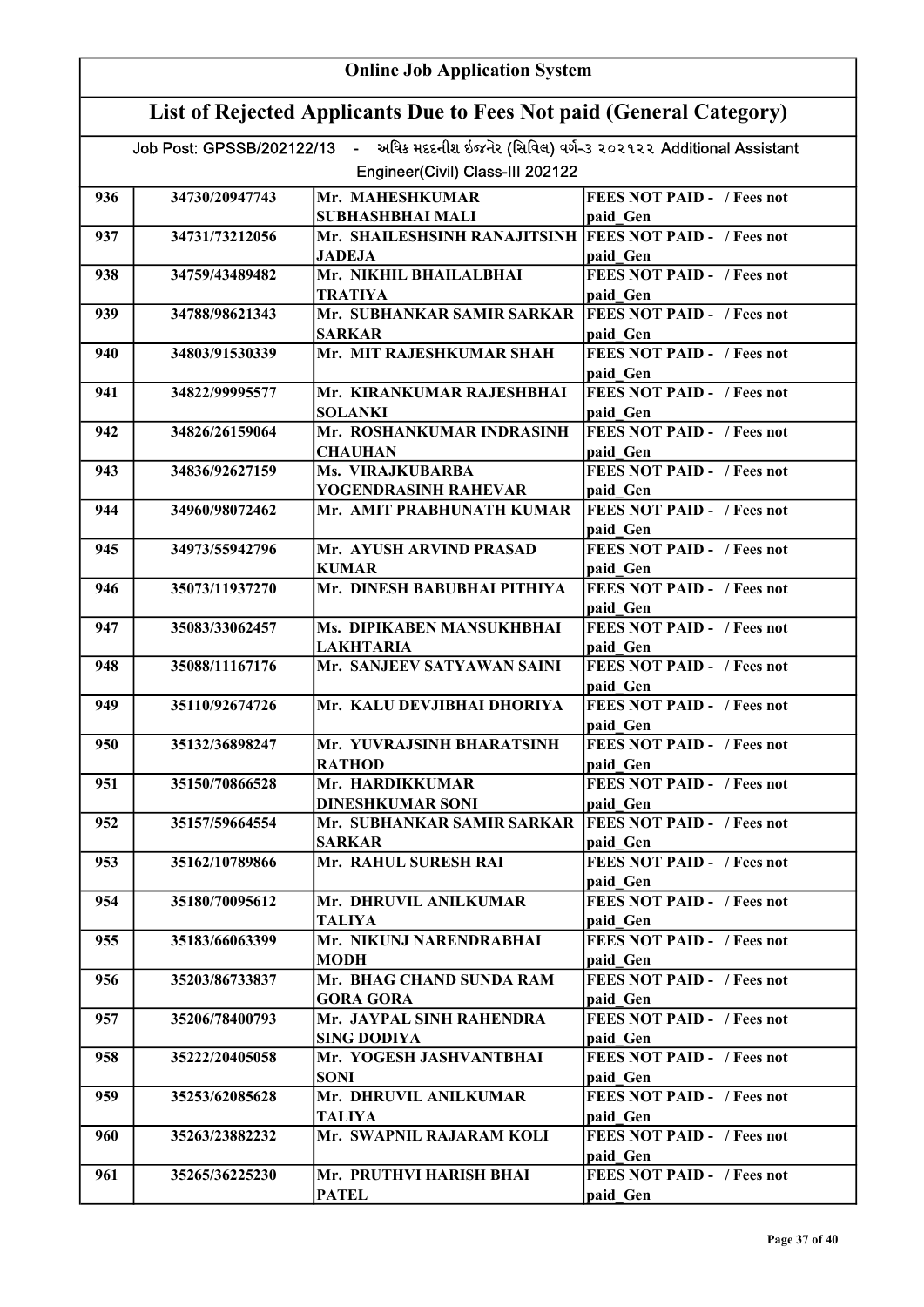|                                                                                                                              | <b>Online Job Application System</b> |                                                                                      |                                               |  |  |
|------------------------------------------------------------------------------------------------------------------------------|--------------------------------------|--------------------------------------------------------------------------------------|-----------------------------------------------|--|--|
| List of Rejected Applicants Due to Fees Not paid (General Category)                                                          |                                      |                                                                                      |                                               |  |  |
| Job Post: GPSSB/202122/13 - અધિક મદદનીશ ઇજનેર (સિવિલ) વર્ગ-૩ ૨૦૨૧૨૨ Additional Assistant<br>Engineer(Civil) Class-III 202122 |                                      |                                                                                      |                                               |  |  |
| 962                                                                                                                          | 35278/61000717                       | Mr. AVINASHBHAI SURESHBHAI<br><b>RATHOD</b>                                          | <b>FEES NOT PAID - / Fees not</b><br>paid Gen |  |  |
| 963                                                                                                                          | 35290/81085673                       | Mr. VIPUL GOVIND BHAI<br><b>BHUDIYA</b>                                              | <b>FEES NOT PAID - / Fees not</b><br>paid Gen |  |  |
| 964                                                                                                                          | 35321/61776971                       | Mr. AMIT AMRUTLAL PATEL                                                              | <b>FEES NOT PAID - / Fees not</b><br>paid Gen |  |  |
| 965                                                                                                                          | 35329/66821532                       | Ms. BIRVA JITENDRA PRAJAPATI                                                         | <b>FEES NOT PAID - / Fees not</b><br>paid Gen |  |  |
| 966                                                                                                                          | 35336/67836606                       | Mr. KARTIKKUMAR AMBALAL<br><b>PATEL</b>                                              | <b>FEES NOT PAID - / Fees not</b><br>paid Gen |  |  |
| 967                                                                                                                          | 35363/24961665                       | Mr. BHAVIKKUMAR VINODBHAI<br><b>SUTHAR</b>                                           | <b>FEES NOT PAID - / Fees not</b><br>paid Gen |  |  |
| 968                                                                                                                          | 35375/63202737                       | Mr. ASHISH RAJENDRA PRASAD<br><b>KUMAR</b>                                           | <b>FEES NOT PAID - / Fees not</b><br>paid Gen |  |  |
| 969                                                                                                                          | 35376/86455169                       | Mr. YOGESHKUMAR<br><b>BHUDARBHAI CHAUHAN</b>                                         | <b>FEES NOT PAID - / Fees not</b><br>paid Gen |  |  |
| 970                                                                                                                          | 35392/65351007                       | Mr. KAUTIK ASHVINBHAI PATEL                                                          | <b>FEES NOT PAID - / Fees not</b><br>paid Gen |  |  |
| 971                                                                                                                          | 35403/52627592                       | Ms. BHAKTI GOVINDBHAI BAVISA FEES NOT PAID - / Fees not                              | paid Gen                                      |  |  |
| 972                                                                                                                          | 35409/24258423                       | Mr. BHAVIKKUMAR VINODBHAI<br><b>SUTHAR</b>                                           | <b>FEES NOT PAID - / Fees not</b><br>paid Gen |  |  |
| 973                                                                                                                          | 35432/61329561                       | Mr. SUNNY KIRITBHAI<br>MANGUKIYA                                                     | <b>FEES NOT PAID - / Fees not</b><br>paid Gen |  |  |
| 974                                                                                                                          | 35435/49612824                       | Mr. DHARMIK SHANTIBHAI<br><b>VASOYA</b>                                              | <b>FEES NOT PAID - / Fees not</b><br>paid Gen |  |  |
| 975                                                                                                                          | 35448/99672846                       | Mr. YASIRARFATKHAN<br>VAHIDKHAN PATHAN                                               | FEES NOT PAID - / Fees not<br>paid Gen        |  |  |
| 976                                                                                                                          | 35475/98307474                       | Mr. KARANKUMAR<br>VITTHALBHAI GADALIYA                                               | <b>FEES NOT PAID - / Fees not</b><br>paid Gen |  |  |
| 977                                                                                                                          | 35485/28763709                       | Mr. MILAN JIVANBHAI<br><b>BAGSARIYA</b>                                              | <b>FEES NOT PAID - / Fees not</b><br>paid Gen |  |  |
| 978                                                                                                                          | 35488/47672666                       | Mr. ROHIT RAJENDRA KUMAR<br><b>ROHIT</b>                                             | <b>FEES NOT PAID - / Fees not</b><br>paid Gen |  |  |
| 979                                                                                                                          | 35579/57420716                       | Mr. ASHVIN KUMAR<br>NARVATBHAI BARIYA                                                | FEES NOT PAID - / Fees not<br>paid Gen        |  |  |
| 980                                                                                                                          | 35583/39911864                       | Mr. TUSHAR VIJAY KADAM                                                               | FEES NOT PAID - / Fees not<br>paid Gen        |  |  |
| 981                                                                                                                          | 35590/87016288                       | Mr. YASHKUMAR KHODIDAS<br><b>PATEL</b>                                               | <b>FEES NOT PAID - / Fees not</b><br>paid Gen |  |  |
| 982                                                                                                                          | 35593/15913519                       | Mr. RAHUL GIRIJA SHANKAR<br>PRASAD LALA KUMAR                                        | <b>FEES NOT PAID - / Fees not</b><br>paid Gen |  |  |
| 983                                                                                                                          | 35598/73016056                       | Mr. RAVI RANJAN KUMAR LORIK   FEES NOT PAID - / Fees not<br>PRASAD RAVI RANJAN KUMAR | paid Gen                                      |  |  |
| 984                                                                                                                          | 35602/18587333                       | Mr. DEVALKUMAR RAJNIKANT<br><b>PATEL</b>                                             | <b>FEES NOT PAID - / Fees not</b><br>paid Gen |  |  |
| 985                                                                                                                          | 35691/63821800                       | Mr. MUKESH KUMAR TRILOK<br><b>CHAND RAIGAR NAROLIA</b>                               | <b>FEES NOT PAID - / Fees not</b><br>paid Gen |  |  |
| 986                                                                                                                          | 35714/36290891                       | Mr. AYON RUP NARAYAN SOM<br>SOM                                                      | <b>FEES NOT PAID - / Fees not</b><br>paid Gen |  |  |
| 987                                                                                                                          | 35728/32696774                       | Mr. PRANAVKUMAR HARIBHAI<br><b>PATEL</b>                                             | <b>FEES NOT PAID - / Fees not</b><br>paid Gen |  |  |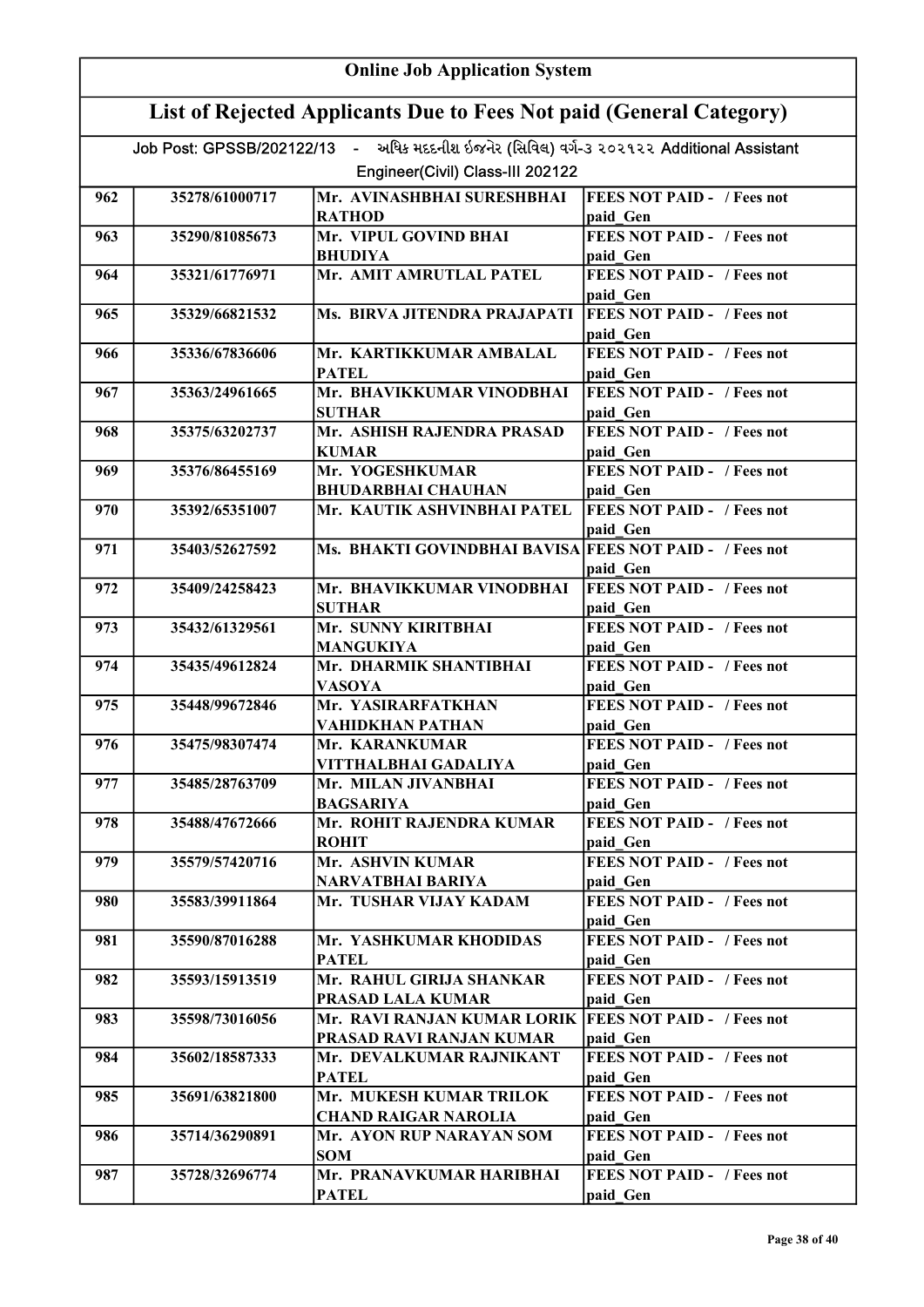| <b>Online Job Application System</b>                                                     |                |                                                                         |                                                           |  |  |
|------------------------------------------------------------------------------------------|----------------|-------------------------------------------------------------------------|-----------------------------------------------------------|--|--|
| List of Rejected Applicants Due to Fees Not paid (General Category)                      |                |                                                                         |                                                           |  |  |
| Job Post: GPSSB/202122/13 - અધિક મદદનીશ ઇજનેર (સિવિલ) વર્ગ-૩ ૨૦૨૧૨૨ Additional Assistant |                |                                                                         |                                                           |  |  |
| Engineer(Civil) Class-III 202122                                                         |                |                                                                         |                                                           |  |  |
| 988                                                                                      | 35742/27740514 | Mr. ASHISH MUKESHBHAI PATEL  FEES NOT PAID - / Fees not                 | paid Gen                                                  |  |  |
| 989                                                                                      | 35750/55551041 | Mr. PRADIPKUMAR RAJESHBHAI   FEES NOT PAID - / Fees not<br><b>RAWAT</b> | paid Gen                                                  |  |  |
| 990                                                                                      | 35751/35284484 | Mr. SAGAR DAYABHAI KHUNT                                                | <b>FEES NOT PAID - / Fees not</b><br>paid Gen             |  |  |
| 991                                                                                      | 35781/33384897 | Mr. VISHAL SANJAYBHAI<br><b>PRAJAPATI</b>                               | <b>FEES NOT PAID - / Fees not</b><br>paid Gen             |  |  |
| 992                                                                                      | 35791/12270105 | Mr. BRIJESH MEENA                                                       | <b>FEES NOT PAID - / Fees not</b><br>paid Gen             |  |  |
| 993                                                                                      | 35819/83837704 | Mr. SUNNY MOHANLAL YADAV                                                | <b>FEES NOT PAID - / Fees not</b><br>paid Gen             |  |  |
| 994                                                                                      | 35838/81675731 | Ms. REEMA NARENDRABHAI                                                  | <b>FEES NOT PAID - / Fees not</b>                         |  |  |
| 995                                                                                      | 35860/34688697 | <b>PATEL</b><br>Mr. SUNNY MOHANLAL YADAV                                | paid Gen<br><b>FEES NOT PAID - / Fees not</b>             |  |  |
| 996                                                                                      | 35867/88256516 | Mr. PRANAVBHAI MANHARBHAI                                               | paid Gen<br><b>FEES NOT PAID - / Fees not</b>             |  |  |
| 997                                                                                      | 35885/28176035 | PATEL<br>Mr. AJAY RANCHODBHAI<br><b>DHIYAD</b>                          | paid Gen<br><b>FEES NOT PAID - / Fees not</b>             |  |  |
| 998                                                                                      | 35898/31687789 | Mr. SAHDEVSINH JIVANJI<br><b>CHAVADA</b>                                | paid_Gen<br><b>FEES NOT PAID - / Fees not</b>             |  |  |
| 999                                                                                      | 35919/36373377 | Mr. RAMBIR BANWARI LAL<br><b>RAMBIR</b>                                 | paid Gen<br><b>FEES NOT PAID - / Fees not</b><br>paid Gen |  |  |
| 1000                                                                                     | 35927/42400113 | Mr. PRITKUMAR GOVINDBHAI<br><b>MOKARIYA</b>                             | FEES NOT PAID - / Fees not<br>paid Gen                    |  |  |
| 1001                                                                                     | 35928/73364396 | Mr. RAJ NITINKUMAR BHAVSAR                                              | FEES NOT PAID - / Fees not<br>paid Gen                    |  |  |
| 1002                                                                                     | 35931/81222440 | Mr. SUNNY MOHANLAL YADAV                                                | <b>FEES NOT PAID -</b> / Fees not<br>paid Gen             |  |  |
| 1003                                                                                     | 35942/26455873 | Mr. SUNNY MOHANLAL YADAV                                                | <b>FEES NOT PAID - / Fees not</b><br>paid Gen             |  |  |
| 1004                                                                                     | 35964/41970395 | Mr. SANJAY VASANTBHAI GOHEL FEES NOT PAID - / Fees not                  | paid Gen                                                  |  |  |
| 1005                                                                                     | 35968/31684083 | Mr. ANJANKUMAR JAGDISHBHAI<br><b>PATEL</b>                              | <b>FEES NOT PAID - / Fees not</b><br>paid Gen             |  |  |
| 1006                                                                                     | 36015/68498429 | Mr. SUNNY MOHANLAL YADAV                                                | <b>FEES NOT PAID - / Fees not</b><br>paid Gen             |  |  |
| 1007                                                                                     | 36066/80868851 | Mr. VIJAYKUMAR MANUBHAI<br><b>PATEL</b>                                 | <b>FEES NOT PAID - / Fees not</b><br>paid Gen             |  |  |
| 1008                                                                                     | 36071/14610876 | Mr. DHAVAL NAILESHBHAI<br><b>PATEL</b>                                  | <b>FEES NOT PAID - / Fees not</b><br>paid Gen             |  |  |
| 1009                                                                                     | 36078/96418742 | Mr. AKBARALI ZAKIRHUSSAIN<br><b>HIRA</b>                                | <b>FEES NOT PAID - / Fees not</b><br>paid Gen             |  |  |
| 1010                                                                                     | 36102/96284344 | Mr. YOGESH VINUBHAI<br><b>MALAVIYA</b>                                  | <b>FEES NOT PAID - / Fees not</b><br>paid Gen             |  |  |
| 1011                                                                                     | 36105/14240116 | Mr. KRISHNAKUMAR<br>RAMESHBHAI SOJEETRA                                 | FEES NOT PAID - / Fees not<br>paid Gen                    |  |  |
| 1012                                                                                     | 36111/98391986 | Ms. EKTA RAKESH KUMAR SAHU<br><b>SAHU</b>                               | <b>FEES NOT PAID - / Fees not</b><br>paid Gen             |  |  |
| 1013                                                                                     | 36138/33248084 | Mr. SUNNY MOHANLAL YADAV                                                | <b>FEES NOT PAID - / Fees not</b><br>paid Gen             |  |  |